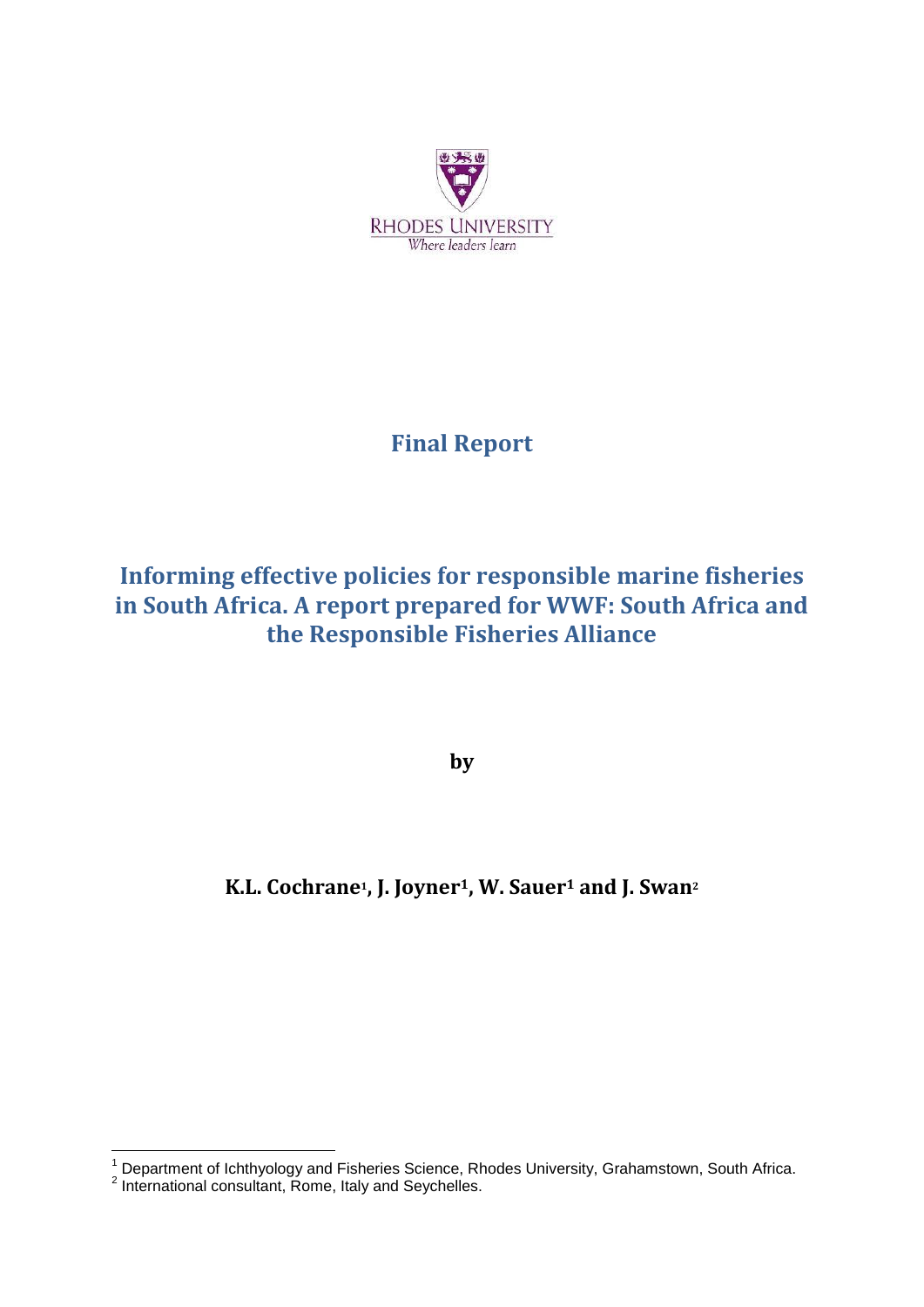#### **Abstract**

<span id="page-1-0"></span>The 1998 Marine Living Resources Act (MLRA) is the primary legislation addressing South Africa's marine fisheries. An unintended consequence of the MLRA was that it effectively excluded many small-scale fishers from access to resources. This omission led to the development and adoption of the policy for the Small Scale Fisheries Sector (SSFP) in South Africa in June 2012. In May 2014, the Marine Living Resources Amendment Act, Act no. 5 of 2014, was passed to allow for the implementation of the SSFP.

This report assesses the MLRA, together with relevant aspects of the SSFP, in relation to modern best practices internationally, and in particular the extent to which it is consistent with and provides adequate legal support for the implementation of an ecosystem approach to fisheries (EAF). Implementation of an ecosystem approach requires that the impacts of fisheries on other sectors using or active in the same ecosystem and the impacts of those other sectors on fisheries should be taken into account in planning and management.

The assessment of the MLRA and aspects of the SSFP included analyses from two different perspectives: a legal perspective from an analysis by a legal expert who had no direct experience of the fisheries sector in South Africa; and a scientific perspective resulting from an analysis by three fisheries scientists with extensive experience in South African fisheries. Both of these perspectives established sets of criteria reflecting topics that should be included in modern fisheries legislation and scoring the MLRA against each of those criteria. In addition, the general and representative examples of fisheries-specific rights allocation policies and the conditions that are specified in the fisheriesspecific permits required for fishing were examined to assess whether they reinforced the primary legislation and policy in implementation of EAF. The study also consulted stakeholders, including members of the fishing industry, members of NGOs working with the small-scale sector, and government scientists and managers.

The FAO Code of Conduct for Responsible Fisheries provided the primary benchmark of international best-practice for the purposes of this study. In addition, the primary fisheries legislation of Australia, Namibia and the United States of America provided examples of approaches used in other countries.

The two sets of assessment showed similar but not identical results, with a strong predominance of criteria that were considered to be only partially or inadequately covered by the MLRA and those that were not considered to be covered at all. The only criterion that was considered in both assessments to be fully addressed dealt with the coverage of regulation of effort and catch in the Act.

The study noted that the performance of South Africa in implementation of an ecosystem approach has, in general, been moderate to good, at least in the bigger fisheries, and recognized the good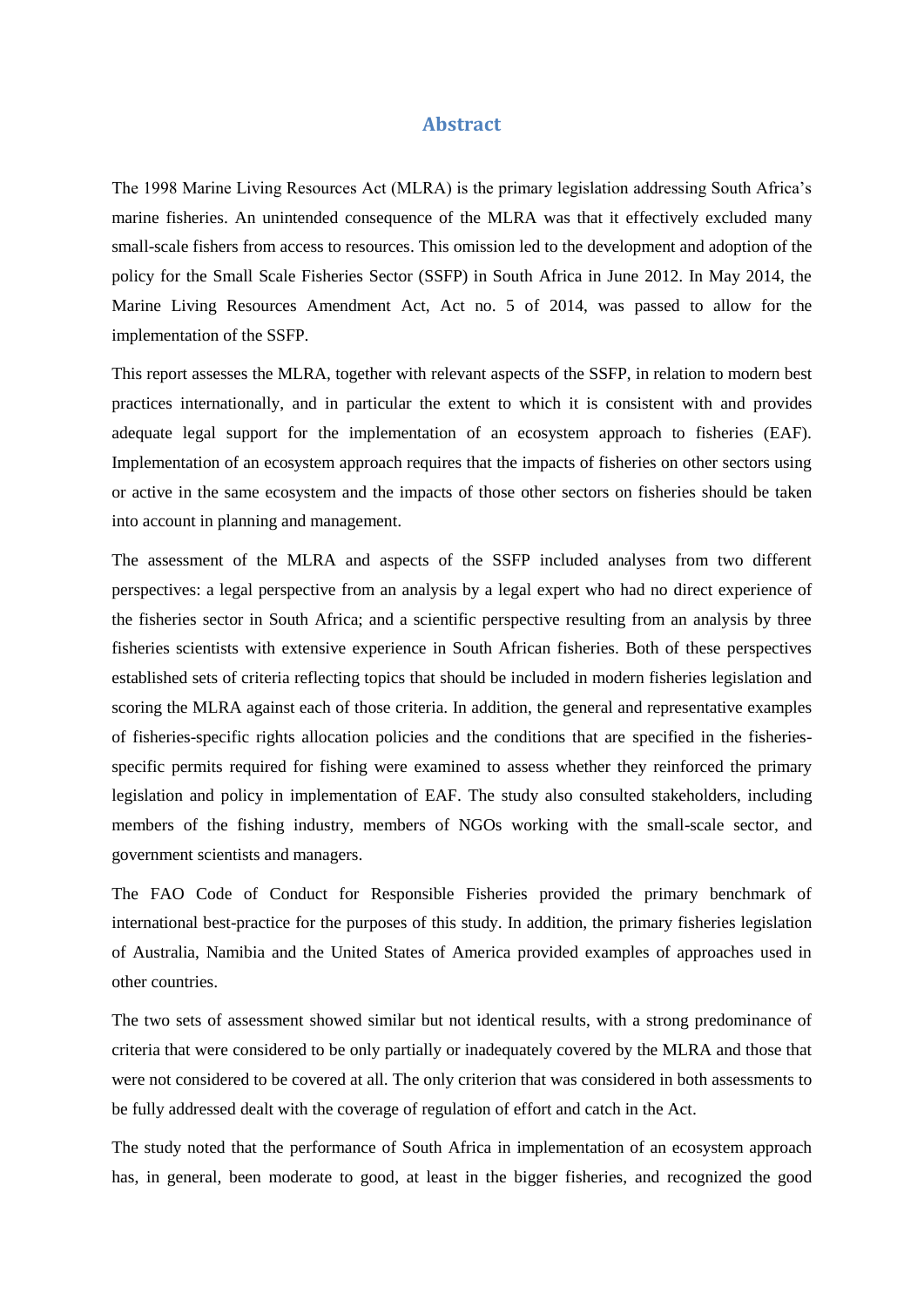intention of the state and stakeholders to work towards sustainable fisheries including ensuring that impacts of fisheries on the ecosystem as a whole are also sustainable. Nevertheless, this analysis has demonstrated some serious gaps and shortcomings in the MLRA that are not covered or are insufficiently covered in subsidiary policies and regulations. These shortcomings need to be addressed to ensure that the MLRA provides a comprehensive framework and the necessary authority and guidance to ensure that all of the elements of an EAF are required and supported in fisheries management and operations.

Some of the issues that are considered the most urgent and important to address include incorporation of mandatory requirements that all aspects of management and governance are open and transparent; that the principles of co-management emphasised in the SSFP are entrenched for all scales of fisheries in a revised MLRA; ensuring the use of best scientific evidence, complemented by stakeholder knowledge, in decision-making; and the need to include a mandatory requirement for detailed management plans to be developed and implemented for all fisheries. Other important areas for improvement are also described in the report.

The report concludes with the following recommendations:

1. A comprehensive revision of the MLRA to address the shortcomings identified in Table 1. The revision should be undertaken through a process that includes thorough consultation with stakeholders and input from local and international experts in fisheries policy and law.

2. The introduction of sector specific Fishery Management Manuals as referred to in the Rights Allocation Policies, or some equivalent form of management plan for each fishery-type that provides the information and guidance described above, and that requires regular review of performance and revision of the plan as required.

3. The MLRA does not give sufficient attention to the need for governance and management to be open and transparent. A revised act should include the requirement for a suitable consultative advisory forum of key stakeholders and formal endorsement of the role of fisheries-specific consultative bodies, such as the Management and Scientific Working Groups. Attention should also be given to ensuring that these, particularly the Management Working Groups, are open and accessible to representatives of all genuine stakeholder groups.

4. The MLRA is weak in terms of legislating for management decisions to be based on the best scientific evidence available while also taking into account other validated stakeholder knowledge. These principles are recognized in the more recent SSFP and need to be included in the country's primary fisheries legislation.

5. The fisheries legislation should also include requirements to ensure the implementation of coordinated sectoral planning of human uses of and impacts on the marine resources and environment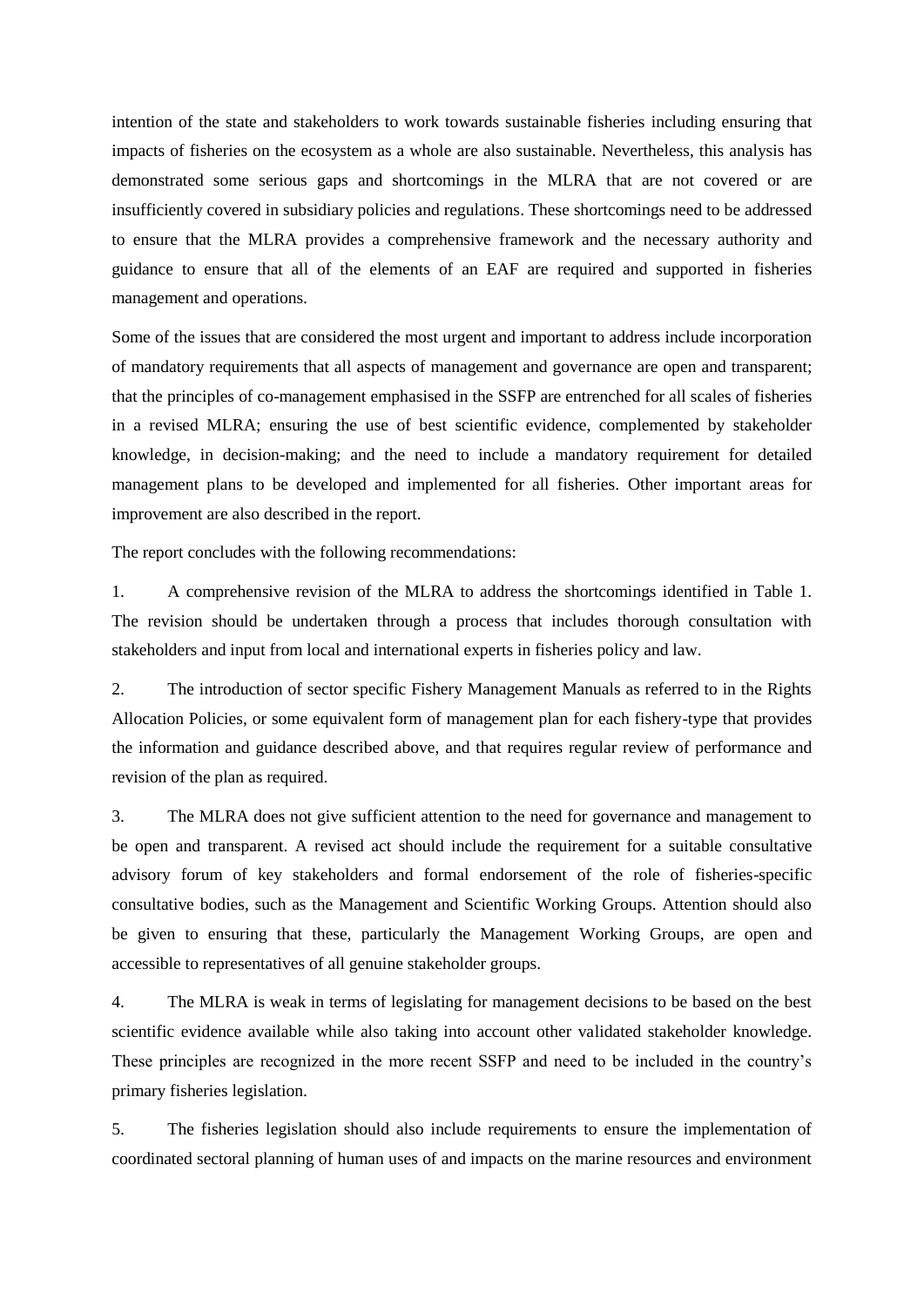and that gives due priority to the importance and contributions of marine fisheries. Initiatives in this direction should recognize and complement as far as possible the current progress being made towards adoption of an oceans policy, as reflected in the DEA White Paper.

6. The MLRA does not go into detail in relation to addressing human well-being in fisheries, other than within the Objectives and principles. This is probably inevitable because the detailed objectives on human well-being can vary substantially from fishery to fishery and across scales. The SSFP goes into more detail, focusing specifically on the small scale sector, and similar details on human-oriented objectives for other fisheries could be included in fisheries-specific regulations such as the fisheries management plans proposed here.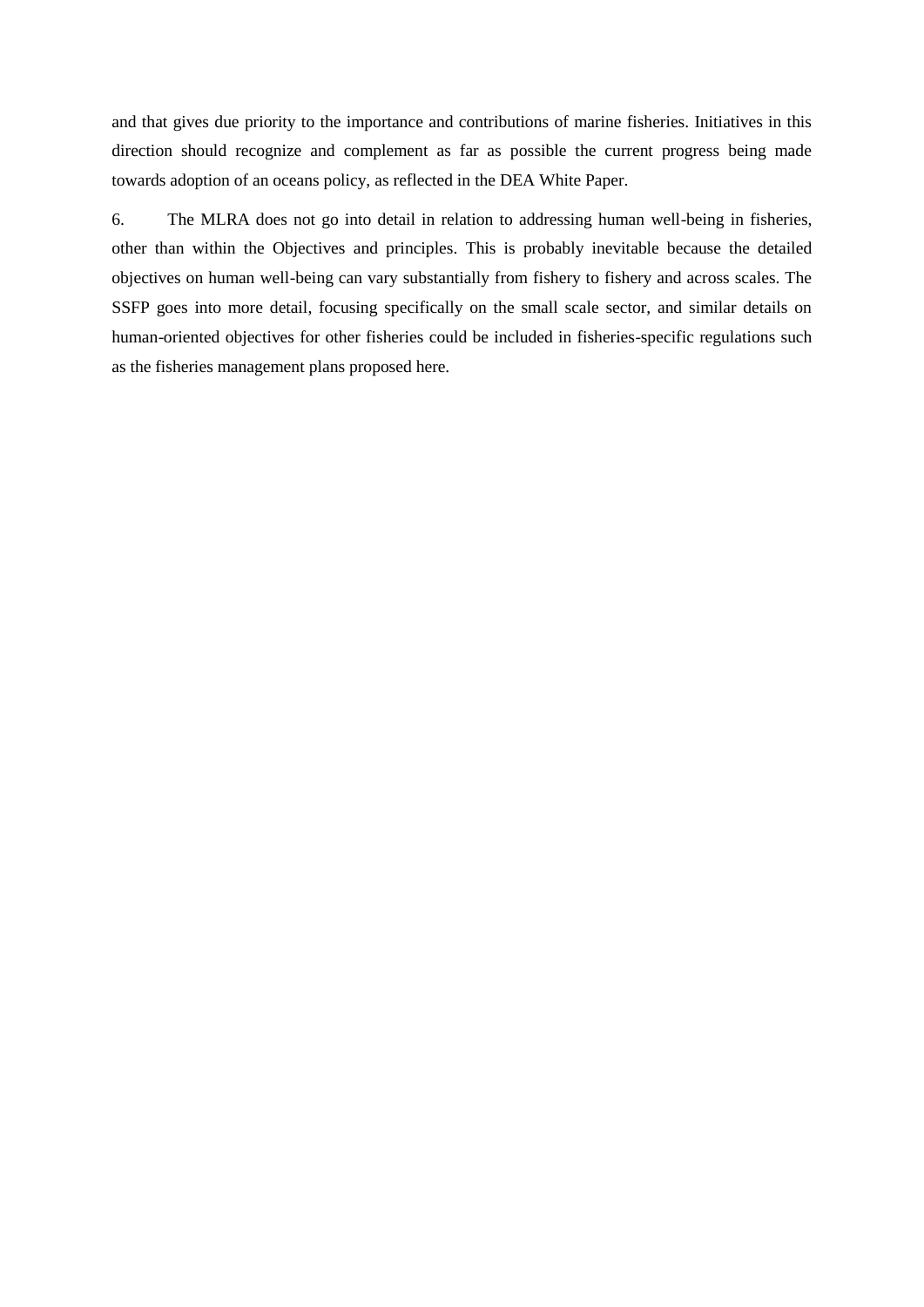## **Contents**

| 1.           |                                                                                    |  |
|--------------|------------------------------------------------------------------------------------|--|
| 2.           |                                                                                    |  |
| 3.           |                                                                                    |  |
| a)           | Criteria to evaluate extent to which EAF is addressed in the MLRA  9               |  |
| b)           | Evaluation of the contribution of the SSFP and regulations subsidiary to           |  |
| $\mathsf{C}$ |                                                                                    |  |
| 4.           |                                                                                    |  |
| a)           |                                                                                    |  |
| b)           | Evaluation of the contribution of the SSFP and regulations subsidiary to           |  |
| $\mathsf{C}$ |                                                                                    |  |
| 5.           | Selected International Examples of Practices in Addressing EAF in National         |  |
| a)           |                                                                                    |  |
| b)           |                                                                                    |  |
| $\mathbf{c}$ |                                                                                    |  |
| 6.           |                                                                                    |  |
| 7.           |                                                                                    |  |
| 8.           |                                                                                    |  |
|              | Appendix 1: Criteria for assessing coverage of an ecosystem approach 35            |  |
|              | Appendix 2: Justifications of the scores awarded against the different criteria 37 |  |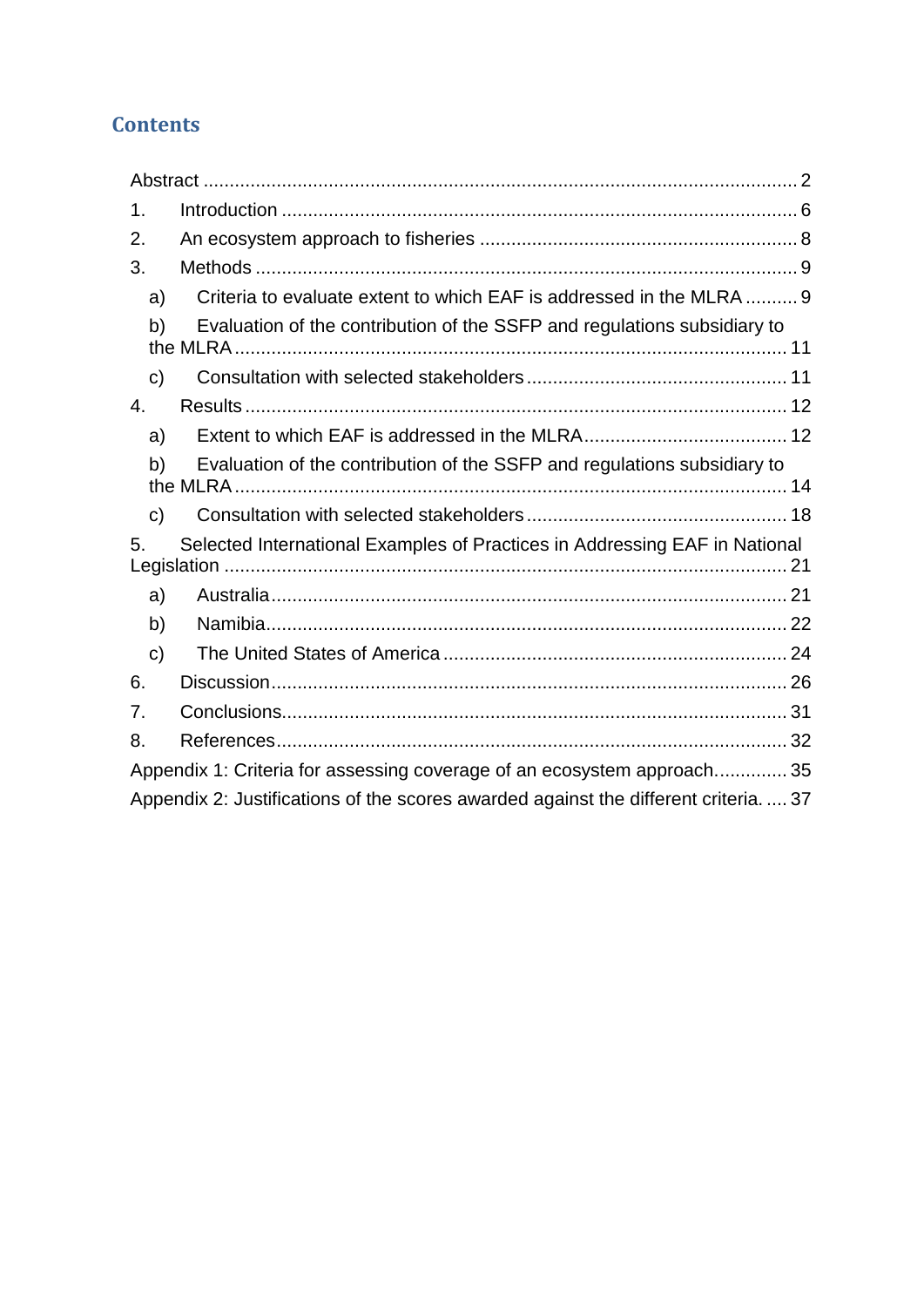#### **1. Introduction**

<span id="page-5-0"></span>South Africa's marine fisheries sector provides an important source of food, jobs and livelihoods for tens of thousands of people living in the coastal areas, also providing direct employment for about 26 000 people through both sea-going and land-based jobs. More than 442 000 tonnes of fish with a total value of approximately ZAR 4.2 billion (about USD 540 million at that time) was caught by the full commercial rights holders, who account for the major part of the total national catch, in 2008 (DAFF, 2012). While the sector makes a relatively small contribution to the national economy, less than 1% of the national GDP, it is important for the coastal regions and many coastal communities outside the main coastal cities are very dependent on fisheries for their livelihoods. The country's fisheries range from subsistence to large-scale commercial, with small-scale traditional fishers making up a significant proportion of the total number of people dependent on the sector.

In 1994, following the first democratic elections in South Africa, the country embarked on a drastic revision of its policies and legislation to begin to undo the legacy of apartheid and to achieve equality in all aspects of South African life. The first major development in this regard was the entry into force in 1996 of a new constitution for the country. This includes a Bill of Rights against which all the measures and actions of government must be measured. According to Witbooi (2006) the Bill of Rights had an important influence on the reform of environmental law in general, including that of the fisheries law. She reported that the environmental right within the Bill of Rights, which guarantees everyone the right to an environment that is not harmful to their health or well-being, is especially relevant to the fisheries law. It also requires government to protect the environment for the benefit of present and future generations, which must include the prevention of pollution and environmental degradation, promotion of conservation and securing ecologically sustainable development and use of natural resources, while at the same time promoting justifiable economic and social development (South Africa Constitution, 1996). While the enactment of South Africa's constitution pre-dates any formal, global recognition of the importance of an ecosystem approach to fisheries, these constitutional requirements for environmental rights effectively encompass the dimensions and goals of an ecosystem approach.

In 1997, after widespread public consultation, a White Paper on marine fisheries was published (DEAT, 1997; Witbooi, 2006). This was followed by the Marine Living Resources Act (MLRA), which was passed in 1998. Section 2 of the MLRA lays out a set of objectives and principles for the Act as a whole, which echo those of the White Paper (Witbooi, 2006). Witbooi suggested that the principles and objectives of the MLRA incorporate the main goals of the FAO Code of Conduct (FAO, 1995) and that the Act and the regulations based on the Act include many of the specific stipulations of the Code. She also stated that 'Overall, South African law adequately reflects the key fisheries management principles promoted by the international legal order.'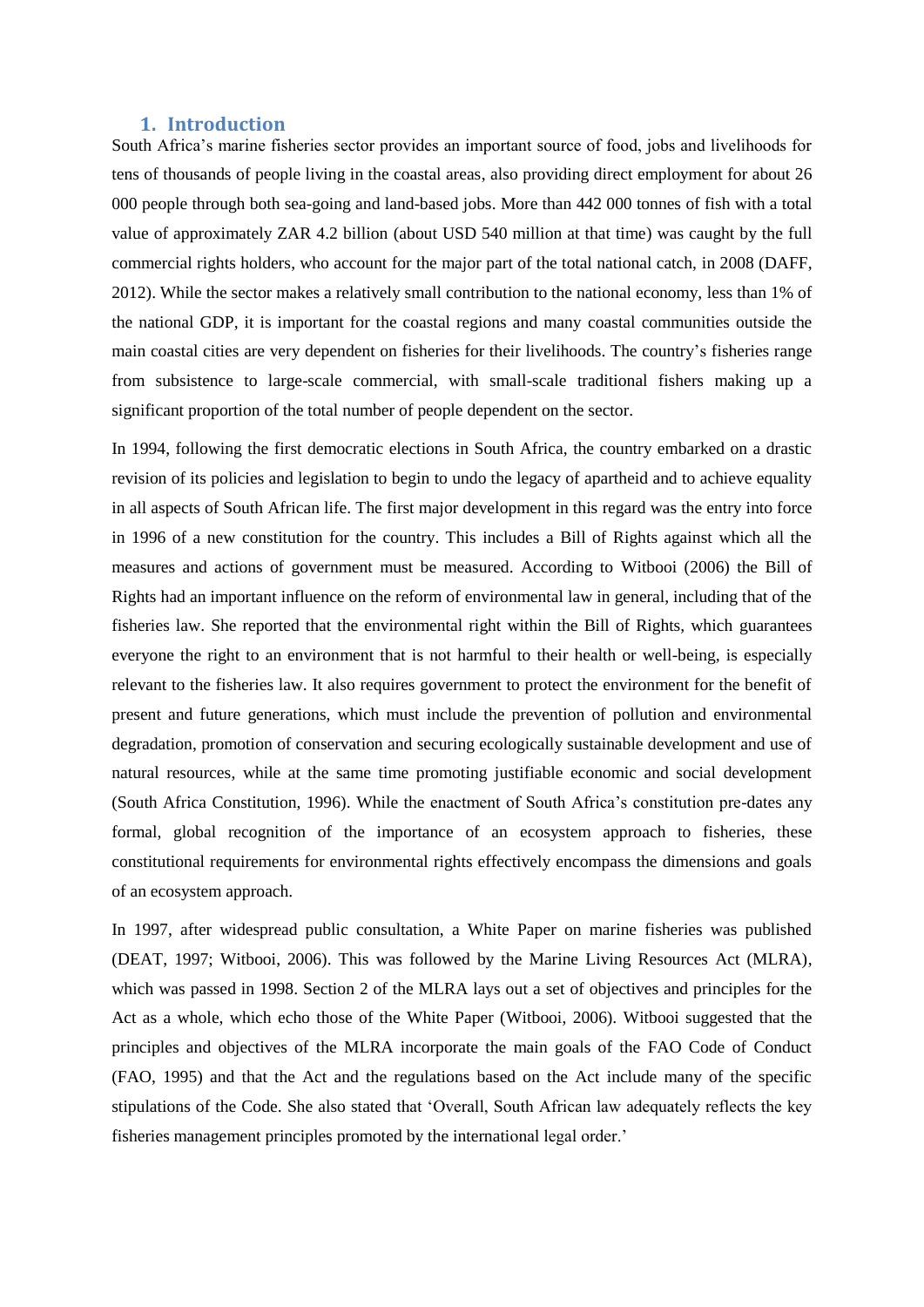This generally positive opinion of the MLRA is not shared by all, however. Sowman (2011) wrote that a large number of traditional and small-scale fishers were marginalized by the MLRA because of its narrow interpretation of what constituted subsistence fishers. She reported that there are inconsistencies between the objectives listed in the Act and that government would need further guidance on how to interpret the MLRA in accordance with a suite of wider requirements of the constitution and other policy frameworks. Sowman (2011) highlighted requirements related to human rights, food security, equity and other human-dimensions of the constitution, which must also include the environmental rights enshrined in the Constitution.

The problem of the unintended exclusion of many small-scale fishers because of weaknesses in the MLRA was finally recognized and the ground set for redressing the consequences with the adoption of the policy for the Small Scale Fisheries Sector (SSFP) in South Africa in June 2012. The scope of the Policy, as described therein, refers to the recognition that traditional small-scale (artisanal) fishers had previously been excluded from receiving long-term rights, with serious implications for smallscale fishing communities, and that the Policy is intended to allow for such fishers and the communities to which they belong to receive rights in the future and to ensure their equitable access to South Africa's marine living resources. This is considered to be a constitutional obligation (SSFP, 2012, Section 1).

In May 2014, the Marine Living Resources Amendment Act, Act no. 5 of 2014, was passed to allow for the implementation of the SSFP. The MLRA Amendment Act (DAFF, 2014) included changes to some definitions in the MLRA, expansion of the objectives and principles (Section 2) to incorporate the objectives of the SSFP; and introduction of measures related to small-scale fishing and the relevant powers and duties of the Minister in this regard.

Up until 2010, the mandate for fisheries and for implementation of the MLRA was held largely by Marine and Coastal Management (MCM) in the Department of Environmental Affairs and Tourism (DEAT) and, subsequently, the Department of Water and Environmental Affairs (DWEA). In February 2010, through Proclamation No. 1 of 10 February 2010, the functions and powers for fisheries under the MLRA were transferred to the Department of Agriculture, Forestry and Fisheries (DAFF), apart from those dealing with marine protected areas, whale watching and white shark cage diving that remained with DWEA. This resulted in the break-up of MCM, with some staff being transferred to the Branch Fisheries Management, DAFF and others remaining with DWEA.

In 2013, Proclamation No. 16, 31 May 2013 by the President of South Africa transferred administration and powers for Section 43 Marine protected areas (MPAs) of the MLRA, together with all the other powers contained within the MLRA that could apply to an MPA from DAFF to the, then, Minister of Water and Environmental Affairs (and subsequently to the Minister of Environment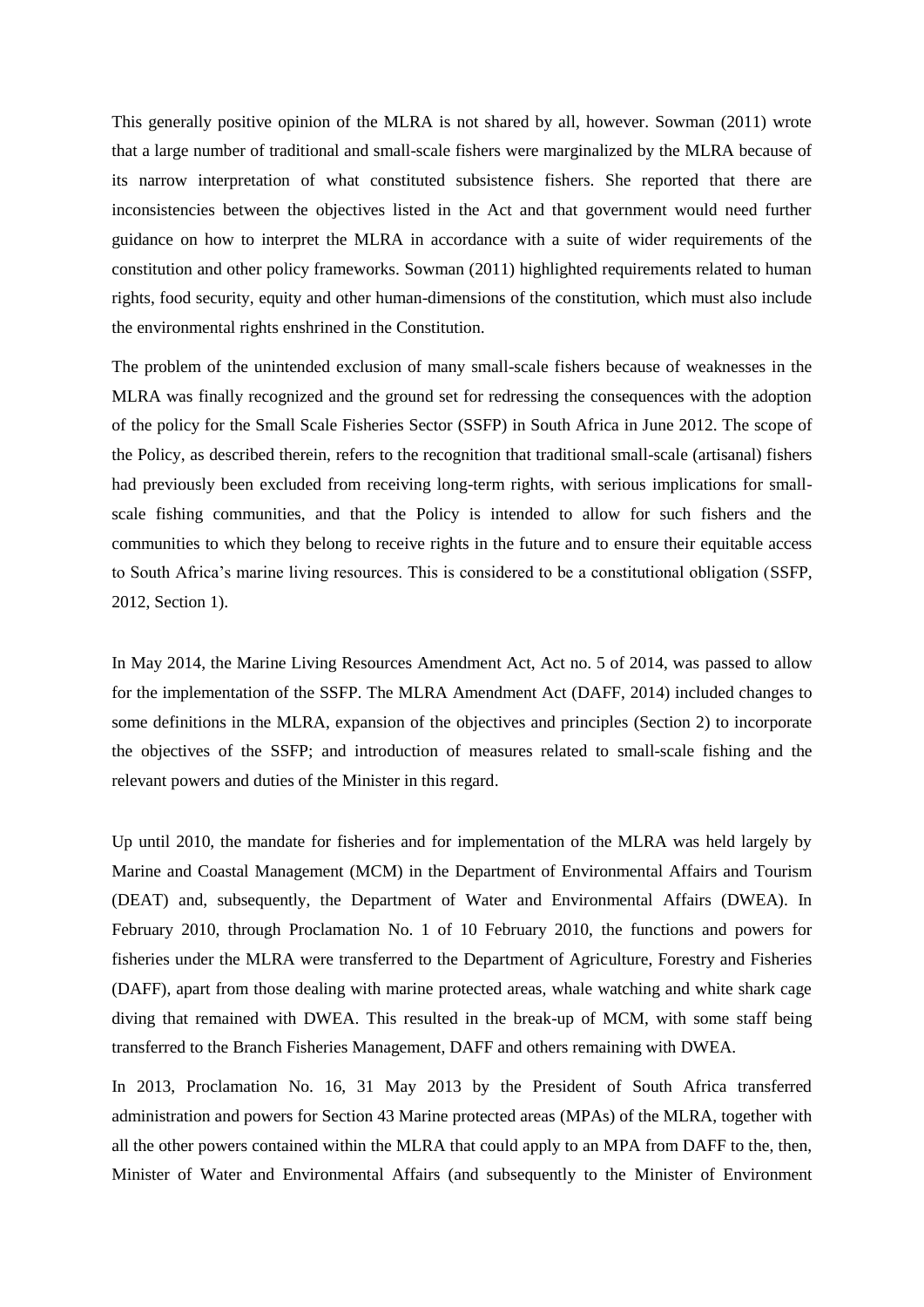Affairs when that Department (DEA) was created in 2014). At the same time, a number of regulations on whales, dolphins and white sharks were listed in the proclamation and designated as being under the mandate of the same Minister. The Minister of DAFF was, however, still given responsibility for keeping a register of permits issued in respect of fishing within marine protected areas (Section 12) and for issuing rights for fishing within a MPA (Section 13 (2) (a)). Further, Act No. 21: National Environmental Management: Protected Areas Amendment Act, 2014, gives the Minister of Environmental Affairs [and Tourism] the authority to declare an MPA (Section 22A) but requires consultation with the Cabinet member responsible for fisheries before an area can be declared an MPA and in relation to any zoning that may be being considered within an MPA.

#### <span id="page-7-0"></span>**2. An ecosystem approach to fisheries**

The FAO Code of Conduct was developed by the member countries of the Food and Agriculture Organization of the United Nations (FAO) and adopted on 31 October 1995 by the FAO Conference (FAO, 1995). The development and adoption of the Code occurred in the years immediately following the 1992 Rio Declaration on Environment and Development. The Declaration included Chapter 17 of Agenda 21 (UNCED, 1992), which, it has been argued, is the origin of the concept of an ecosystem approach to fisheries. Given the sequence of these events, it is perhaps surprising that the Code does not refer to an ecosystem approach to fisheries, or any of the other equivalent or near-equivalent terms for an EAF, but the core elements of the approach can nevertheless be found in the Code (Cochrane et al., 2004).

The first formal acknowledgement at a global scale of the need to implement an ecosystem approach to fisheries came in the Reykjavik Declaration on Responsible Fisheries in the Marine Ecosystem, which was developed and adopted by 47 countries in October 2001 at the Reykjavík Conference of the same name. The Declaration includes the commitment "… that, in an effort to reinforce responsible and sustainable fisheries in the marine ecosystem, we will individually and collectively work on incorporating ecosystem considerations into that management..." (FAO 2001, p. 106).

This declaration was reinforced through the Plan of Implementation adopted at the World Summit for Sustainable Development in Johannesburg in 2002, in which paragraph 29 includes the call to "Encourage the application by 2010 of the ecosystem approach, noting the Reykjavík Declaration on Responsible Fisheries in the Marine Ecosystem and decision 5/6 of the Conference of Parties to the Convention on Biological Diversity" (para. 30 (d), WSSD, 2002).

The Reykjavik Declaration included a request to FAO to develop 'guidelines for best practices with regard to introducing ecosystem considerations into fisheries management'. In response the FAO Secretariat convened a workshop of some of the leading fisheries scientists from around the world. At this workshop the best available knowledge and experience in the emerging concept of an ecosystem approach was used to develop a framework for the guidelines. That framework was subsequently used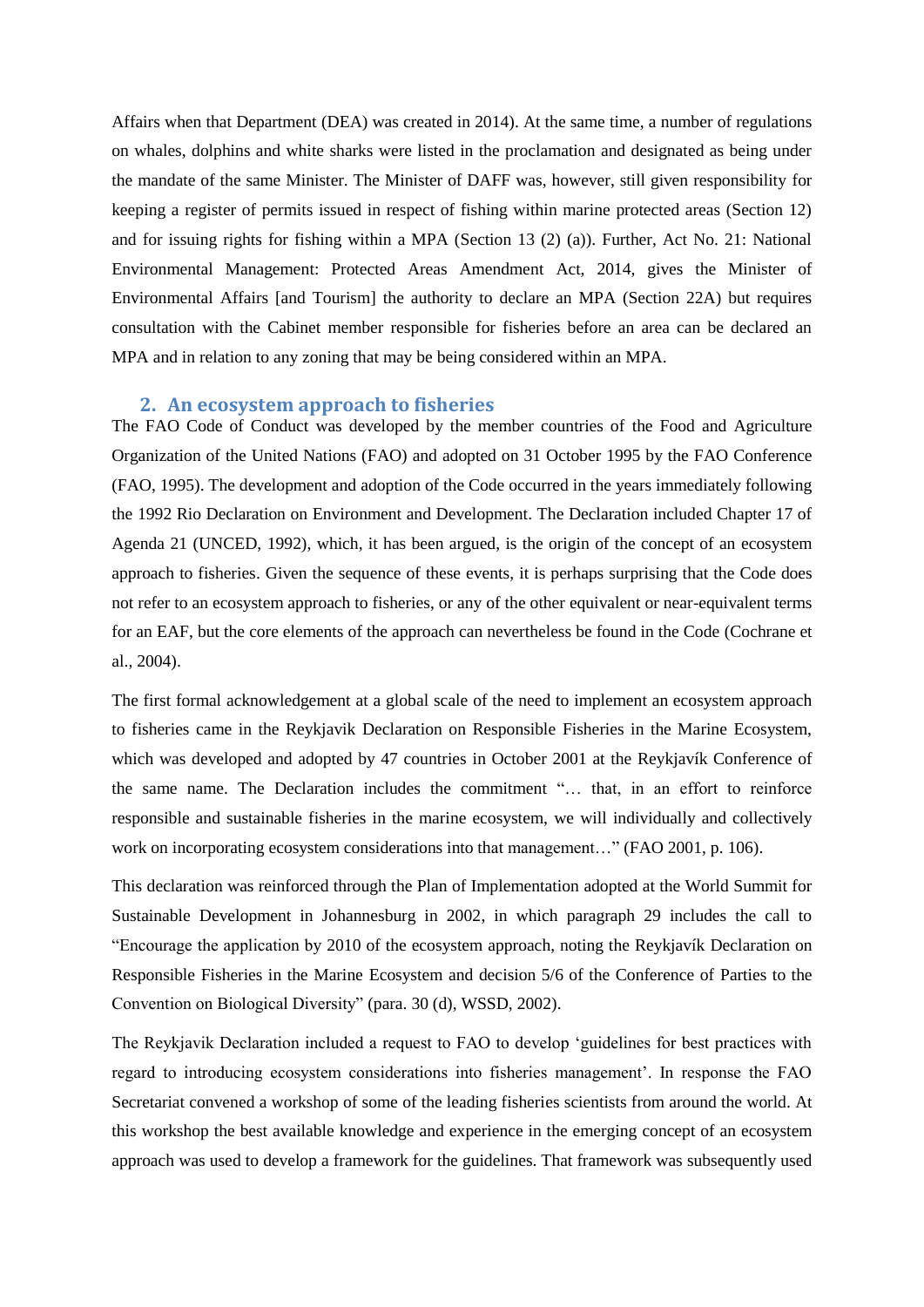as the basis of comprehensive guidelines that were published in 2003 (FAO, 2003). While there are many other guidelines and published papers on ecosystem approaches, the FAO Guidelines provide a basic and widely used reference for defining what EAF is and how to go about implementing it.

The rationale for implementing EAF is given by FAO (2003) as:

"The purpose of an ecosystem approach to fisheries is to plan, develop and manage fisheries in a manner that addresses the multiplicity of societal needs and desires, without jeopardizing the options for future generations to benefit from the full range of goods and services provided by marine ecosystems."

and the definition as:

"An Ecosystem Approach to Fisheries strives to balance diverse societal objectives, by taking account of the knowledge and uncertainties about biotic, abiotic and human components of ecosystems and their interactions and applying an integrated approach to fisheries within ecologically meaningful boundaries."

While EAF, by definition, focuses on fisheries, implementation of an ecosystem approach requires that the impacts of fisheries on other sectors using or active in the same ecosystem and the impacts of those other sectors on fisheries should be taken into account in planning and management (FAO, 2003).

#### <span id="page-8-0"></span>**3. Methods**

#### <span id="page-8-1"></span>**a) Criteria to evaluate extent to which EAF is addressed in the MLRA**

The detailed analysis of the MLRA in this study was approached through two largely independent analyses, one from a scientific and applied perspective and the second from a legal perspective. The concept of an ecosystem approach to fisheries is broad and the details of an approach will differ widely from one fishery to another, even when operating in the same ecosystem. It is therefore difficult to provide universal characteristics that could be used to determine whether or not a specific fishery is fully implementing EAF, or whether or not a specific policy or piece of legislation has given due attention to ensuring that EAF will be properly implemented in the national or regional fisheries sector. Two approaches were taken in this study to identify such a set of characteristics or criteria that could be used to assess the extent to which a policy, in this instance the MLRA, was consistent with and supportive of EAF. The two sets of criteria were then compared and combined into a single set.

As referred to above, the FAO Code of Conduct includes the main features of EAF and work that has been done on evaluating progress in implementation of the Code (Pitcher, 1999; Pitcher and Preikshot, 2001) provides useful insights into the features of an EAF. Those studies summarised the requirements of the Code into three fields addressing the intentions of a fisheries plan or system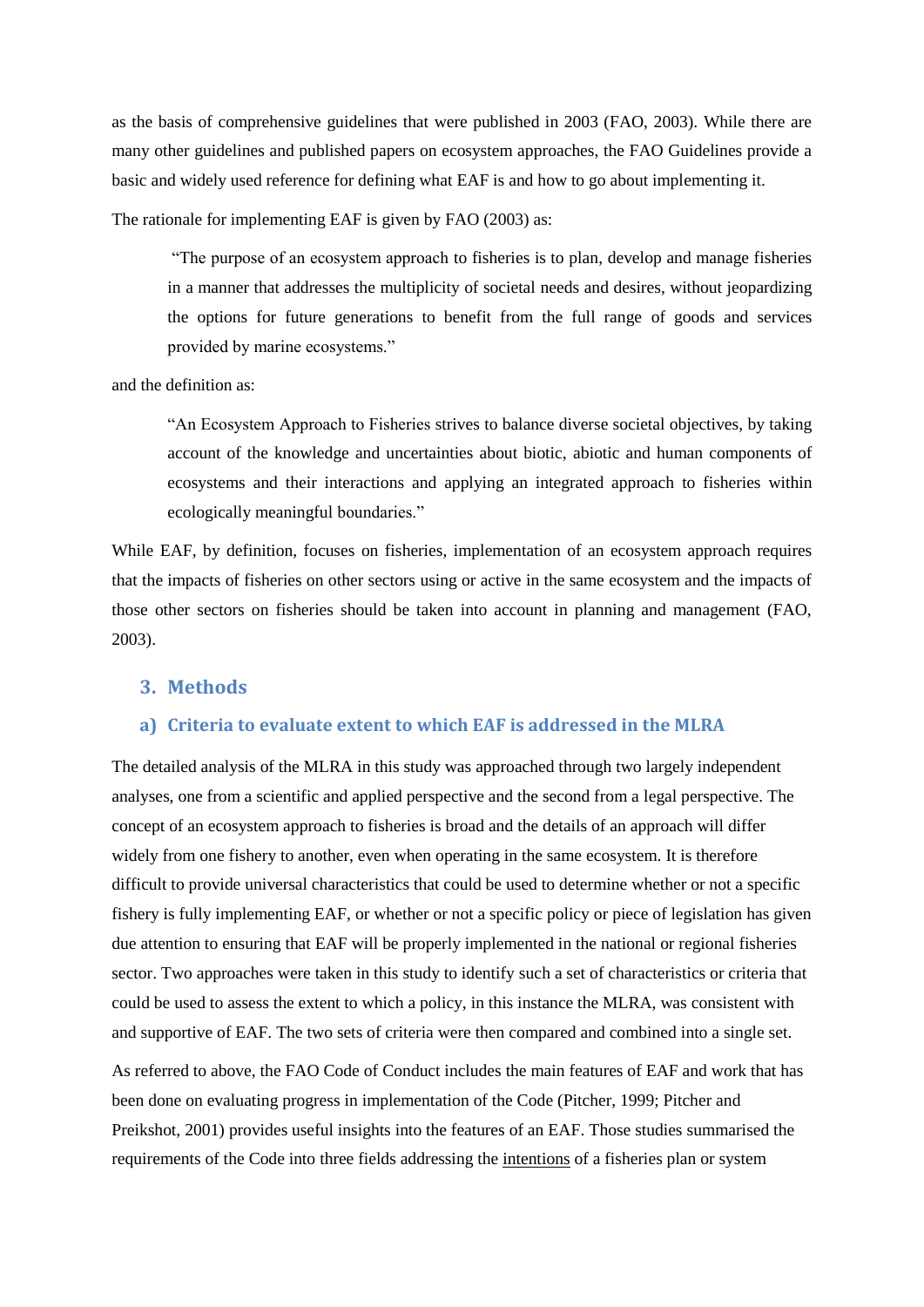(Objectives; Framework; and Precaution) and three fields addressing the outcomes (or performance) being achieved from the fishery system (Stocks, Fleets and Gear; Social and Economic; and Monitoring, Control and Surveillance or MCS). Each of those six fields was broken down into between five (for MCS) and nine (for Objectives and Precautionary Approach) attributes to give a total of 25 attributes for intentions and 18 for outcomes.

The first approach used in this study, the scientific and applied perspective was based mainly on the Pitcher (1999) and Pitcher and Preikshot (2001) attributes. In 2013, in a preliminary assessment of the MLRA and the SSFP in relation to implementation of EAF, three of the authors of this paper (Joyner, Cochrane and Sauer) aggregated the Pitcher (1999) attributes into 23 criteria (listed in Appendix 1, from Joyner, 2013). That analysis also included four attributes that were consistent with EAF but referred directly to relevant requirements of the South African Constitution and National Development Plan, including the extent to which the policies gave support to transformation to address the inequities that had resulted from apartheid (Joyner, 2013). This first approach, undertaken by natural scientists with, collectively, considerable experience in fisheries science and management in South Africa and internationally, centred on a scientific perspective of the policy requirements of an EAF. Twenty seven criteria were developed (Appendix 1).

The second approach that was followed was for an international expert in fisheries law and policy (Swan, also an author of this paper) to undertake an analysis of the MLRA independently of the scientific interpretation. In her assessment, hereinafter referred to as the legal perspective, Swan considered the FAO Code of Conduct (FAO, 1995), the FAO Guidelines on EAF (FAO, 2003) and some scientific papers including Garcia and Cochrane (2005) and Caddy and Griffiths (1995). This assessment generated 28 basic criteria (Appendix 1).

As they were, inevitably, using similar sources, the two approaches were not truly independent but did allow for differences in interpretation of the available information. Examination of the results of the two interpretations of EAF (Appendix 1) shows that there was a high degree of similarity in the two interpretations but also some differences. The legal perspective gave greater attention to fundamentals such as the definitions included in the policy, statements on the jurisdiction, and the application of the law to specified areas. It also raised globally important issues that were not picked up in the science perspective, or were assumed by the scientists to be addressed in other national policy instruments, such as the need to consider genetic resources and regulation of the introduction of alien species and the import or export of live fish. The scientific perspective broke down the human dimensions of EAF into more than one category, considered the use of reference points to be important, raised the issue of considering target resources throughout their life cycle and other criteria that collectively appear to reflect a greater emphasis on the specifically local context and on biological and ecological aspects of EAF.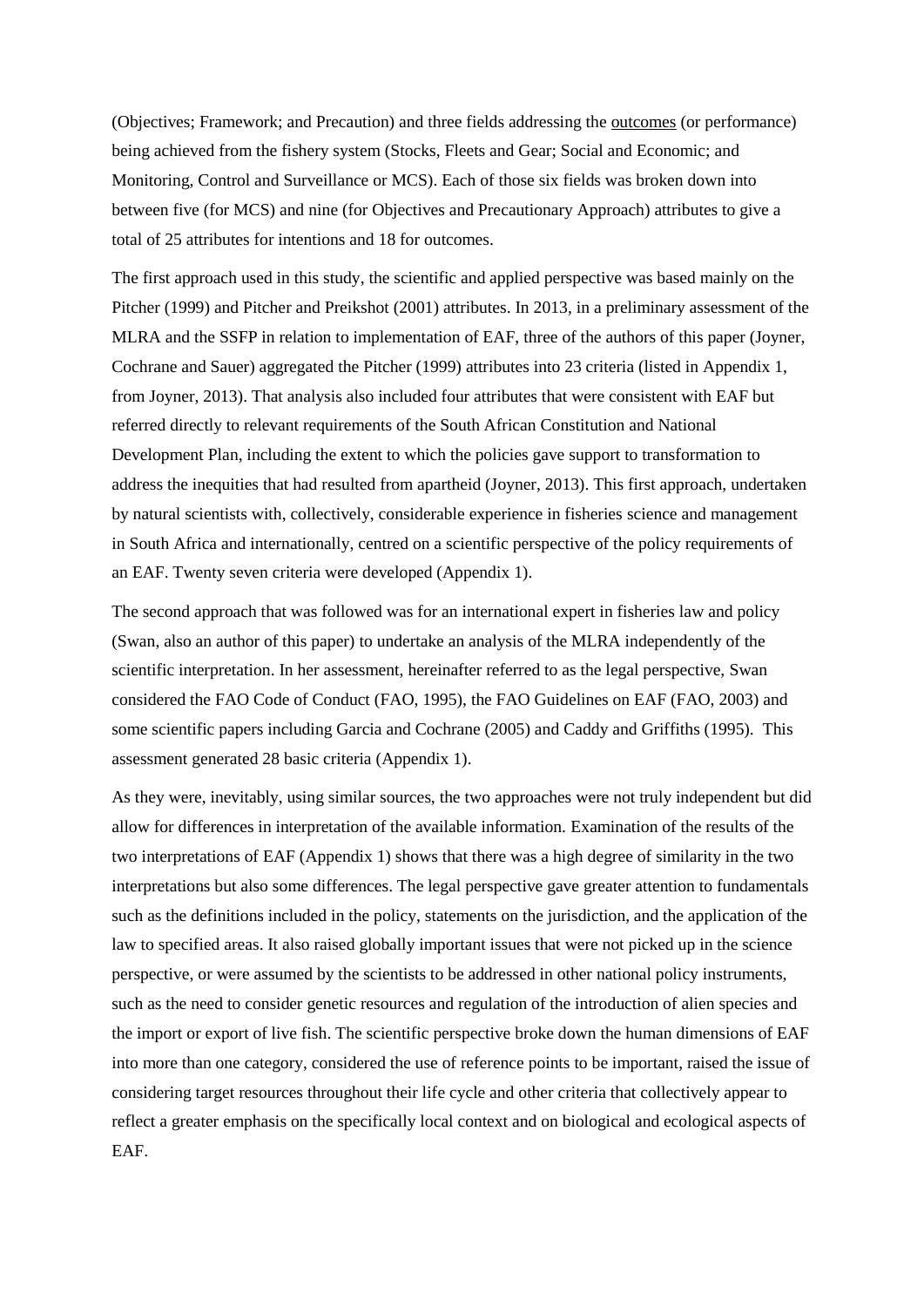The authors of this paper considered that the two approaches were complementary and that the best approach for assessing how well the MLRA addressed EAF was to combine the two into a single set of criteria. This was done by merging the two where both were addressing very similar issues. In cases where this was done, the wording from the legal perspective was used as the default wording unless there were particular reasons for including or using wording from the science perspective. The attributes referring to the Constitution and NDP were included as being locally relevant considerations within an EAF framework. Combining the two sets of attributes resulted in a total of 37 attributes that were grouped into six fields. These were, with the number of attributes in each shown in parentheses:

- General  $(7)$ ;
- Fisheries Management, Conservation and Development, that is divided into two sub-fields a) Management plans and measures (10), and b)Issues to be considered (9);
- Data, information and research (2);
- Access, licensing, control  $(5)$ ; and
- $\bullet$  Human well-being and equity (4).

In most of the cases in which a particular criterion had been identified by only one of the two perspectives, the other group opted not to give a score against those criteria because it did not consider it could add value to the original assessment. Those scores are left blank in Table 1. In a few cases, for example genetic considerations and mechanisms for coordination with other sectors and countries, the other group recognized the importance of the criterion and opted to add comment and score. Most of these instances were through the scientific perspective incorporating criteria that had been identified by the legal perspective into its own assessment.

## <span id="page-10-0"></span>**b) Evaluation of the contribution of the SSFP and regulations subsidiary to the MLRA**

This analysis focuses on the MLRA as the primary legislation controlling marine fisheries in South Africa. The MLRA is not, however, the only legislation or policy that influences fisheries and there is, in fact, a large number of other acts that are relevant (see Section 4c below). The most significant of these is the SSFP but there are also other, more specific policies and regulations that have been developed to support implementation of the MLRA. The most directly relevant of these are the general and fisheries-specific rights allocation policies and the conditions that are specified in the fisheries-specific permits required for fishing. These various instruments were not examined with the same rigour or against the criteria used for the MLRA but were examined, after the assessment of the MLRA, to see whether they complement or compensate for gaps and weaknesses identified in the Act.

#### <span id="page-10-1"></span>**c) Consultation with selected stakeholders**

In the preliminary assessment of the MLRA and supporting instruments undertaken in 2013, the criteria referred to here as the scientific perspective were sent out in the form of a questionnaire to 35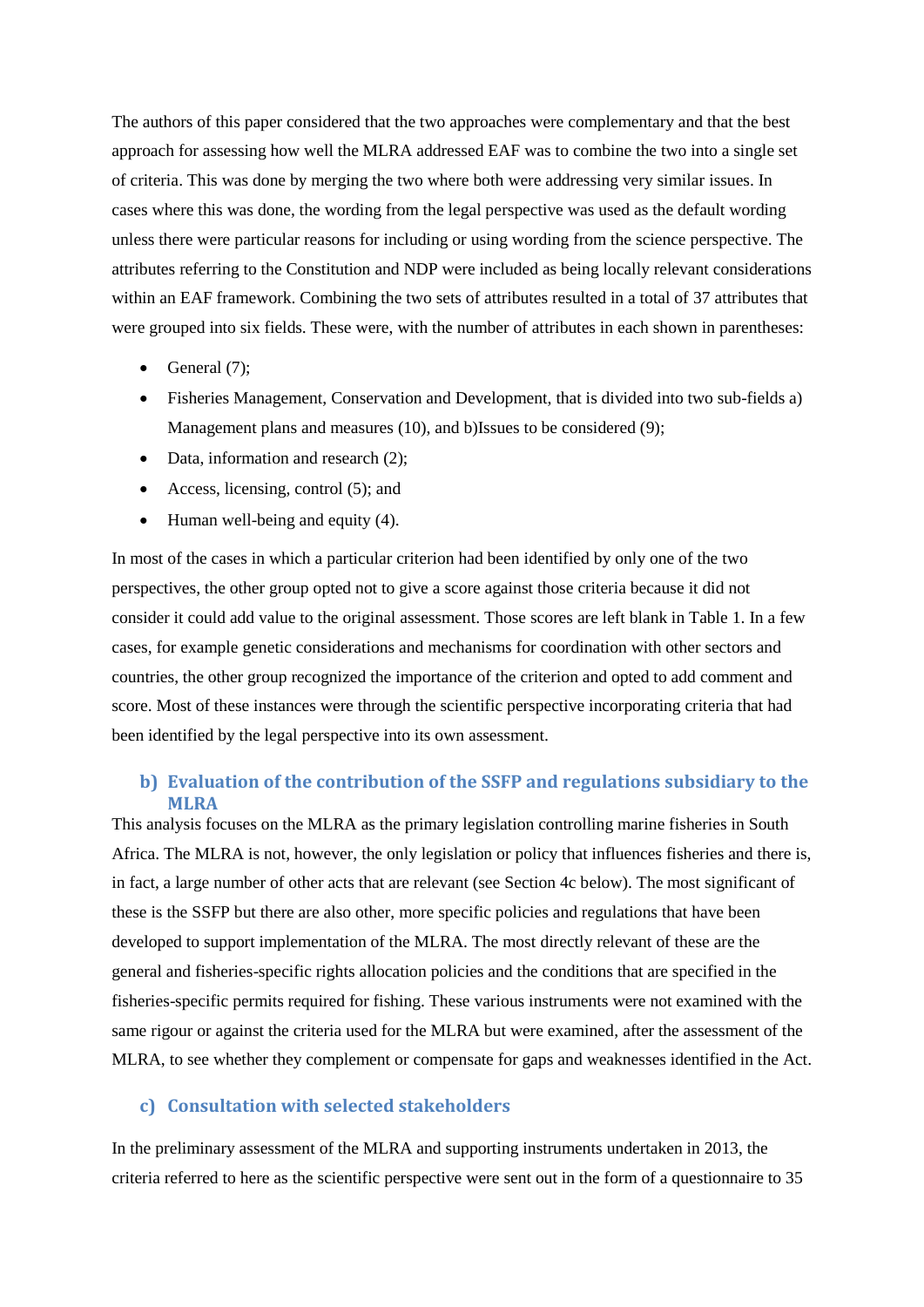fisheries stakeholders who had been closely involved with the MLRA. The stakeholders included members of the fishing industry, members of NGOs working with the small-scale sector, and government scientists and managers. The recipients of the questionnaires were asked to score the MLRA against those criteria on a scale from 1 (not addressed or poorly addressed) to 5 (comprehensively addressed). They were asked to do the same for the SSFP and a White Paper on a new national oceans policy (DEA, 2014) but as this study focuses on the MLRA, their responses on those two are not reported here. Their collective assessment of the MLRA is summarised here by reporting all issues for which 50% or more of the responses were either favourable (a score of 4 or 5) or critical (a score of one or 2).

In addition, in 2013, interviews were conducted with a fishery lawyer, a representative from DAFF and an NGO representative using a set of questions that were based partly on the scientific perspective criteria and partly on the area of expertise for each interviewee. The interviews were used to help fill in some weak spots in the questionnaires as well as to clarify information that is lacking in the literature.

#### <span id="page-11-1"></span><span id="page-11-0"></span>**4. Results**

#### **a) Extent to which EAF is addressed in the MLRA**

Table 1 summarises the results of the assessment of the extent to which EAF is addressed and supported by the MLRA, providing scores on a scale of one (red) to 3 (green) against each criterion. As a result of the intentionally separated assessment processes, not all of the criteria were assessed by both groups but twenty three of the 38 criteria were. The legal perspective assessment provided a rating for Human well-being and equity as a whole, while the scientific perspective broke that category down into four criteria, taking the local context into account. Explanations for the rating given for each criterion by each perspective are provided in Appendix 2.

The two analyses showed similar but not identical results, with a strong predominance of orange (partial or inadequate provision) and red (no provision) across the criteria (Table 1). The only criterion that was considered in both assessments to be fully addressed was criterion 12: *coverage of regulation of effort and catch* in the legislation, but the scientific group also evaluated 29: *licensing requirements* (considered by the legal assessment to be only partially covered), and 26: *adequate consideration of small-scale fishers* as being fully covered. The assessment of criterion 26 as being fully covered is a consequence of amendments made to the MLRA in 2014.

Under the heading of 'General', criteria that were judged not to be addressed (red) by both assessments or by the only assessment in cases where only one of the assessments addressed it, were 2: *jurisdiction* and 6: *openness and transparency*. Category 5. *Stakeholder consultations/body* was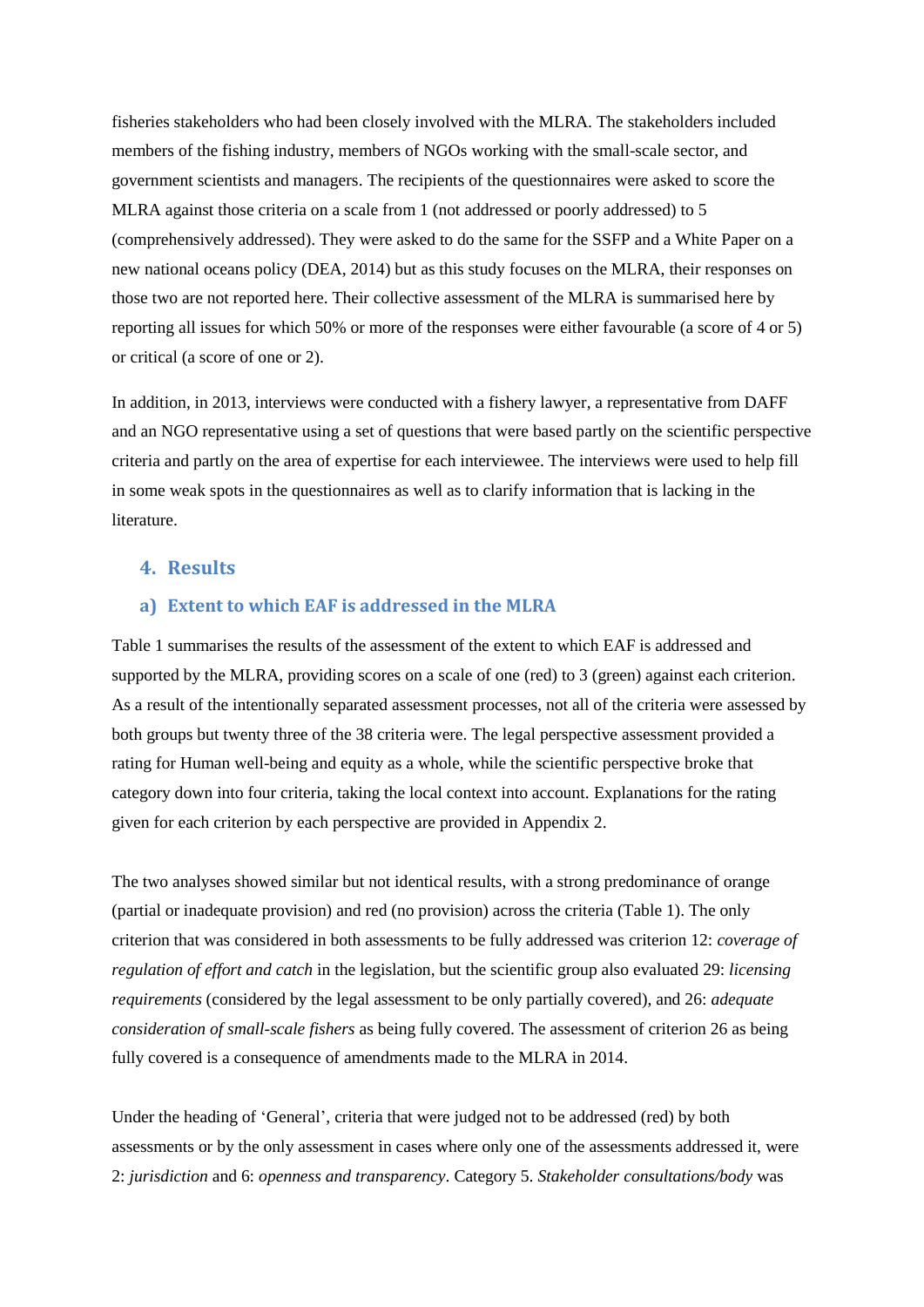assessed as being 'partial or inadequate provision' in the legal perspective assessment but as having no provision in the scientific perspective assessment. The difference is because the scientific perspective took into account that the only formal body for consultation established by the MLRA, the Consultative Advisory Forum (CAF) has not been constituted for many years.

Within the category of 'Fisheries Management, Conservation and Development a) Management plans and measures', the absence of any requirement for *management plans* was noted by both assessments and the scientific perspective judged that the MLRA did not address criteria 13: *the need to regulate capacity as well as fishing effort* or 14: *contingency plans for emergencies*. Under b) 'Issues to be considered', the majority of criteria were judged by both or the only assessment as being given no provision by the MLRA. These included 20: *genetic resources*, 21: *influences of environmental factors on fisheries*, 25: *maintaining ecological relationships*, and others. Under the remaining headings, criteria 27 and 28: *data and information requirements* and *research priorities*, 30: *mechanisms for inter-sectoral and international cooperation*, and 31: *conflict resolution and prevention* were judged not to be covered.

Overall, these assessments indicate a strong need for the MLRA to be revisited, more than 15 years after it was initially put into effect, to address the many important weaknesses.

**Table 1. Comparative assessment of the adequacy of the MLRA by the independent legal expert (Ind. Legal) and Local Fisheries Scientists (Local Scientists) against a number of key indicative summary provisions'. The colour coding is: Red - No provision; Orange -Partial or inadequate provision; Green - Full provision.**

| <b>Criterion</b>                                                                                                      | <b>Scores</b> |                           |
|-----------------------------------------------------------------------------------------------------------------------|---------------|---------------------------|
| <b>General</b>                                                                                                        | Ind. Legal    | Local<br><b>Scientist</b> |
| <b>Definitions</b>                                                                                                    |               |                           |
| Jurisdiction<br>2.                                                                                                    |               |                           |
| Management objectives and principles<br>3.                                                                            |               |                           |
| 4. Application of the law to specified areas                                                                          |               |                           |
| 5. Stakeholder consultations/body                                                                                     |               |                           |
| 6. The Act ensures that all aspects of management and<br>governance are open and transparent.                         |               |                           |
| 7. The Act emphasises the role of scientific evidence in the<br>development of the management measures and practices. |               |                           |

| <b>Fisheries Management, Conservation and Development</b>      |  |
|----------------------------------------------------------------|--|
| a) Management plans and measures                               |  |
| 8. Fisheries management plans                                  |  |
| 9. Fisheries impact assessments on the ecosystem               |  |
| 10. Fisheries conservation and management measures             |  |
| 11. Precautionary approach                                     |  |
| 12. Effort and catch                                           |  |
| 13. The Act aims not only to regulate total effort but also to |  |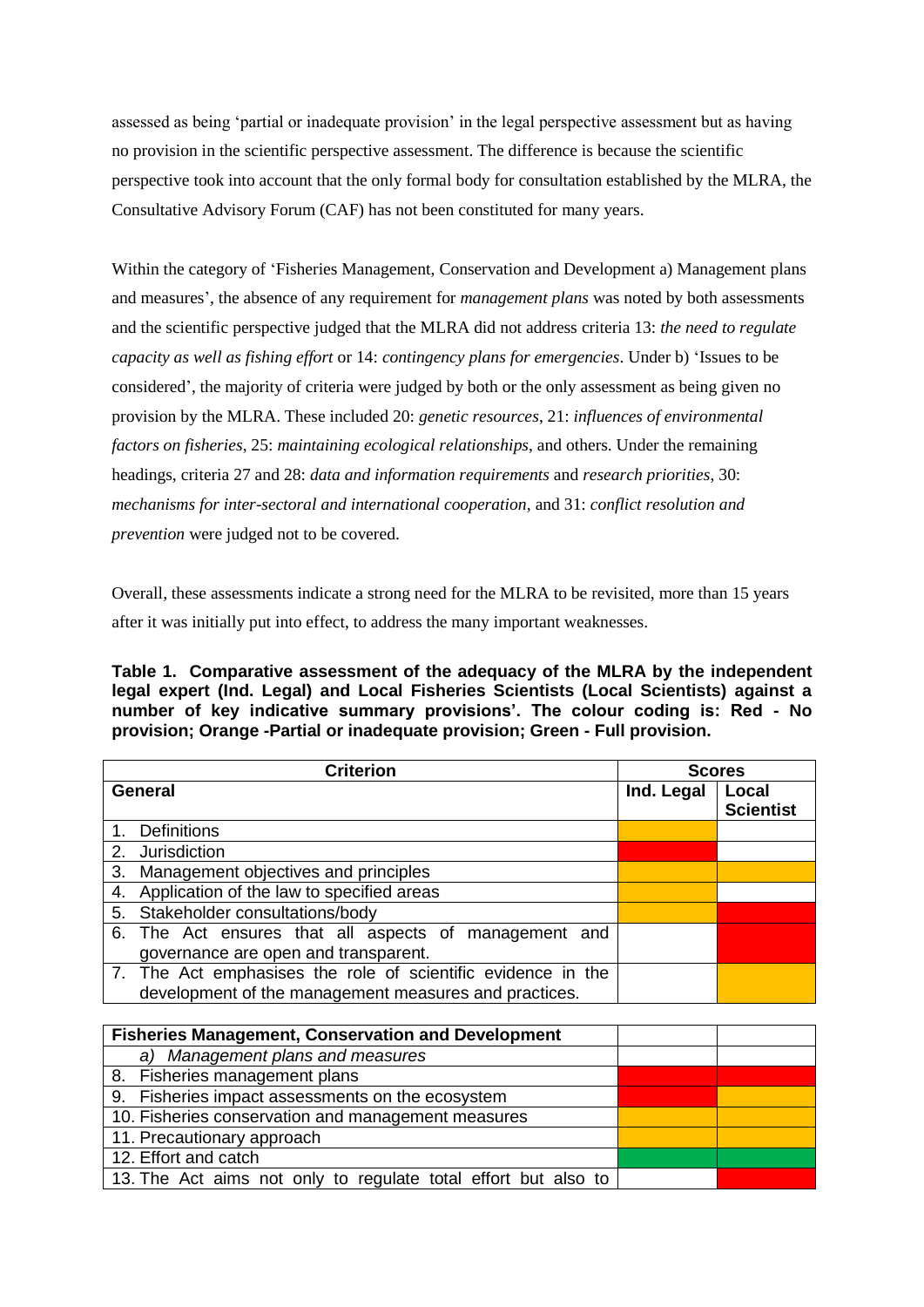| control overall fleet capacity.                                                                                                                                      |  |
|----------------------------------------------------------------------------------------------------------------------------------------------------------------------|--|
| 14. There are sufficient contingency plans to restrict fishing in the<br>event of an environmental emergency or an unforeseen<br>emergency caused by excess fishing. |  |
| 15. Spatial and temporal controls                                                                                                                                    |  |
| 16. Fishing gear and methods, including stowage of gear and use<br>of fish aggregating devices                                                                       |  |
| 17. Declaration of protected areas or reserves                                                                                                                       |  |

| <b>Fisheries Management, Conservation and Development</b>       |  |
|-----------------------------------------------------------------|--|
| Issues to be considered<br>b)                                   |  |
| 18. The Act ensures that depleted stocks are rebuilt.           |  |
| 19. Bycatch and discards                                        |  |
| 20. Genetic resources                                           |  |
| 21. The influences of environmental factors on fisheries are    |  |
| identified and addressed.                                       |  |
| 22. Pollution of the fishery waters                             |  |
| 23. Introduction of alien species/import or export of live fish |  |
| 24. Abandoning objects in the fishery waters                    |  |
| 25. Maintain ecological relationship between<br>harvested,      |  |
| dependent and associated species                                |  |
| 26. Compatible measures across the entire distribution of the   |  |
| resource (across jurisdictions and management plans)            |  |

| Data, information and research                                       |  |
|----------------------------------------------------------------------|--|
| 27. A range of data and information requirements, including          |  |
| monitoring and exchange                                              |  |
| 28. Research priorities                                              |  |
| <b>Access, licensing, control</b>                                    |  |
| 29. Relevant licensing requirements                                  |  |
| 30. Mechanisms or coordination, cooperation and integration with     |  |
| other sectors and countries, and within the region and               |  |
| international community                                              |  |
| 31. Conflict resolution and prevention                               |  |
| 32. MCS, including in areas beyond national jurisdiction             |  |
| 33. Implementation of international conservation<br>and              |  |
| management measures                                                  |  |
| 34. Human well-being and equity                                      |  |
| 35. The interests of all the key stakeholders (large-scale industry, |  |
| small scale fishers, local communities, conservationists,            |  |
| recreational groups and public groups) are addressed in the          |  |
| Act.                                                                 |  |
| 36. Small scale fishers are adequately considered in the Act.        |  |
| 37. The Act benefits all races and genders equally.                  |  |
| 38. The needs of the local fishing communities are met by the        |  |
| Act.                                                                 |  |

## <span id="page-13-0"></span>**b) Evaluation of the contribution of the SSFP and regulations subsidiary to the MLRA**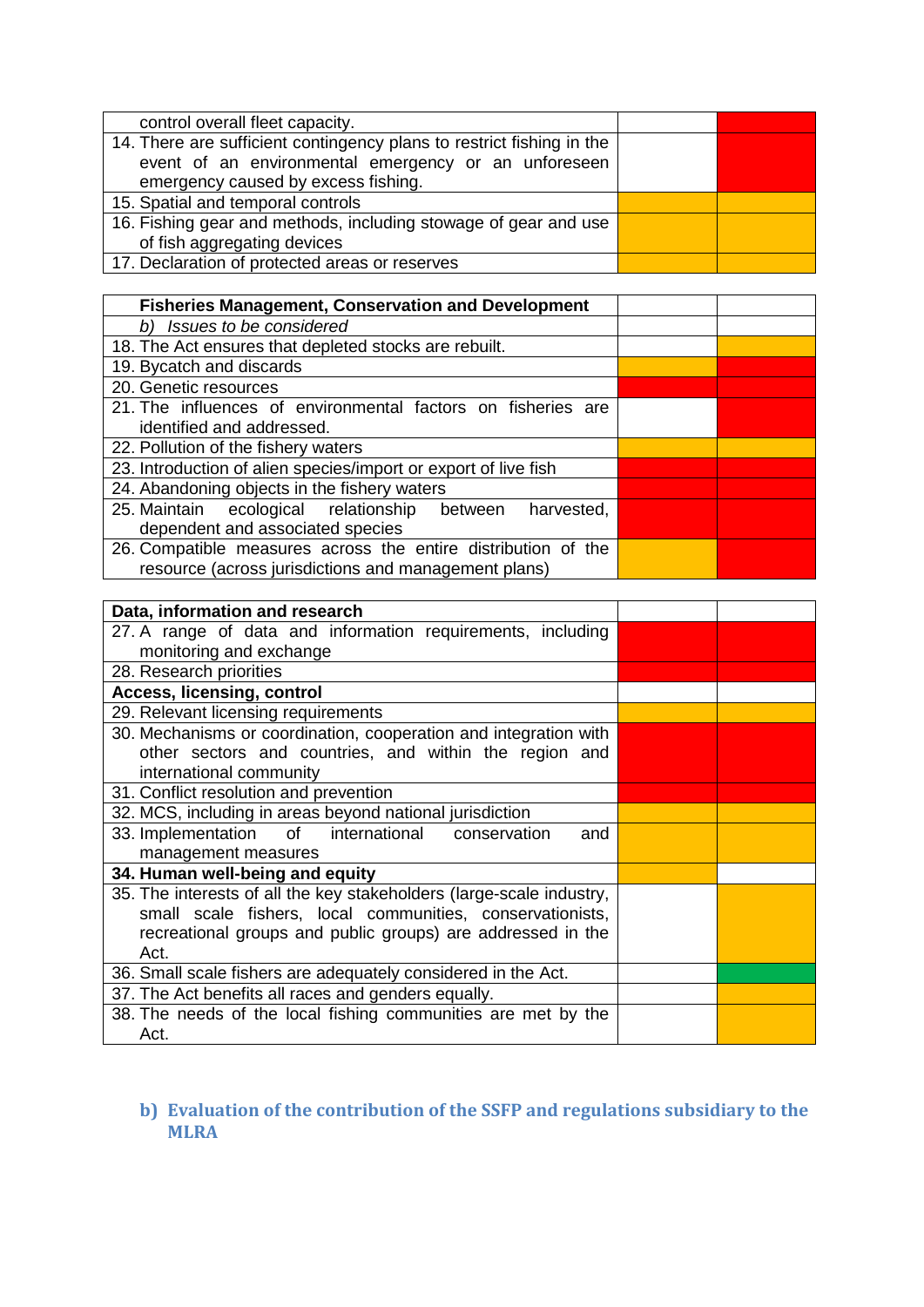The conditions attached to permits for fishing in South Africa provide a list of the main laws to which the permit is subject. This list gives a good reflection of the large number of national legal instruments that are of relevance to fisheries. In addition to the MLRA, they include:

- The National Environmental Management Act, 1998 (Act No.107 of 1998) (NEMA);
- The National Environmental Management: Biodiversity Act, 2004 (Act No. 10 of 2004) (NEMBA);
- The National Environmental Management: Protected Areas Act, 2003 (Act No. 57 of 2003) (NEMPA);
- The National Environmental Management: Integrated Coastal Management Act, 2008 (Act No.24 of 2008) (NEM: ICMA) and regulations promulgated thereunder;
- National Environmental Management Waste Act (Act No. 59 of 2008) (NEMWA);
- The Sea Birds and Seals Protection Act, 1973 (Act No. 46 of 1973) (SBSPA);
- The International Convention for the Prevention of Pollution from Ships Act, 1986 (Act No. 2) of 1986) (ICPPSA);
- National Ports Authority Act, 2005 (Act No. 12 of 2005) (NPAA); and others, each of which also has regulations that have been promulgated under it.

The relevance of Act No. 21: National Environmental Management: Protected Areas Amendment Act, 2014 (which amended Act No. 57 in the list above) to marine protected areas was described briefly in the previous sub-section of the results. It was not possible, though, to examine each of the rest of these laws in order to gain an overview of the suite of laws and regulations governing fisheries and the extent to which they embrace EAF. This study therefore focuses on the SSFP, a policy that falls under the MLRA, and other subsidiary policies and regulations of the MLRA.

#### Policy for the Small Scale Fisheries Sector in South Africa

The Policy for the Small Scale Fisheries Sector in South Africa (SSFP) was adopted in June 2012. As stated earlier, the primary purpose of the SSFP was to redress the previous marginalization of the small scale fisher communities and to recognize and promote the rights of small scale fishers. The Policy was developed within the framework of the MLRA and is bound by it. The SSFP is a policy and therefore cannot be compared directly to the MLRA. Nevertheless, it was developed nearly 15 years after the MLRA and it does reflect to some extent the international evolution of attitudes and approaches to fisheries and fisheries management in the intervening period. Recognition of the importance of an ecosystem approach is one example. Section 1.3 of the Policy states that 'The Department recognizes that the ecosystems approach is central to the fisheries management system. Small scale fisheries resources will be managed in terms of a community-based co-management approach that must ensure that harvesting and utilisation of the resource occurs in a sustainable manner in line with the ecosystems approach." This statement implies that the ecosystem approach is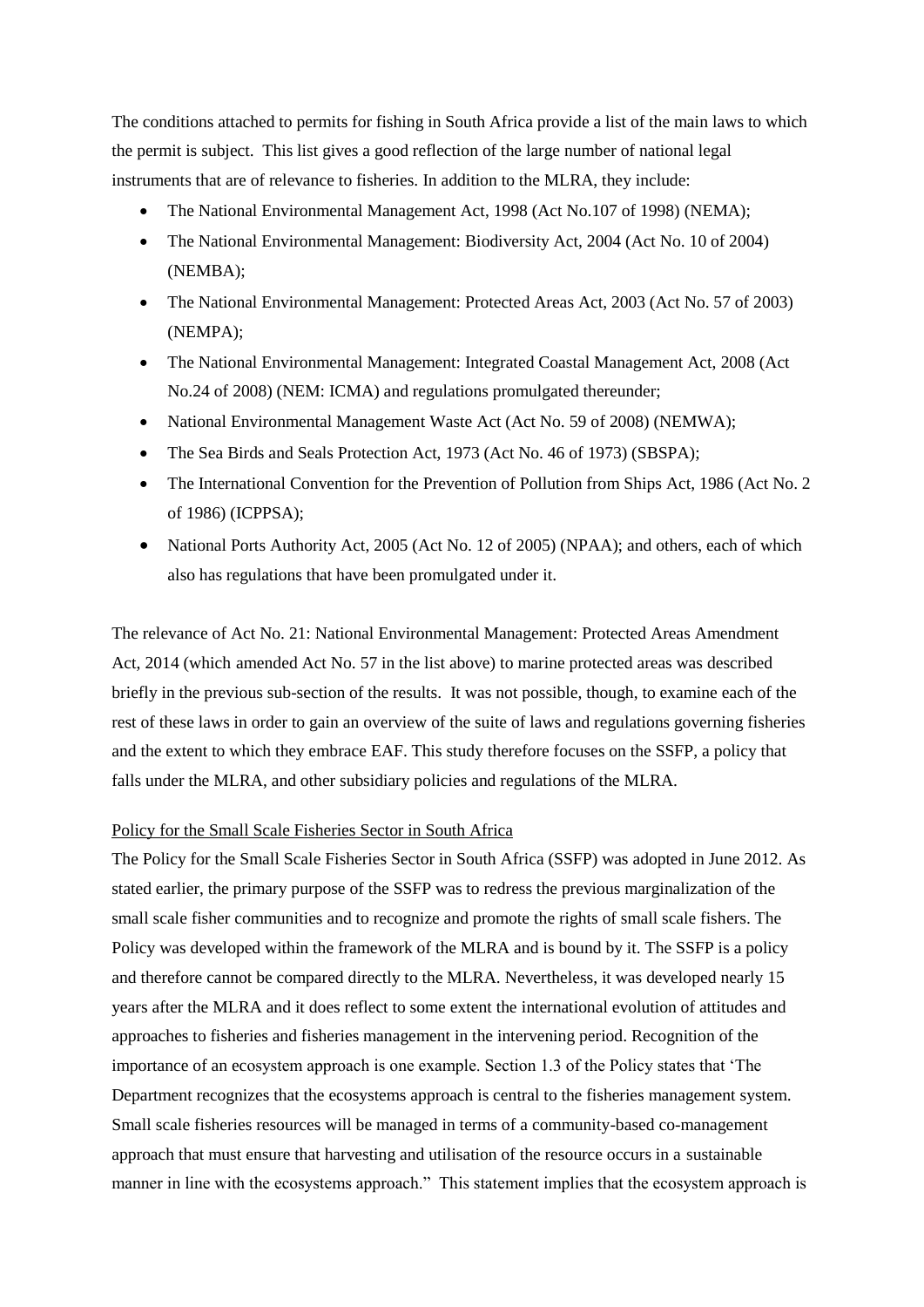accepted by DAFF as being fundamental to its approach to fisheries management and implementation of the MLRA. A number of other statements in the Policy reinforce the general importance of ecosystem considerations including:

- This policy will establish an effective basis for determining which marine living resources are applicable to the Small scale fisheries sector. This will include: …………d) that the integrity of ecosystems and sustainability of the resource is not compromised. (Section 2.1 Relevance); and
- In adopting an approach that is community-based and supports a community orientation, the policy further recognizes the need to balance consideration of human rights while ensuring the ecological sustainability of the resource. (Section 4.1.1 Community orientation and community-based approach).

An additional strength of the SSFP compared to the MLRA is the strong emphasis placed on comanagement in the Policy, as in Section 1.3, quoted above. The SSFP explains co-management as: "Co-management of marine resources means that affected stakeholders, especially fishers from fishing communities, are empowered to participate with Government in developing, implementing and evaluating fishery policies and management plans." (Section 4.3.1 Co-management of fisheries). The policy also goes further than the MLRA in recognizing the importance of scientific advice and requires that "Conservation and management decisions officially should be based on scientific evidence available, also taking into account additional knowledge of the resources and their habitat as well as relevant environmental, economic and social factors." (Section 4.4.3 Research for ecosystems approach to fisheries management).

Despite the fact that the SSFP does reflect these and some other aspects of modern practice more strongly than the MLRA, it does not ameliorate the weaknesses in the MLRA. This is because it is focused only on one group of fishers and scale of fishing but also because it sets out broad principles, as with the MLRA it does not give sufficient guidance on how they are to be implemented in practice.

#### Rights Allocation Policies

In 2005, DEAT (then still with the mandate for fisheries) issued a series of policies related to the allocation of rights. The umbrella policy was the 'General Policy on the Allocation and Management of Long Term Commercial Fishing Rights' (DEAT, 2005a), but which has to be read in conjunction with a suite of fishery specific policies. The purpose of the General Policy (Section 3) is to provide guidance for the Department's long term rights allocation process and, 'for the benefit of applicants, to set out some of the Department's management objectives for the immediate future.'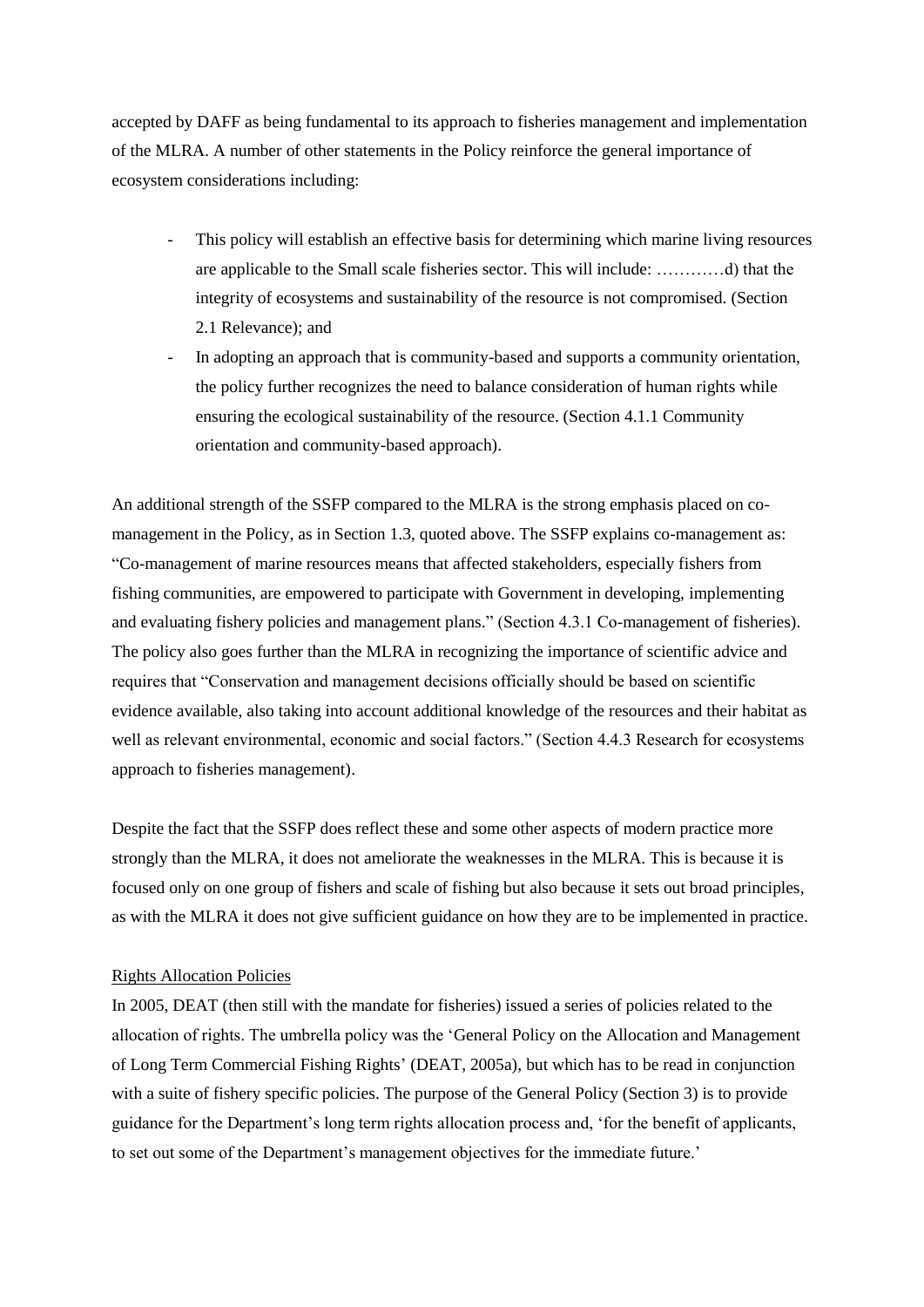The General Policy demonstrates that, by then, the Department had recognized the importance of an ecosystem approach as a package, rather than as the sum of a number of independent, specific actions and objectives as provided by the MLRA. In Section 4.1 of the General Policy 'International obligations pertaining to sustainable resource use' it is stated that 'In terms of the Reykjavik Declaration of 2001 and Johannesburg Plan of Implementation emanating from the WSSD, South Africa has committed itself to introducing such an Ecosystem Approach to Fisheries ("EAF") management by 2010' and goes on to describe the FAO Code of Conduct for Responsible Fisheries as setting 'out principles and international standards of behaviour for responsible practices with a view to ensuring the effective conservation, management and development of living aquatic resources, with due respect for the ecosystem and biodiversity' and declaring that 'As a state party [to FAO], South Africa has undertaken and is committed to apply the Code' (DEAT, 2005a).

These commitments are carried through into the fisheries specific policies. For example, in the Policy on the allocation and management of commercial fishing rights in the hake deep-sea trawl fishery, Section 11.1 'Ecosystem approach to fisheries management' declares that the fishery will be managed in accordance with the ecosystem approach to fisheries and that South Africa is committed to the implementation of an EAF in the commercial fisheries by the WSSD target date of 2010' (DEAT, 2005b) The policy does not provide detailed guidance on what an EAF would involve for the deepsea trawl fishery but refers to a Fishery Management Manual for the hake deep-sea trawl fishery and reports that it will be given in greater detail there. Almost identical statements are found in other fisheries specific policies from 2005 including those for traditional linefish and the small pelagics purse-seine fishery for anchovy and sardine. New fishery specific allocation policies were issued in 2013 for those fisheries for which rights expired in that year, for example the traditional line fishery and the squid fishery (DAFF, 2013a, 2013b). The policies issued at that time retained the declaration that the fisheries would be managed in accordance with EAF, that South Africa remained committed to implementing EAF by 2010 and that details on what an EAF requires in that fishery will be provided in management manuals.

As far as has been established, none of the fisheries specific Management Manuals had been written up to the time of preparing this report.

#### Permits

Another opportunity for promoting or enforcing an ecosystem approach is through the system of permits that are granted to rights holders in South Africa to allow them to fish. These permits include conditions that provide a means of enforcing specific regulations intended to achieve the objectives of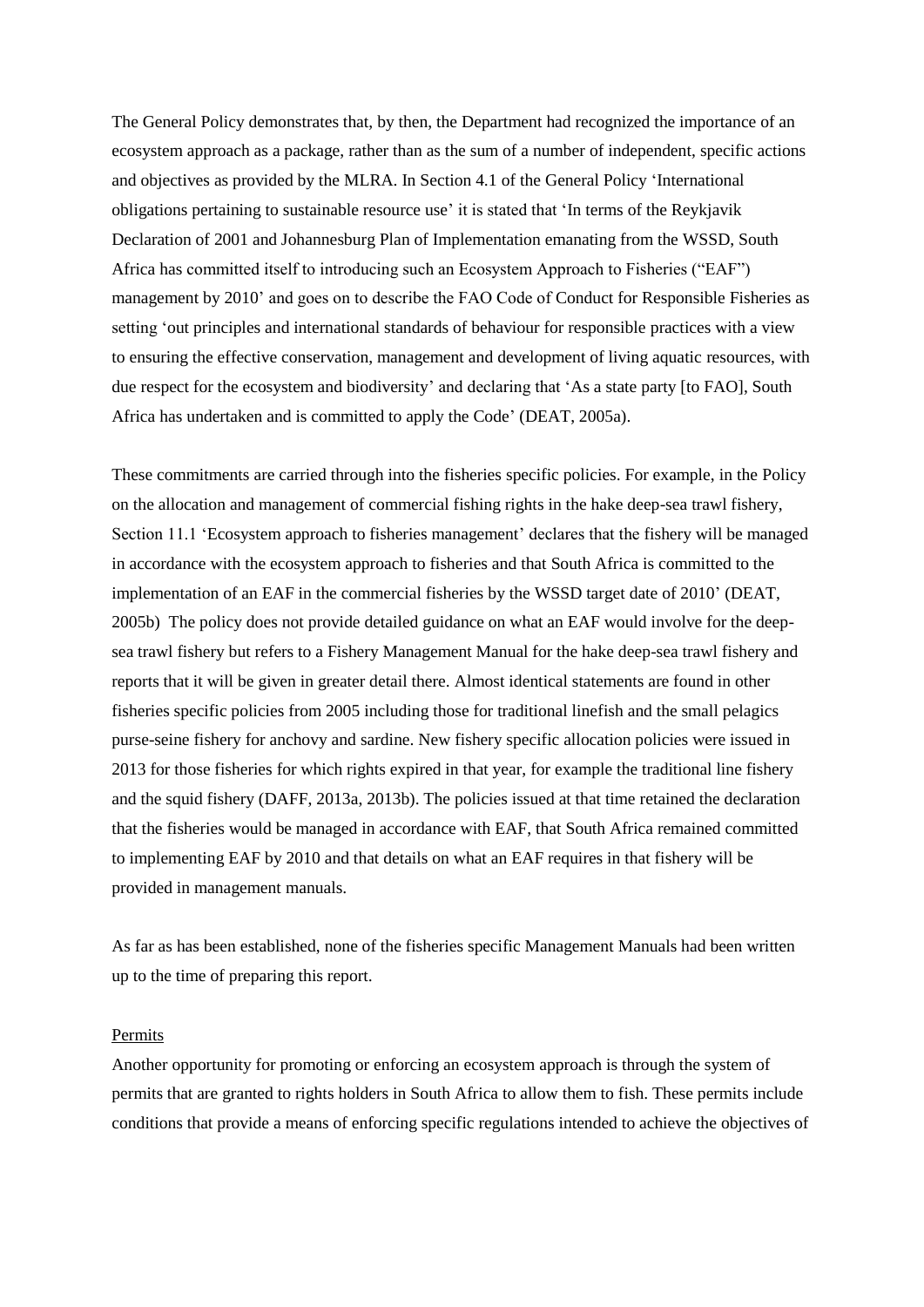DAFF and therefore the relevant policy or policies. Some examples of conditions that are relevant to EAF include the following<sup>3</sup>.

- In squid permits for 2014, under 3: Fishing areas and restricted areas, Section 3.2 stipulates 'The Permit Holder or any of its employees or agents shall not undertake fishing, or take or destroy any fauna or flora, or in any way disturb, alter or destroy the natural environment, or carry out any activity which may adversely impact on the ecosystems in Marine Protected Areas (MPA's) except where so permitted by the legislation.'
- The 2014 fishing permit conditions for hake, sole, horse mackerel and demersal shark (all covered by the same conditions) require the permit holder to 'take cognisance of sustainable fishing practices and of the impacts of its fishing method on the ecosystem. In this regard steps shall be taken to minimize seabird mortality, to minimise damage to the seabed; and to minimise the incidental mortality of non-commercial species'.
- Conditions for holders of permits for nearshore fishing on West Coast rock lobster include restrictions to specific zones, specification of the gear type (ring nets), ban on transhipments, instruction for the immediate return of undersized lobster, a requirement for a VMS on the fishing vessel (larger vessels), specification of allowed landing sites, a requirement to report on octopus bycatch, and others.

The specific conditions associated with each type of permit are intended to control identified problems and areas of concern in each of the fisheries. The examples examined by the authors of this paper do not, however, provide a comprehensive or structured set of conditions that cover the gaps identified in the MLRA. Further, while in some of the instances the conditions are well-specified and easy to understand and monitor, in others such as the permit for hake, sole and other trawled species the conditions are vague and it would be difficult to determine when they are being transgressed. At what point, for example, is seabird mortality and damage to the seabed being 'minimized'? While many of the specific permit conditions are important regulations, they do not compensate for the weaknesses in the MLRA.

## <span id="page-17-0"></span>**c) Consultation with selected stakeholders**

The opinions of the 14 respondents to the questionnaire on assessment of the MLRA varied considerably. There were no criteria on which all respondents had the same view or on which all respondents were critical (scores of 1 or 2) or positive (scores of 4 or 5). The following criteria were

1

 $3$  These and other permits are found on the DAFF website at

[http://www.nda.agric.za/doaDev/sideMenu/fisheries/21\\_HotIssues/April2010/FishingPermitConditions](http://www.nda.agric.za/doaDev/sideMenu/fisheries/21_HotIssues/April2010/FishingPermitConditions2010.html) [2010.html,](http://www.nda.agric.za/doaDev/sideMenu/fisheries/21_HotIssues/April2010/FishingPermitConditions2010.html) accessed 24 October 2014.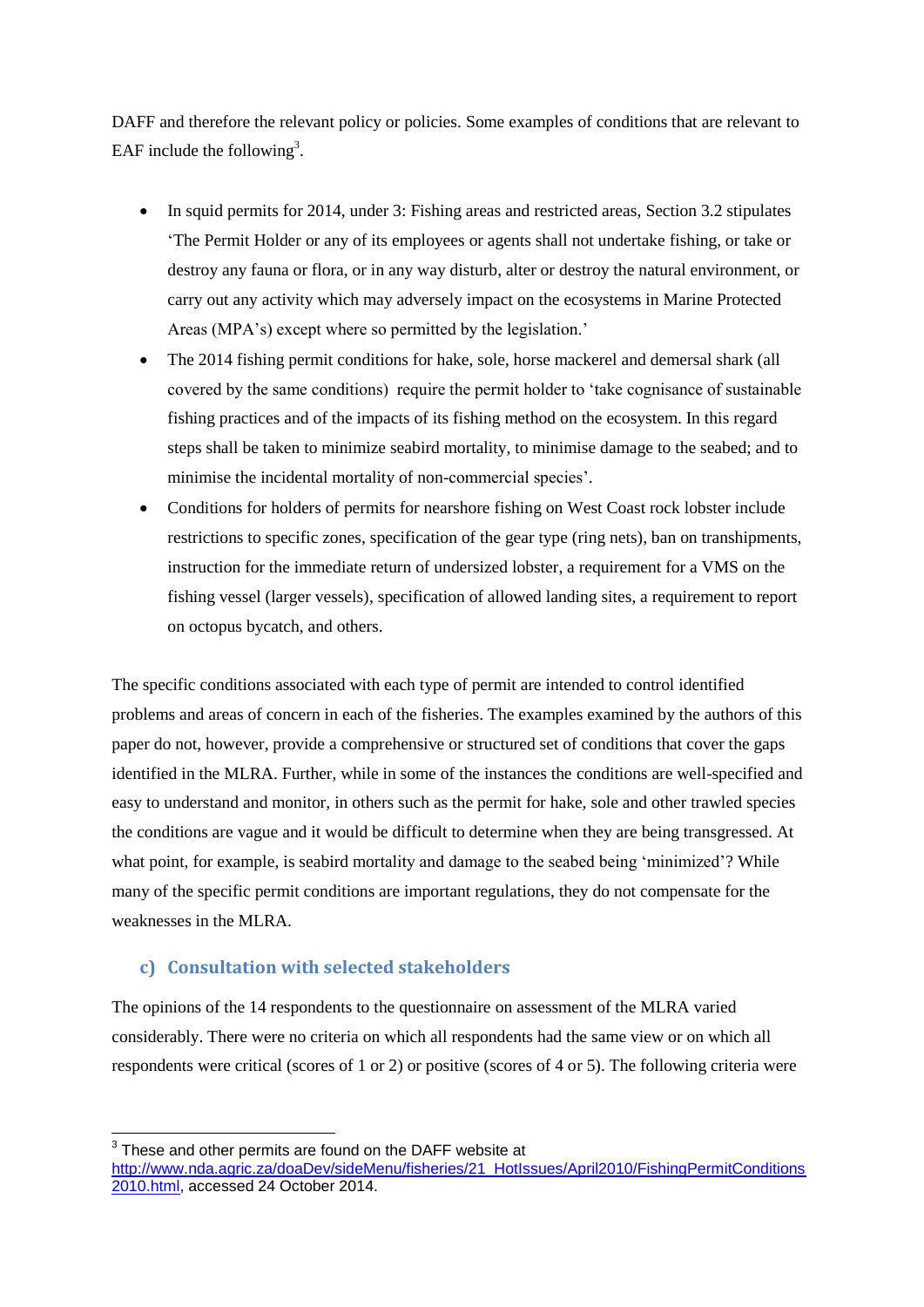scored critically by a half (7) or more of the respondents (total number giving a score of 1 or 2 shown in brackets):

- Small scale fishers are adequately considered in the Act (10)
- $\bullet$  The needs of the local fishing communities are met by the Act  $(8)$
- The Act highlights any contingency plans for uncertainty or lack of information (9)
- The Act ensures that suitable reference points (e.g. target and limit points) are used to monitor the objectives (7)
- The Act plans are all accompanied by realistic implementation plans (7)
- The Act plans for improved disaster preparedness for extreme climate events (9).

It needs to be taken into account that in 2013, the amendments to the MLRA allowing for implementation of the SSFP had not yet been adopted. This explains the common view that the MLRA did not give sufficient attention to small scale fisheries and local communities. The other criticisms are generally consistent with the assessments undertaken from legal and scientific perspectives.

The following criteria were scored positively by a half (7) or more of the respondents (total number giving a score of 4 or 5 shown in brackets):

- The Act emphasises the role of scientific evidence in the development of the management measures and practices (9)
- The Act aims not only to regulate total effort but also to control overall fleet capacity (8)
- The objectives mentioned in the Act define the long term objectives clearly (10)
- The Act addresses the need to take the precautionary approach (8)
- There are sufficient contingency plans to restrict fishing in the event of an environmental emergency or an unforeseen emergency caused by excess fishing (9)
- The Act ensures effective monitoring, control and surveillance (10)
- The Act aims at broadening the ownership of assets of historically disadvantaged groups (13)
- The Act provides for secure ecologically sustainable development and use of natural resources while promoting justifiable economic and social development (8).

Several of these favourable assessments are at odds with the assessments from the legal and scientific perspectives. The confidence in the policy's emphasis on scientific evidence, that it requires capacity management and that it requires contingency plans for emergencies are not borne out by scrutiny of the Act itself (Appendix 2). The most likely explanation for these discrepancies is that the respondents were basing their assessments on their experiences in implementation of these issues in practice,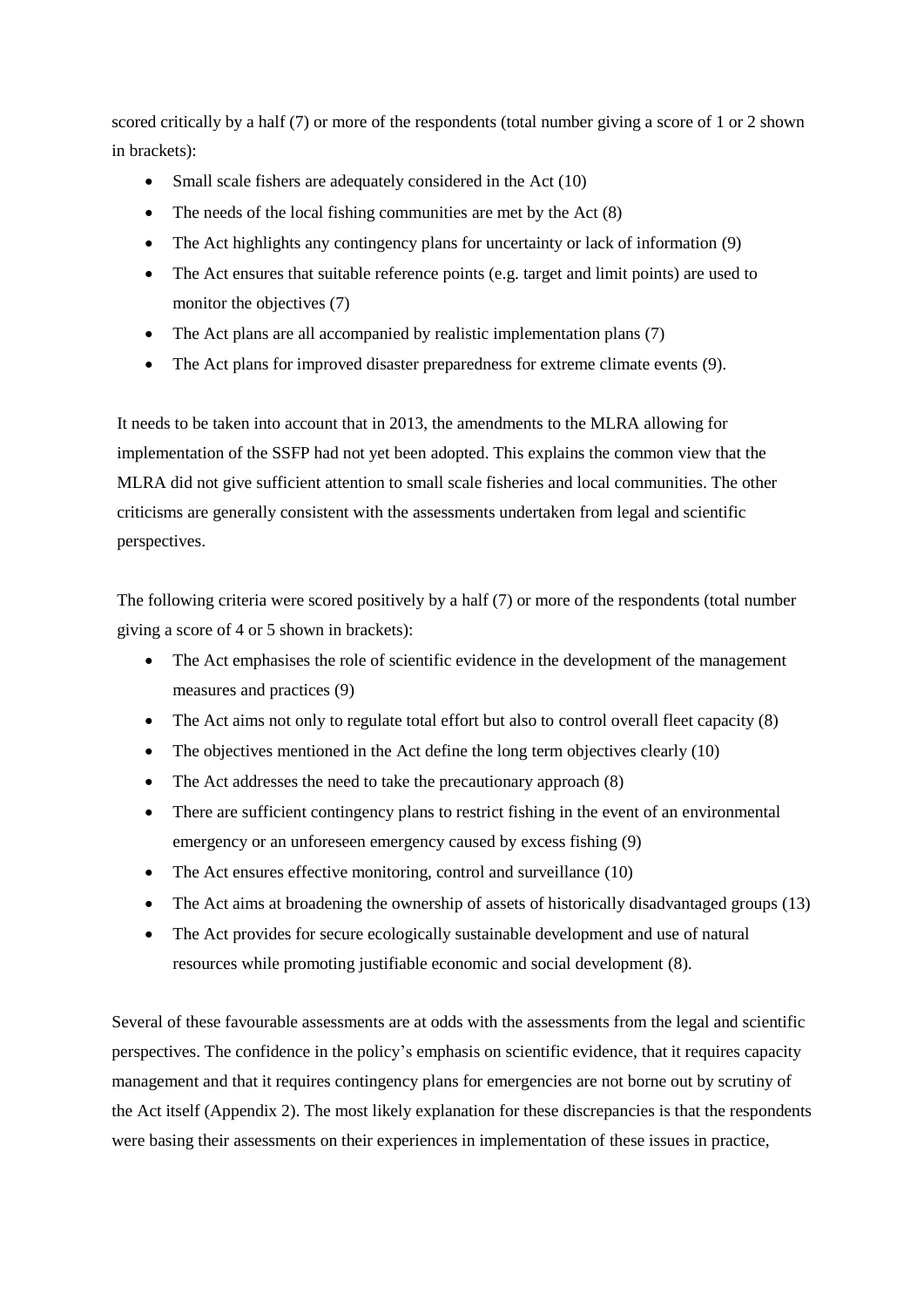rather than on the extent to which they are required by law. In these and some other criteria against which the MLRA is weak, implementation in practice considerably exceeds the legal requirements.

The insights obtained from the scored questionnaires were supplemented by the three interviews, which provided explanation or background in some instances. The fisheries lawyer who was interviewed in 2013 commented on the relationship between the MLRA and SSFP, affirming that the amendments to the MLRA that were passed in 2014 had resolved key inconsistencies between the two. He reported that there were some inconsistencies between the SSFP and the National Development Plan but that parliament was attempting to rectify those. As far as the authors of this paper are aware, that is still work in progress. The lawyer also referred to the likelihood of problems in the implementation of the SFFP, expressing the view that it read more like an academic article than a policy document. In the opinion of this interviewee, the key areas in which improvements to the MLRA are required are on practical issues such as the mechanism for issuing permits; and regulating fishing through permit conditions.

The senior official from the Fisheries Branch at DAFF advised the interviewers that a legal expert, a professor at a South African university, had recently reviewed all the legislation falling under DAFF and had identified a number of weaknesses, some of which had emerged through practice in the years since the MLRA was implemented in 1998. DAFF recognized that it would be impractical to attempt to make all the required improvements in a hurry and had therefore opted initially to make only those amendments necessary for the implementation of the SSFP, with the aim of putting the other amendments through in the future. The official stated that there was a need for regular fishery performance reviews to be included in the MLRA and for some of the definitions to be adjusted and clarified. In relation to the implementation of the SSFP, the DAFF official stated that, at that time, DAFF was working within the communities to set up the legal entities required by the SFFP for allocation of fishing rights, but that the process should be phased and not rushed.

The member of a development NGO who was interviewed expressed concern that the aim to implement the SSFP was being rushed, particularly as there is currently a lack of skills and infrastructure for the small-scale fisheries. Nevertheless, the policy was important from this interviewee's perspective, with the main benefits being an anticipated increase in allocations for small-scale fishers, including in the number of species available to them. A further positive aspect was that the SSFP required a co-management approach that would need to include greater co-operation between compliance officers and fishers than had been the case under the original MLRA. This could be expected to lead to greater compliance and self-regulation.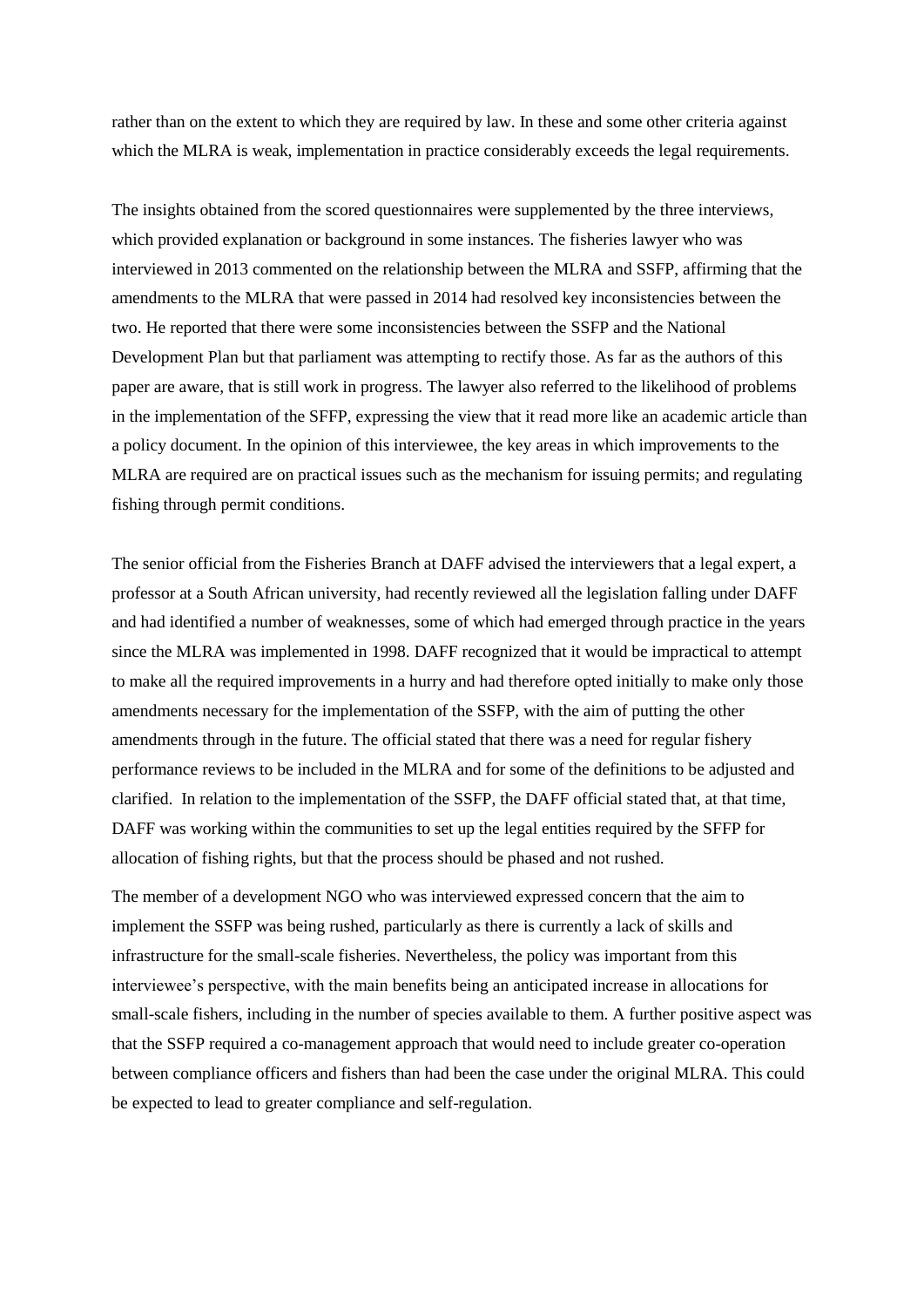## <span id="page-20-0"></span>**5. Selected International Examples of Practices in Addressing EAF in National Legislation**

As described in the introductory sections of this paper, the importance of an ecosystem approach to fisheries (or ecosystem-based fisheries management) has been recognized at the global level for the last two decades and its implementation was formally agreed as a target of the World Summit on Sustainable Development in 2002, more than a decade ago (WSSD, 2002). Policies and national legislation are typically updated on time scales of a decade or more, which would mean that some progress in incorporation of the concept of EAF could be expected in at least some other national legal instruments. Three examples, considered to be from amongst the countries most likely to have made good progress, were selected for examination in this study.

#### <span id="page-20-1"></span>**a) Australia**

Australia has been committed to the implementation of ecologically sustainable development (ESD) since the World Commission on Environment and Development in 1987. In 1992 a National Strategy for Ecologically Sustainable Development was adopted at all political levels of Australian government (Cochrane et al., 2014). Under this framework many sectors implemented policies and practices that were consistent with ESD. A Marine and Coastal Committee (MACC) was established with responsibility for coordinating policy development across all governmental bodies that addressed marine and coastal areas. In 2009, MACC was given the task of developing a national framework for a multi-sectoral ecosystem based management (EBM). Of potential relevance to future improvements of the MLRA, the key principles of EBM were identified as management that addresses ecological, social, economic and cultural objectives, is adaptive and that takes account of uncertainty. It requires ensuring that the cumulative impacts of all human activities affecting the oceans do not lead to unacceptably high threats to marine ecosystems or inter-generational equity. In 2011, however, a restructuring of some government agencies led to the closure of MACC and, up to the time of writing, there had been little progress in overall development of EBM at national level (Cochrane et al., 2014).

Within the fisheries sector, the primary legislation in Australia is the Fisheries Management Act 1991, which includes amendments that, at the time of writing this paper, included up to June 2014 (Office of Parliamentary Counsel, 2014). Despite these amendments, the current version of the Act does not include reference to EAF. It does, however, adhere to the principles of ESD that, as stated in the Act, include the application of the precautionary 'principle' and taking account of fishing impacts on nontarget species and on the sustainability of the marine environment (Section 3 Objectives, Office of Parliamentary Counsel, 2014).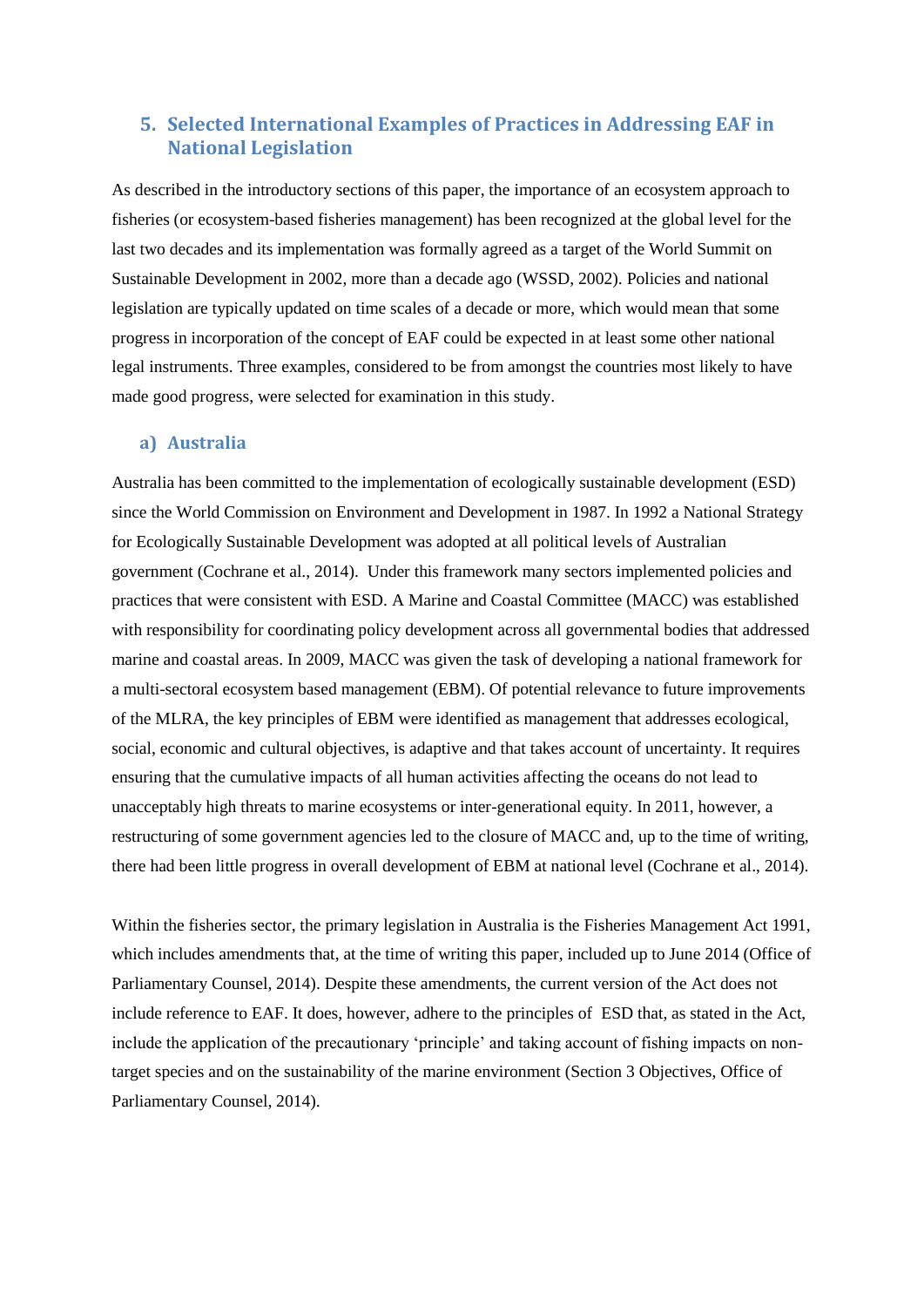The principles of ESD are elucidated in Section 3A. They include decision-making processes that integrate economic, environmental, social and equity considerations in the long- and short-term; the principle of inter-generational equity; and that the conservation of biological diversity and ecological integrity should be a primary factor in decision-making. As a means of achieving the objective of ESD, promotion of greater use of valuation, pricing and incentive mechanisms is included as a principle.

Of particular relevance to the MLRA and one of the key gaps identified there, Section 17 of the Act requires the Australian Fisheries Management Authority (AFMA) to establish 'plans of management' for all fisheries, unless the Authority deem a plan as being unnecessary in particular cases. Plans must be developed in a prescribed transparent and participatory manner and 'may' include the objectives of the plan, the management measures to be used to achieve the objectives, and performance criteria and time frames for determining whether the measures are having the desired effects. Section 17 also provides a comprehensive list of the types of measures than can be used.

Since 2007, implementation of the Australian Fisheries Management Act has been guided by the Commonwealth Fisheries Harvest Strategy Policy and Guidelines (Australia DAFF). The purpose of the Guidelines is given as 'to maximise the net economic returns to the Australian community and at the same time ensure fish stocks remain at safe and productive levels'. It reaffirms the Australian Government's commitment to world's best practice fisheries management'. It is reported in the Guidelines that AFMA recognizes ecosystem based fisheries management (EBFM) as the appropriate framework for fisheries management in Australia's Commonwealth waters. The Guidelines also clarify that a harvest strategy is only one component of implementation of EBFM and that there are also other processes in place that also contribute to this goal: efforts to reduce bycatch, fishery independent monitoring and spatial management are specifically referred to.

The Harvest Strategy Policy and Guidelines can be considered as being more or less equivalent to the Fishery Management Manuals anticipated in the South African rights allocation policies but not yet developed. The Guidelines provide important detail and practical guidance on how to achieve those aspects of the Act that can be realised or partially realised through management of the harvesting component of fisheries.

## <span id="page-21-0"></span>**b) Namibia**

Namibia's Marine Resources Act was promulgated in 2000, at about the time that EAF was emerging as the preferred approach for fisheries (Marine Resources Act, 2000). It therefore predates much of the work at global level, in particular through FAO, elaborating on the interpretation and application of EAF. Nevertheless, the Act was awarded a silver medal at the 2012 Future Policy Awards, which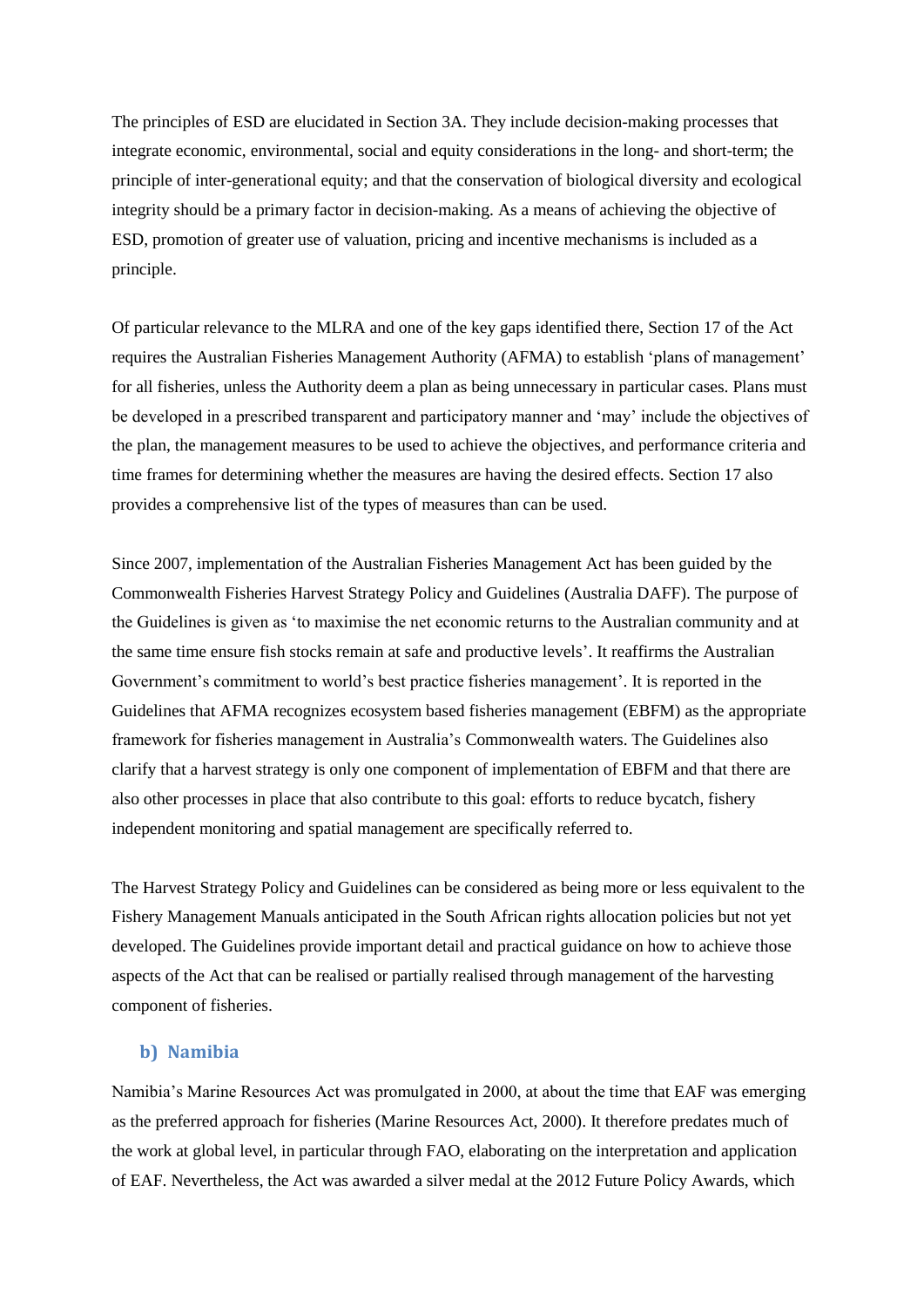considered policies addressing sustainable management of oceans and coastal resources (World Future Council, 2012). In announcing the awards, mention was made of Namibia's success in establishing an ecologically and economically viable fishing industry through a scientific- and rightsbased system. Success in combating illegal fishing and regulating bycatch and harmful fishing gear were also referred to.

The preamble to the Act records that it was promulgated to 'provide for the conservation of the marine ecosystem and the responsible utilization, conservation, protection and promotion of marine resources on a sustainable basis'. This is complemented in Section 2 where it is stated that the Minister may set general policy on the conservation and utilization of marine resources for the purposes of achieving the greatest benefit for all Namibians, at present and in the future.

Despite these ecosystem intentions stated in the preamble, which is the only time in which the word is used in the Act. Nevertheless, the Act includes a number of important provisions related to an ecosystem approach to fisheries. An important aspect of the Act was the establishment of a Fisheries Observer Agency that is responsible for the appointment and deployment of fisheries observers. The functions of observers include observing and recording the harvesting and processing of marine resources, collection and recording biological and other information relevant to the scope of the act, and collection of samples.

The Act also established a Marine Resources Advisory Council in order to advise the Minister on a number of matters, as specified in the Act. One such matter is the determination of the total allowable catches for specified resources, which the Minister is required to base on the best scientific information available and to set after requesting advice from the Advisory Council (Section 38 (2)). The Minister may also prescribe other measures for the conservation or protection of resources and the environment and for control of harvesting. Section 48 (3) provides a list of standard measures that includes time and space controls, size and gear regulations, and capacity limitation. Section 51 empowers the Minister to establish marine reserves to fulfil objectives.

In many respects the Namibian Marine Resources Act is comparable to the MLRA and, as a policy, it does not really stand out from other national policies as being more comprehensive or effective in terms of its consistency with implementation of EAF. It is perhaps reasonable to conclude that the award from the World Future Council was, justifiably, at least as much a reflection of the success of Namibia in implementing the spirit and letter of the policy as it was of the detailed structure and contents of the policy itself.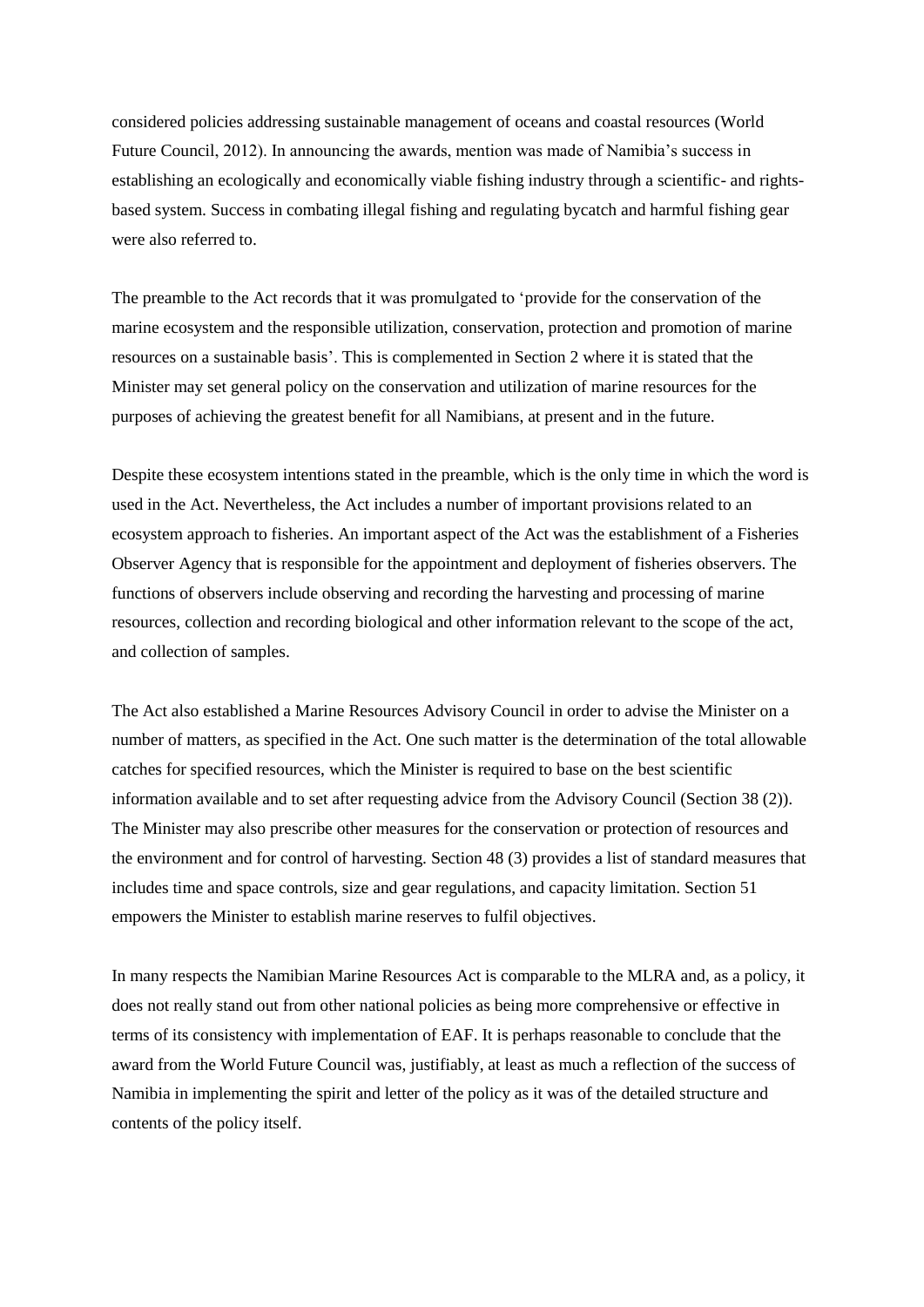#### <span id="page-23-0"></span>**c) The United States of America**

The United States of America (USA) has a much larger population and coastline than South Africa, a more complex political arrangement with its 50 states, and considerably greater diversity in marine ecosystems. It could therefore be expected that management of marine fisheries and other human activities on the seas and oceans within the country's EEZ would also be more complex than in South Africa. The reality meets the expectation: the USA has more than 140 statutes that are managed by more than 20 federal agencies (DeLauer et al., 2014), which results in a fragmented and sector-based approach to ocean policy (Cochrane et al. 2014).

The USA has designated eight regional ecosystems that are considered to represent, approximately, large scale ecosystems. This provides a foundation for EAF and an ecosystem approach to managing human activities in general but needs to be applied in a flexible manner at multiple spatial and ecosystem scales and under the very different contexts that apply across the national EEZ. Despite the complexities of the ecosystems and the fragmented legal and policy framework, progress is being made in achieving an ecosystem approach to ocean management, including EAF. It has been argued that the sum of all the laws that are aimed at environmental protection provides a reasonable legal framework for supporting an ecosystem approach. (Cochrane et al., 2014).

In the case of fisheries, the most important piece of legislation, the Magnuson Stevens Act, does not require an ecosystem approach but it was reported in the May 2007 version of the Act, as amended through January 12 2007 (NOAA, 2007), that several of the Fishery Management Councils had made significant progress under the Act in assimilating ecosystem considerations into the management of fisheries (Section 2 (a) (11)). Even though the Act does not explicitly state that an ecosystem approach is required, Section 303 Contents of Fishery Management Plans includes a number of requirements directly related to EAF. These include:

- Identification of essential fish habitat for the fishery and minimization 'to the extent practicable' of harmful impacts of fishing on the habitat and other actions likely to improve conservation and enhancement of these habitats ((a) (7);
- A standardized reporting methodology to assess bycatches taken by the fishery and implementation of measures to minimize bycatch and any associated mortality  $((a) (11))$ ;
- Where reductions in harvest are required, the allocation of harvest restrictions and recovery benefits fairly and equitably amongst the different stakeholders in the fishery ((a) (14));
- A discretionary provision that the plan should include measures 'to conserve target and nontarget species and habitats, considering the variety of ecological factors affecting fishery populations' ((b) (12)).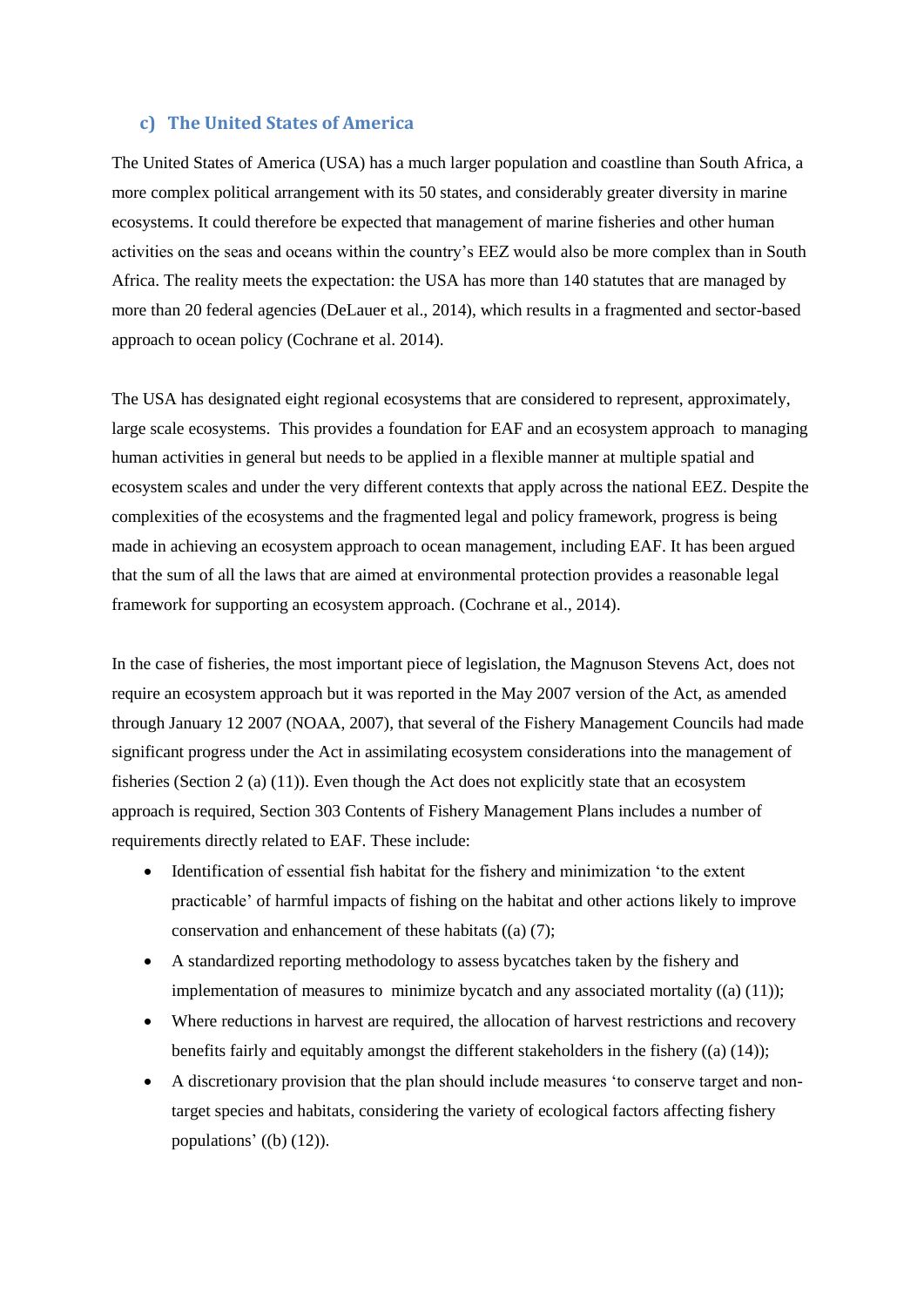These detailed requirements are relevant to future improvements of the MLRA but, as with the Australian Act, more important is the requirement of the Magnuson Stevens Act for management plans (Section 302 Regional Fishery Management Councils (h) (1)). An additional point of relevance is the requirement that the conservation and management measures included in a plan are to be based on the best scientific information available (Section 301 (a) (2)).

In 2010, an Executive Order on Stewardship of the Oceans, Our Coasts, and the Great Lakes was brought into effect in the USA (Executive Order, 2010). It established 'a national policy to ensure the protection, maintenance, and restoration of the health of ocean, coastal, and Great Lakes ecosystems and resources, enhance the sustainability of ocean and coastal economies, preserve our maritime heritage, support sustainable uses and access, provide for adaptive management to enhance our understanding of and capacity to respond to climate change and ocean acidification, and coordinate with our national security and foreign policy interests.' It provided for the development of coastal and marine spatial plans to 'enable a more integrated, comprehensive, ecosystem-based, flexible, and proactive approach to planning and managing sustainable multiple uses across sectors and improve the conservation' of the zones covered by the Order. It established a National Ocean Council made up of designated officials from 10 cabinet level departments.

An implementation plan for the Executive Order, the National Ocean Policy Implementation Plan, was adopted in 2013 (National Ocean Council, 2013). The implementation plan is a broad and generic document that does not go into practical detail but reinforces the important of an ecosystem approach throughout. Under the heading Recovering and Sustaining Ocean Health, it stresses the importance of integrated, ecosystem-based management as an improvement to the previous single species approaches. Some of the actions closely linked to EAF that are listed, under different headings, in the Plan include:

- Provide jobs and economic value by protecting and restoring coastal wetlands, coral reefs, and other natural systems;
- Prevent lost employment opportunities and economic losses associated with environmental degradation;
- Develop human capacity and the skilled workforce necessary to conduct ocean research and manage ocean resources;
- Protect, conserve and restore coastal and ocean habitats;
- Determine the impacts of interacting stressors on ecological systems, economies, and communities;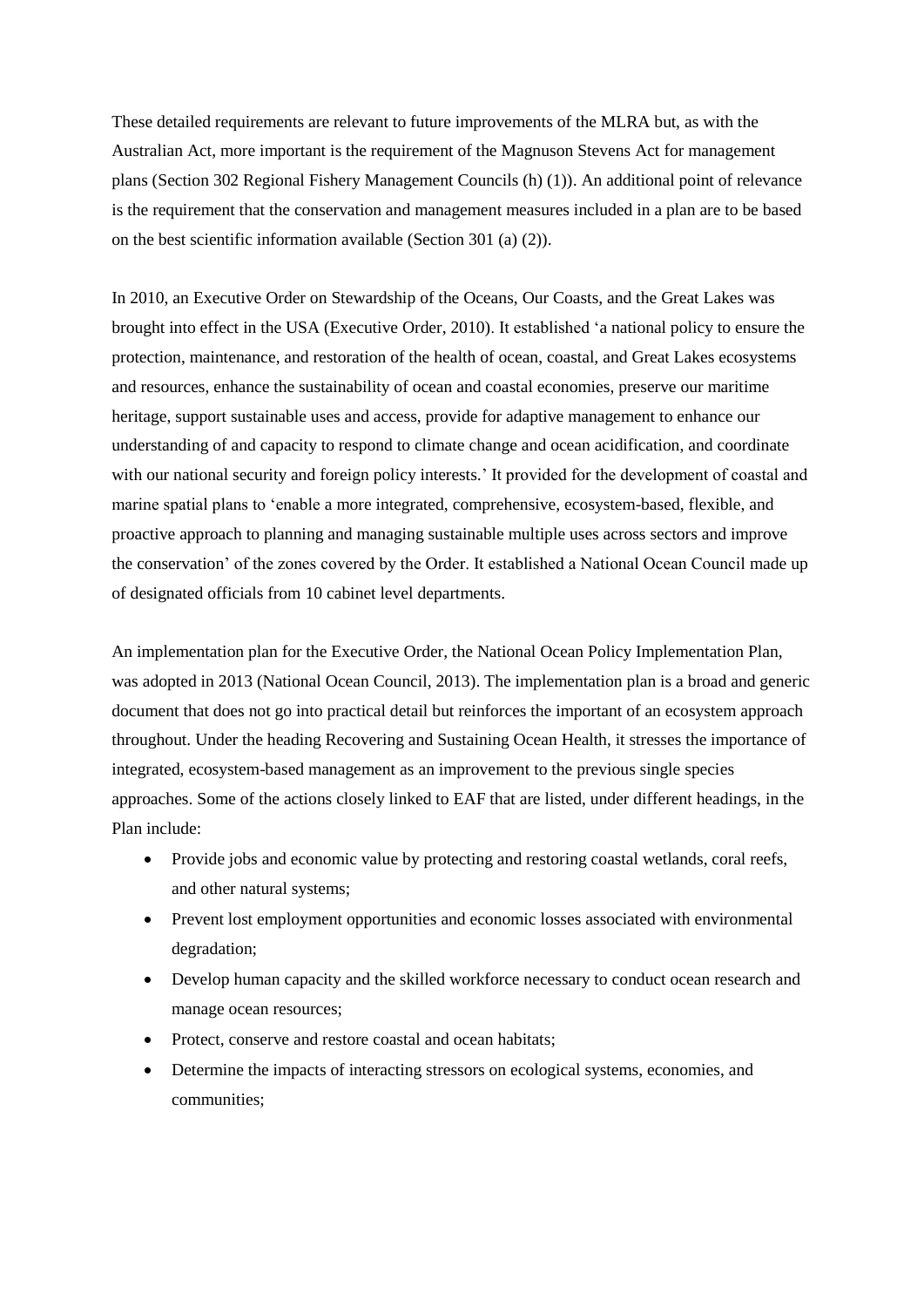- Assess the vulnerability of coastal communities and ocean environments to climate change and ocean acidification and, in partnership with tribes, coastal communities and States, design and implement adaptation strategies to reduce vulnerabilities;
- Establish a framework for collaboration and a shared set of goals to promote ecosystem based management;
- Improve coastal and estuarine restoration efforts through better monitoring, coordination, and planning;
- Improve the science framework to support decision-making;
- Provide the high-quality data and tools necessary to support science-based decision-making and ecosystem-based management.

The Magnuson Stevens Act (NOAA, 2007) goes considerably further than the MLRA in requiring and supporting responsible fisheries management and operation that is consistent with an EAF and provides a useful reference instrument for revision of the MLRA. The more recent developments of the Ocean Policy and its implementation plan are not directly comparable to a legal act but the broad directions and emphases that they contain also provide a number of useful, globally accepted standards and requirements for fisheries management that should be included in a new MLRA.

## <span id="page-25-0"></span>**6. Discussion**

The performance to date of South Africa in implementation of an ecosystem approach has, in general, been moderate to good, at least in the bigger fisheries in the country. A study concluded in 2006 reported that there had not, at that time, been a rigorous attempt in any of the three countries of the Benguela Current ecosystem, Angola, Namibia and South Africa, to assess the effectiveness of fisheries management. As far as the authors of this paper are aware, that is still the case today. That study concluded, however, that in South Africa the status of target species varied from healthy to over-exploited, that progress was being made in implementation of EAF but that greater attention needed to be given to wider ecosystem concerns including bycatch and the impacts of fisheries on the ecosystem as a whole (Cochrane et al., 2009). More recent information indicates that that assessment remains valid today.

The DAFF 2012 report on the status of stocks showed that, while the status of some inshore resources, including abalone, West Coast rock lobster and some linefish species is poor, most of the offshore stocks, such as sole, hakes, Cape horse mackerel, anchovy, sardine and round-herring were in a healthy condition or, if over-exploited, were recovering (DAFF, 2012). The Southern African Sustainable Seafood Initiative  $(SASSI<sup>4</sup>)$ , which includes ecosystem considerations in its assessment of the sustainability of fishing for specific species, has included on its green list anchovy, sardine, a

 4 [http://www.wwfsassi.co.za/?m=1,](http://www.wwfsassi.co.za/?m=1) accessed on 24 October 2014.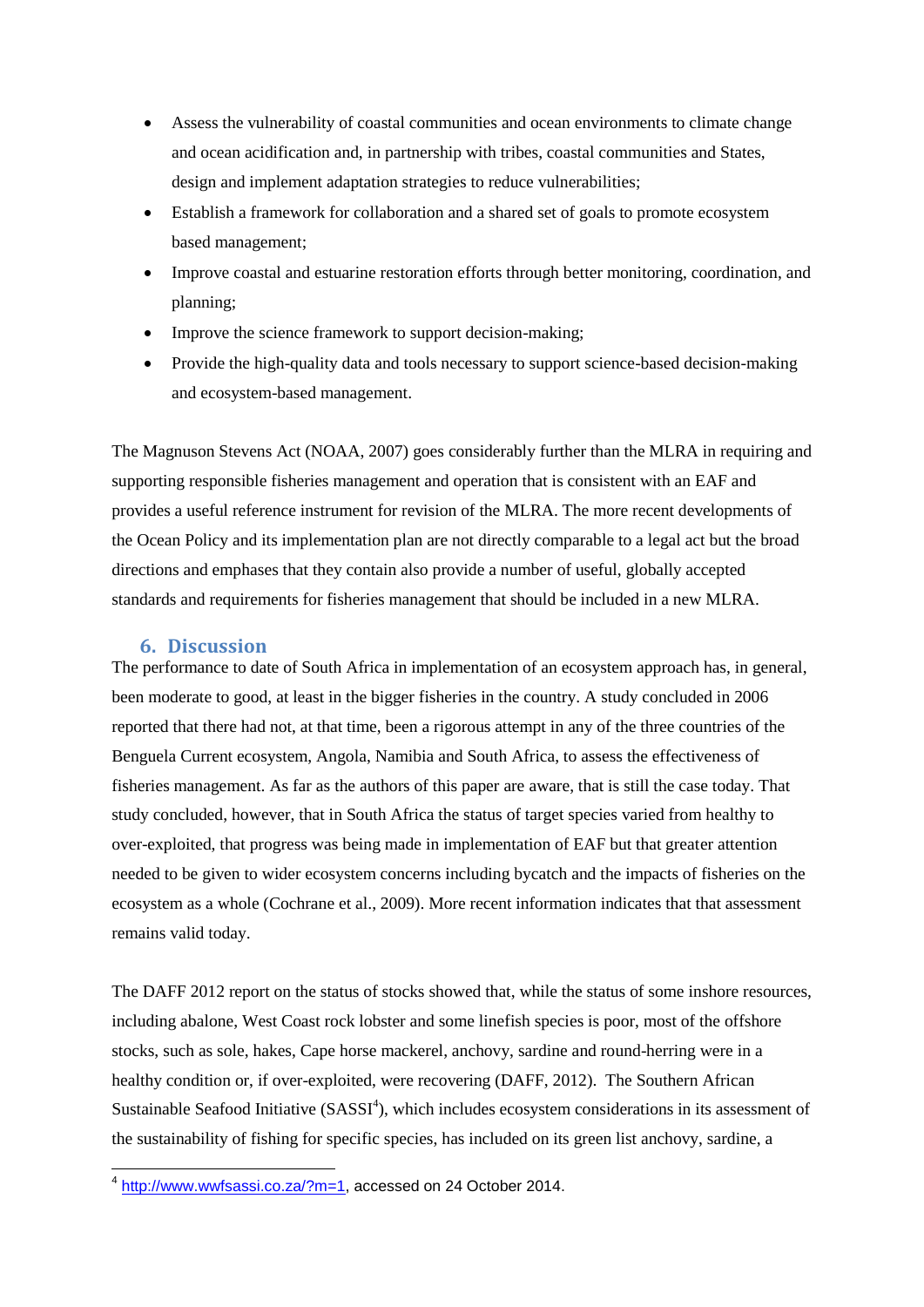number of demersal species including the deepwater hake caught by trawl, Cape horse mackerel, snoek, squid and others. The shallow-water hake and a number of other demersal and linefish species are listed as orange. An orange listing means that there are causes for concern about the status of the species or impacts of the fishery on the environment but that these are not considered sufficiently serious to assess the fishery as being unsustainable. Species that are assessed either as being unsustainably harvested or illegal are placed on the red list, which in addition to a number of species for which sale is banned, includes mainly species caught by the line fishery or the inshore trawl fishery<sup>4</sup>.

The progress that has been made can be seen as an indication of the general intention of the state and stakeholders to work towards sustainable fisheries and, within the context of the sometimes limited understanding of EAF by many stakeholders, sustainable impacts of fisheries on the ecosystem as a whole. This analysis of the MLRA and the policies and regulations falling under the mandate of the MLRA indicates that they have been developed with similarly good intentions, notwithstanding the many weaknesses that have been identified. As far as the authors of this paper have been able to discern, the Act, policies and regulations have been developed in good faith and represent a sincere attempt to provide a policy and regulatory framework that is consistent with the Constitution, including environmental rights, and best understanding of what constitutes responsible and sustainable fisheries management. Nevertheless, this analysis has demonstrated some serious gaps and shortcomings in the MLRA that are not covered or are insufficiently covered in subsidiary policies and regulations.

The areas of concern are those highlighted as red or orange in Table 1, whether by one or both of the assessments (there are no instances in which one assessment method scored an attribute as being green while the other scored it as being orange or red). The authors of this paper do not attempt to prescribe at what levels the improvements need to be made, whether at the level of the Act or in subsidiary instruments, but the MLRA must provide a comprehensive framework and the necessary authorities and guidance to ensure that all of the elements of an EAF are required and supported in fisheries management and operations.

Some of the problem areas identified in Table 1 should be able to be addressed relatively simply, for example improving the definitions and clarifying the jurisdiction of the MLRA, while others will be more challenging and will require expert input, both legal and in relation to the issue being considered, and consultation with stakeholders. Issues that are considered the most urgent and important to address include incorporation of mandatory requirements that all aspects of management and governance are open and transparent. This is globally recognized as a principle of good governance (e.g. FAO Code of Conduct 6.13, 7.1.2) and as being essential not only for facilitating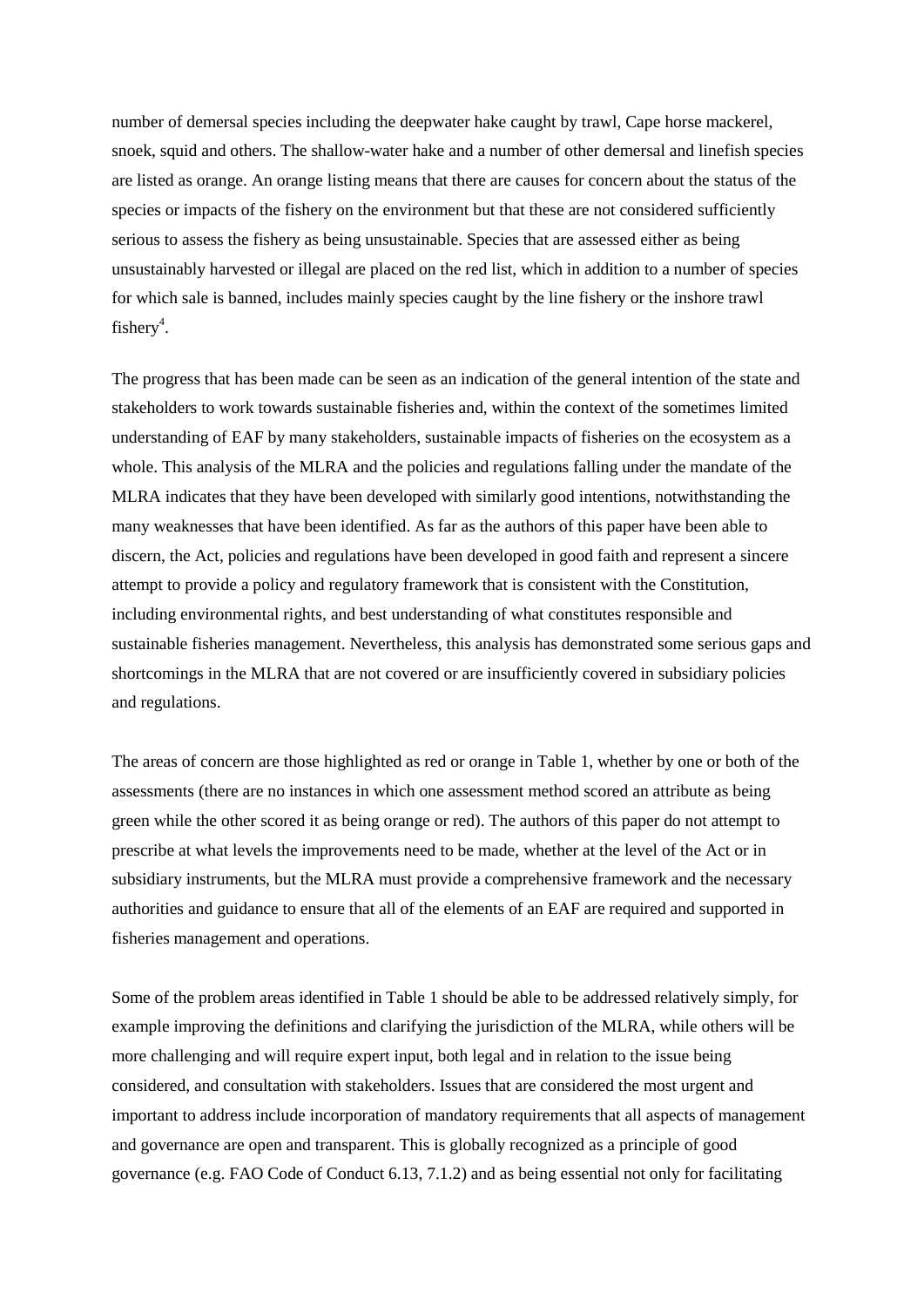good decision-making but also for encouraging compliance with rules and regulations. An integral part of openness and transparency must be formal requirements and processes for stakeholder consultations. The MLRA requires the constitution of a Consultative Advisory Forum but this has not been constituted for many years. The Management and Scientific Working Groups established by DAFF do provide important forums for consultation in management of the major fisheries in the country and DAFF is to be commended for implementing them at its own discretion. However, the existence and efficient functioning of such consultative bodies should be a mandatory requirement, not at the discretion of the administration. There have also been concerns expressed about the limited representation of stakeholders on at least one of the sector-specific Management Working Groups (Hara, 2014), an issue that should be addressed by clear requirements in the primary legislation. The strong emphasis placed on co-management in the SSFP is an encouraging sign that government recognizes the importance of consultation and participation in fisheries management. While the SSFP explicitly links co-management to small-scale fisheries and communities, it could be expected that the same principles will be applied to medium and large-scale fisheries as well and that a future revision of the MLRA will entrench the same principles.

The MLRA is also very weak in terms of requiring the use of best scientific evidence, complemented by stakeholder knowledge, in decision-making. It is significant that Australia, Namibia and the USA include the requirement for use of the best-available science in their policies and regulatory frameworks. The positive response by nine respondents to the questionnaire on the emphasis on the role of scientific evidence in the MLRA is inconsistent with the policy itself. As mentioned previously the likely reason for this is that the respondents were actually basing their answer on what happens in practice rather than what is included in the policy. Other examples of where practice exceeds the policy requirements and has influenced the questionnaire respondents are on the control of fleet capacity and the definition of long term objectives.

A fundamental gap in the MLRA, which has led to a similar gap in practice, is the absence of a requirement for management plans to be developed and implemented for all fisheries. Operational management procedures (OMPs) are referred to in the MLRA (Section 6) and have played an important, possibly crucial, role in setting sustainable TACs and other management measures in most the commercially important fisheries in South Africa over the last two decades and more (e.g. Butterworth et al., 1997; Plaganyi et al., 2007). OMPs should remain a core component of management plans but they do not replace or substitute for a management plan.

A management plan is substantially wider than an OMP and provides details on how the fishery is to be managed and who is responsible for different tasks. It should include long-term objectives (biological, ecological, economic and social), identify the partners in the fishery, and other relevant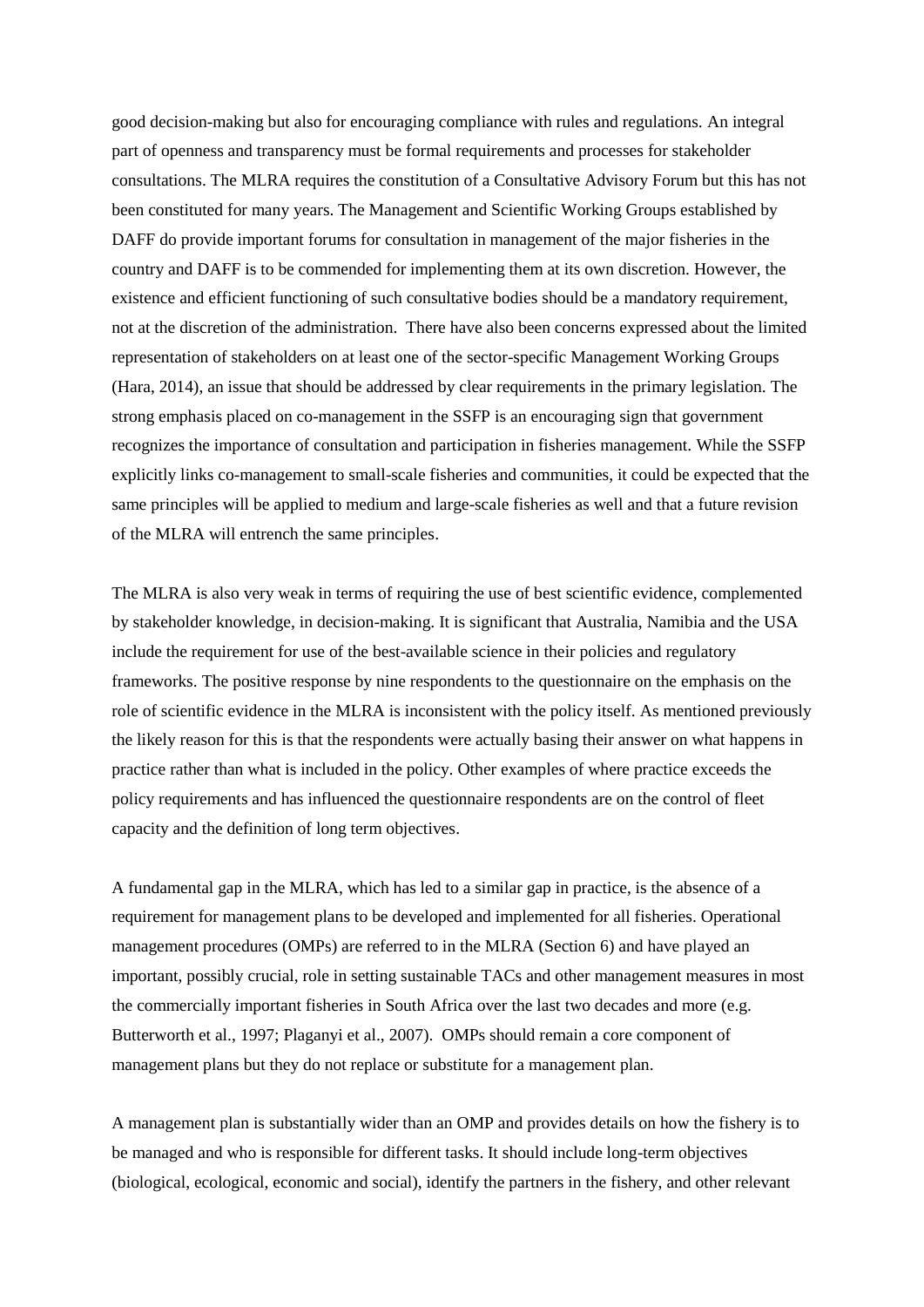details (Die, 2009). FAO (2003) also provides a list of elements that should be addressed in a management plan under EAF, including the objectives, management measures and decision-rules, nature of the access rights and holders of those rights, indicators and performance measures for evaluating the success of the management measures, details on monitoring, control and surveillance, and the process and timing for regular reviews and audits of management performance. A management plan should include a full description of the types of user rights in the fishery, how they are allocated, how they are can be transferred in the case of transferable rights, and the obligations of rights holders (Die, 2009). The factors and circumstances relevant to a fisheries management plan change with time and lessons are learned through experience. Therefore a fisheries management plan should be regularly reviewed and revised as necessary, and the frequency and process of reviews should be included in the plan itself (Die, 2009). This would be consistent with the view expressed by the DAFF official interviewed as part of the study that a requirement for regular fishery performance reviews should be included in the MLRA (Section 4 c)

The USA Magnuson Steven's Act dedicates nearly 5 pages to the Required and Discretionary Provisions of a Fishery Management Plan, demonstrating the importance ascribed to management plans by the regulatory agents in that country. A revised MLRA should specify the requirements for management plans and the mandated authorities, DAFF, should ensure that the management plans referred to in the Rights Allocation Policies are produced with some urgency. Addressing the need for management plans could also help to address some of the other existing weaknesses listed in Table 1 under the heading Fisheries Management, Conservation and Development. Specifying the requirements for a management plan would have to address, for example, conservation and management measures (the diverse management measures that are available should be considered for and justified on the basis of their contribution to achieving specific objectives), regulation of capacity, and greater emphasis on the need to manage bycatch. An important benefit of a management plan is that it increases transparency in management, thereby contributing to addressing another weakness identified in this study. Strengthening the need for application of the precautionary approach and providing greater detail on what is required for fisheries impact assessments and how they will be done are other weaknesses that also need to be addressed.

Some of the concerns that are raised here in relation to the MLRA are probably already addressed by other policies and Acts: for example, the management of genetic resources, the introduction of alien species and the pollution of fishery waters. In such cases, it will be unnecessary to repeat the provisions in the MLRA but it is important that fishery stakeholders are made aware of the contents of those other instruments and their implications for fisheries. This could be done in the MLRA or in subsidiary instruments as long as a comprehensive overview of all laws and regulations applying to fisheries or that are likely to influence fisheries is developed and readily available to stakeholders.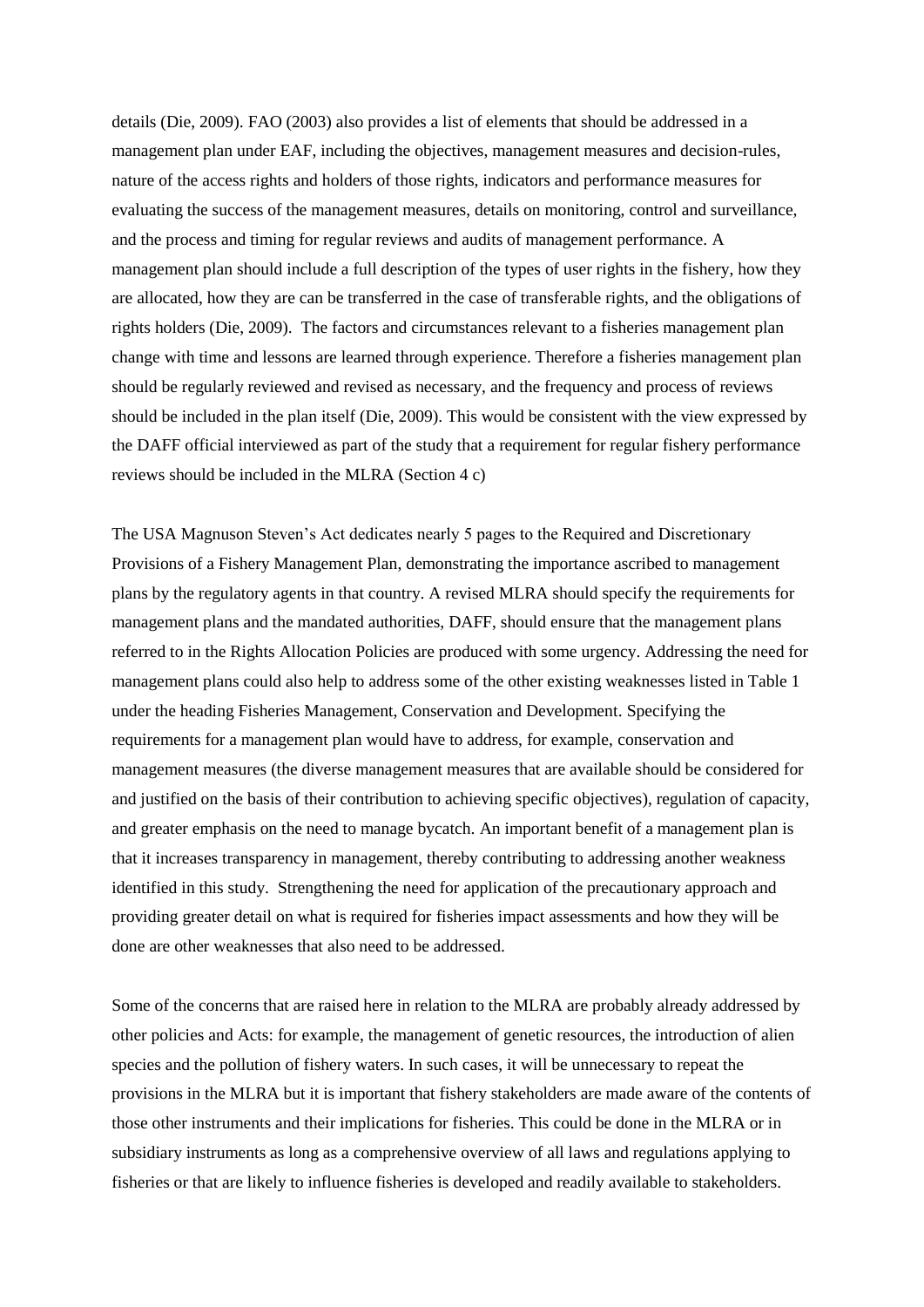Scores in this study on criteria related to data, information and research were low. This is an area that is given emphasis by the FAO Code of Conduct (Sections 7.4 and 12), by the Magnuson Stevens Act (Fishery Monitoring and Research, Sections 401-406) and in the Australian Harvest Strategy Policy and Guidelines, again demonstrating the importance of legislation that provides a solid framework for ensuring the data and information necessary for fisheries governance and management are collected, analysed and recorded timeously and effectively, along with supporting research.

Another area in which there is a clear need for improvements to the existing MLRA is in relation to inter-sectoral and international cooperation. In the case of international cooperation, practice is far ahead of the policy requirements. South Africa is an active member of a number of regional and international bodies and arrangements addressing fisheries including, for example, the Convention on International Trade in Endangered Species of Wild Fauna and Flora (CITES), the United Nations Convention on Biological Diversity (CBD), the Southern Africa Development Community (SADC), the Commission for the Conservation of Antarctic Living Marine Resources (CCAMLR), International Commission for the Conservation of Atlantic Tunas (ICCAT) and the Benguela Current Commission (BCC). While it may seem superfluous, it is important to include provisions in the MLRA to ensure that this cooperative approach is wisely and appropriately pursued in the future, in the event of the establishment of new bodies or arrangements or significant changes to existing ones.

In contrast, the current situation in relation to inter-sectoral coordination and cooperation on fisheriesrelated issues is inadequate not only in the Act and but also in practice. Act No. 21: National Environmental Management: Protected Areas Amendment Act, 2014, requires consultation between the Minister of Environmental Affairs and the Minister responsible for fisheries prior to declaration of an MPA but there are no requirements for coordination and cooperation between other Departments or sectors in planning or implementation of activities that could have cross-sectoral implications. This problem is not limited to fisheries. The White Paper on National Environmental Management of the Ocean (DEA, 2014) acknowledges that in the past the approach in South Africa has been to follow sectoral approaches, albeit under environmental guidelines, but that it is now realised that this is insufficient. The implications for fisheries of the current and likely expansion of coastal zone development, offshore mining, and exploration and extraction of offshore oil and gas in South Africa's EEZ highlight this problem and the urgent need for coordinated and cooperative planning and development. The White Paper points out that through the experiences of other states it has been found that a coordinated approach to sectoral management helps to serve both economic and environmental goals. The Paper presents an approach for progressive adoption of coordinated sectoral planning within the existing legal framework. DAFF and the fisheries sector need to consider whether the approach proposed in the White Paper will serve the needs of the fisheries sector. If it will, then a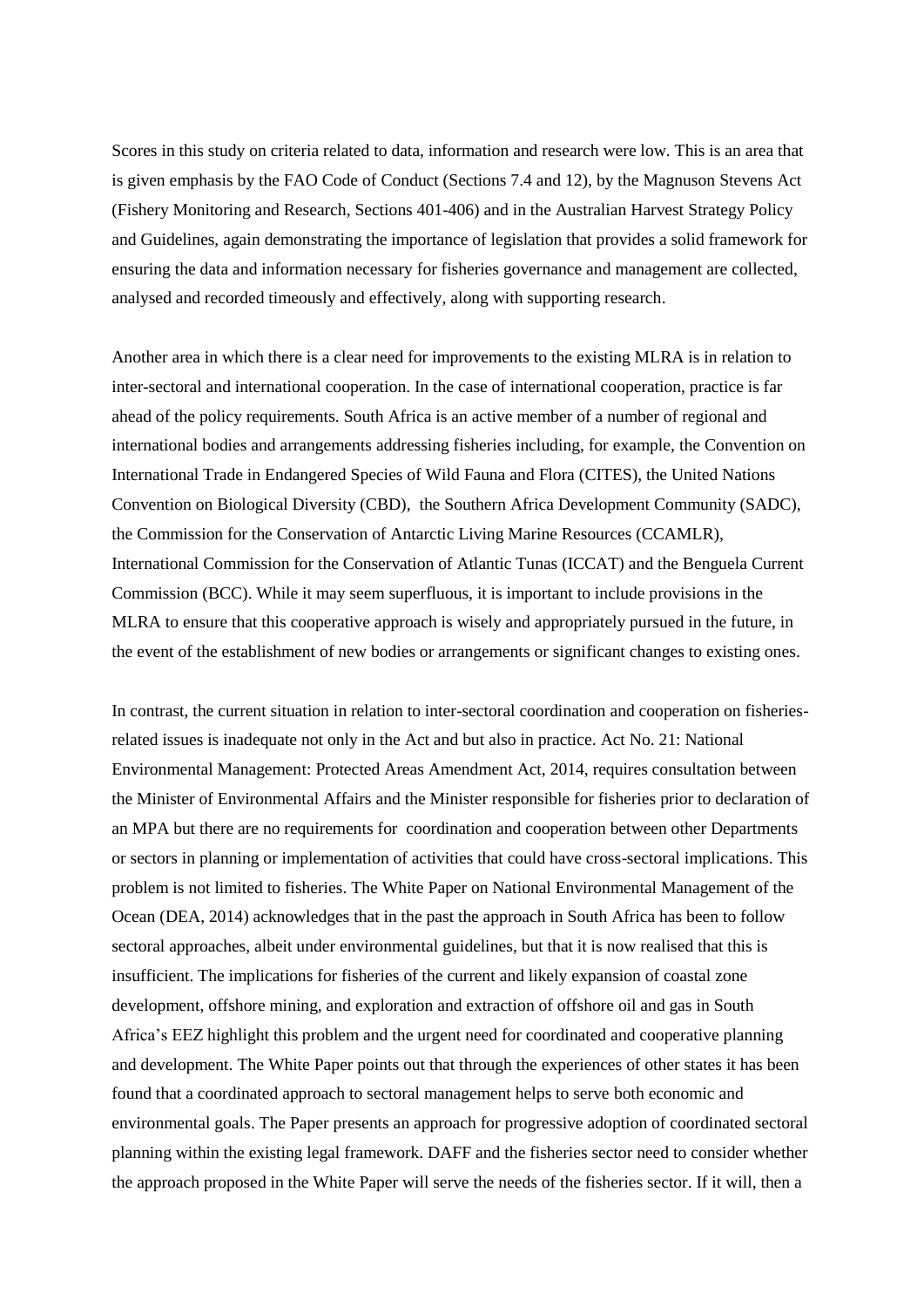revision to the MLRA should include the guidance and mandate required for DAFF and the fisheries sector to function effectively within the proposed approach. If the coordinating approach proposed in the White Paper is found not to be adequately suited to the fisheries sector, consideration should be given as to whether the best approach for fisheries is to promote modifications to the White Paper approach, address the shortcomings through revisions to the MLRA, or a combination of the two.

In terms of the human benefits of fisheries and the related goals of the Constitution and National Development Plan, the combination of the MLRA and the SSFP provide a sound and comprehensive legal framework. The challenge, which has not yet been seriously addressed, will be how to implement the SSFP. The future of South Africa's fisheries, at least the inshore fisheries and resources they depend on, will depend on wise, science-based and equitable implementation within the framework of an ecosystem approach. For this to be achieved, while at the same time ensuring productive offshore medium and large-scale fisheries, the amendments made to the MLRA in 2014 to accommodate the SSFP should be seen as only the start and the concerns and recommendations described in this paper should be given serious consideration.

## <span id="page-30-0"></span>**7. Conclusions**

Whilst recognising both the limited scope of this review, which focused only on the core instruments directed specifically at fisheries, and the authors' understanding of the current challenges faced by DAFF and government in general, we suggest the following interventions for urgent and immediate attention;

- 1. A comprehensive revision of the MLRA to address the shortcomings identified in Table 1. The revision should be undertaken through a process that includes thorough consultation with stakeholders and input from local and international experts in fisheries policy and law.
- 2. The introduction of sector specific Fishery Management Manuals as referred to in the Rights Allocation Policies, or some equivalent form of management plan for each fishery-type that provides the information and guidance described above, and that requires regular review of performance and revision of the plan as required.
- 3. The MLRA does not give sufficient attention to the need for governance and management to be open and transparent. A revised act should include the requirement for a suitable consultative advisory forum of key stakeholders and formal endorsement of the role of fisheries-specific consultative bodies, such as the Management and Scientific Working Groups. Attention should also be given to ensuring that these, particularly the Management Working Groups, are open and accessible to representatives of all genuine stakeholder groups.
- 4. The MLRA is weak in terms of legislating for management decisions to be based on the best scientific evidence available while also taking into account other validated stakeholder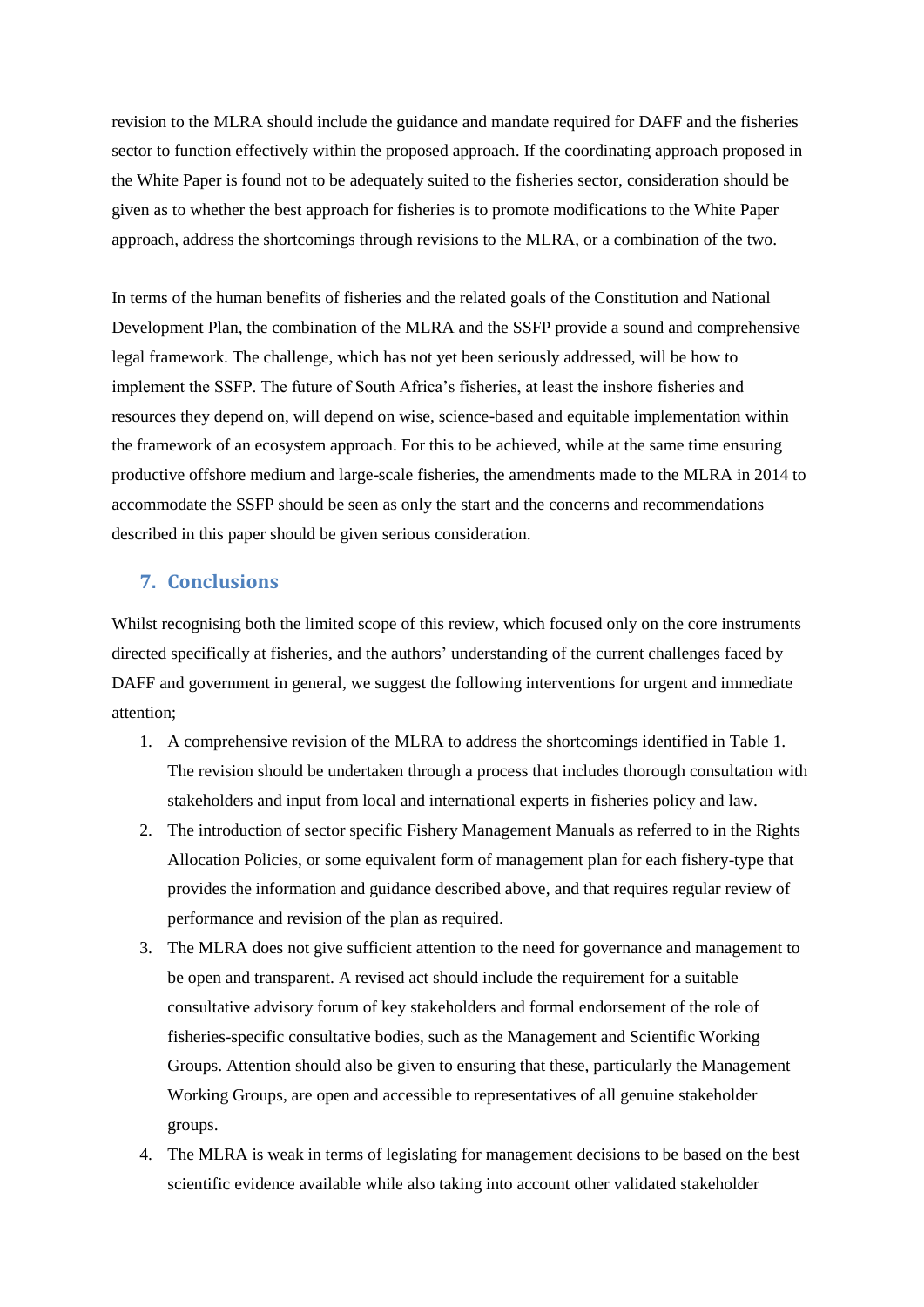knowledge. These principles are recognized in the more recent SSFP and need to be included in the country's primary fisheries legislation.

- 5. The fisheries legislation should also include requirements to ensure the implementation of coordinated sectoral planning of human uses of and impacts on the marine resources and environment and that gives due priority to the importance and contributions of marine fisheries. Initiatives in this direction should recognize and complement as far as possible the current progress being made towards adoption of an oceans policy, as reflected in the DEA White Paper.
- 6. The MLRA does not go into detail in relation to addressing human well-being in fisheries, other than within the Objectives and principles. This is probably inevitable because the detailed objectives on human well-being can vary substantially from fishery to fishery and across scales. The SSFP goes into more detail, focusing specifically on the small scale sector, and similar details on human-oriented objectives for other fisheries could be included in fisheries-specific regulations such as the fisheries management plans proposed here.

## <span id="page-31-0"></span>**8. References**

- Australia DAFF. 2007. Commonwealth Fisheries Harvest Strategy Policy and Guidelines. Department of Agriculture, Forestry and Fisheries, Australian Government. 63pp.
- Butterworth, D. S., Cochrane, K. L. and De Oliveira, J.A.A. (1997) Management procedures: a better way to manage fisheries? The South African experience. In E.K. Pikitch, D.D. Huppert and M.P. Sissenwine eds. *Global Trends : Fisheries Management* (Proceedings of the Symposium held at Seattle, Washington, 14-16 June, 1994). American Fisheries Society Symposium 20, Bethseda, Maryland. pp 83-90.
- Caddy, J.F. and R.C. Griffiths. 1995. Living marine resources and their sustainable development: some environmental and institutional perspectives. FAO Fisheries Technical Paper. 353. FAO, Rome. 167 pp.
- Cochrane, K.L., C. J. Augustyn, T. Fairweather, D. Japp, K. Kilongo, J. Iitembu, N. Moroff, J. P. Roux, L. Shannon, B. Van Zyl and F. Vaz Velho. 2009. Benguela Current Large Marine Ecosystem—Governance and Management for an Ecosystem Approach to Fisheries in the Region. *Coastal Management* 37, pp 235 – 254
- Cochrane, K.L., G. Bianchi, W. Fletcher, D. Fluharty, R. Mahon and O.A. Misund. 2014. Regulatory and governance frameworks. In Marine Ecosystem-Based Management, Eds: M.J. Fogarty and J.J. McCarthy. *The Sea* 16. Harvard University Press, Cambridge. 77-119.
- Cochrane, K.L., C. J. Augustyn, A. C. Cockcroft, J. H. M. David, M. H. Griffiths, J. C. Groeneveld, M. R. Lipi´nski, M. J. Smale, C. D. Smith and R. J. Q. Tarr. 2004. An Ecosystem Approach to Fisheries in the Southern Benguela Context. *Afr. J. mar. Sci.* 26: 9–35.
- DAFF. 2012. Status of the South African marine fishery resources 2012. Department of Agriculture, Forestry and Fisheries, Branch Fisheries Management, Cape Town. 75pp.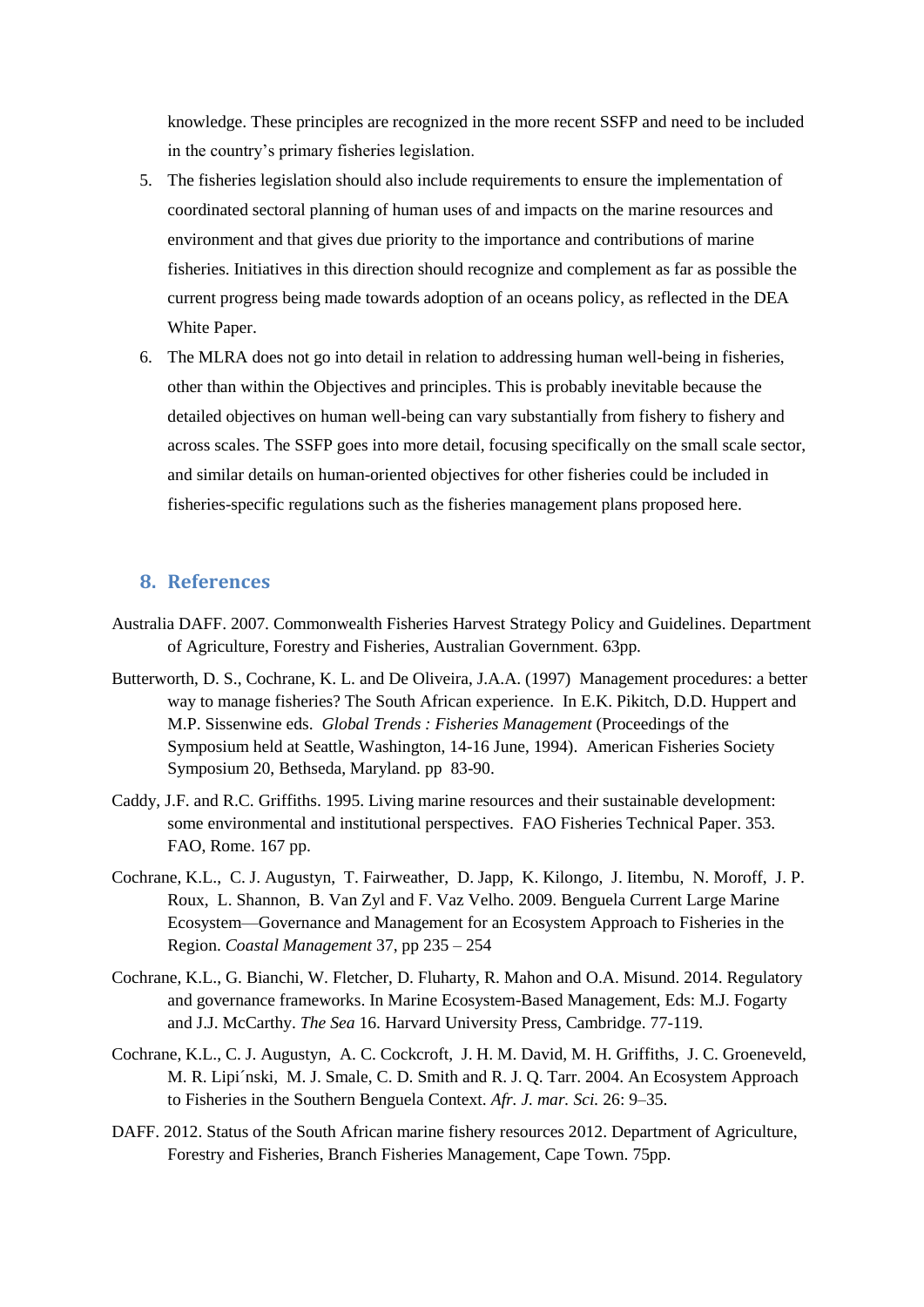- DAFF. 2013a. Draft revised traditional linefish policy on the allocation and management of fishing rights: 2013. Department of Agriculture, Forestry and Fisheries, Branch Fisheries Management, Cape Town. 14pp.
- DAFF. 2013b. Draft revised squid policy on the allocation and management of fishing rights: 2013. Department of Agriculture, Forestry and Fisheries, Branch Fisheries Management, Cape Town. 11pp.
- DAFF. 2014. Act No. 5 of 2014: Marine Living Resources Amendment Act. Government Gazette, Vol. 587, No. 37659. 4pp.
- DEA. 2014. White Paper on National Environmental Management of the Ocean. Government Gazette No. 37692, 29 May 2014. 25pp.
- DEAT. 1997. White Paper: A Marine Fisheries Policy for South Africa, 1997. Department of Environmental Affairs and Tourism, Pretoria.
- DEAT. 1998. Act No. 18 of 1998: Marine Living Resources Act. Government Gazette, Vol. 395, No. 18930. 34pp.
- DEAT. 2005a. General policy on the allocation and management of long term commercial fishing rights: 2005. Department of Environmental Affairs and Tourism, Cape Town.
- DEAT. 2005b. Policy for the allocation and management of commercial fishing rights in the hake deep-sea trawl fishery: 2005. Department of Environmental Affairs and Tourism, Branch Marine and Coastal Management, Cape Town. 17pp.
- DeLauer, V.G., A.A. Rosenberg, N.C. Popp, D.R. Hiley, C. Feurt1. 2014. The Complexity of the Practice of Ecosystem-Based Management. Integral Review, 10: 4-28.
- Die, D.J.. 2009. Fisheries Management Plans. In Cochrane, K.L. and S.M. Garcia (eds). A Fishery Manager's Guidebook, 2nd Edition. FAO and Wiley-Blackwell Publishers. pp 425-444.
- Executive Order 13547. 2010. Stewardship of the Ocean, Our Coasts, and the Great Lakes. The White House, Washington DC, United States of America. 5pp.
- FAO. 1995. Code of Conduct for Responsible Fisheries. Rome, FAO. 41 pp.
- FAO. 2001. Report of the Reykjavík Conference on Responsible Fisheries in the Marine Ecosystem Reykjavík, Iceland, October 2001. *FAO Fish. Rep*. 658: 135 pp.
- FAO. 2003. Fisheries Management 2. The ecosystem approach to fisheries. FAO Technical Guidelines for Responsible Fisheries. 4(Suppl. 2): 112 pp.
- Garcia S.M. and K.L. Cochrane. 2005. Ecosystem approach to fisheries: a review of implementation guidelines, ICES Journal of Marine Science, 62: 311-318
- Government Printer. 2013. Proclamation by the President of the Republic of South Africa No. 16, 2013. Transfer of administration and powers and functions entrusted by legislation to certain cabinet members in terms of Section 97 of the Constitution. Government Gazette No. 36527, 31 May 2013. 64pp.
- Hara, M.M. 2014. Efficacy of rights-based management of small pelagic fish within an ecosystems approach to fisheries in South Africa. *African Journal of Marine Science,* 35: 315–322
- Joyner, J.. 2013. An Evaluation of the Changing Policy Environment for Fisheries in South Africa. Unpublished BSc (Honours) thesis. Department of Ichthyology and Fisheries Science, Rhodes University, Grahamstown. 53pp.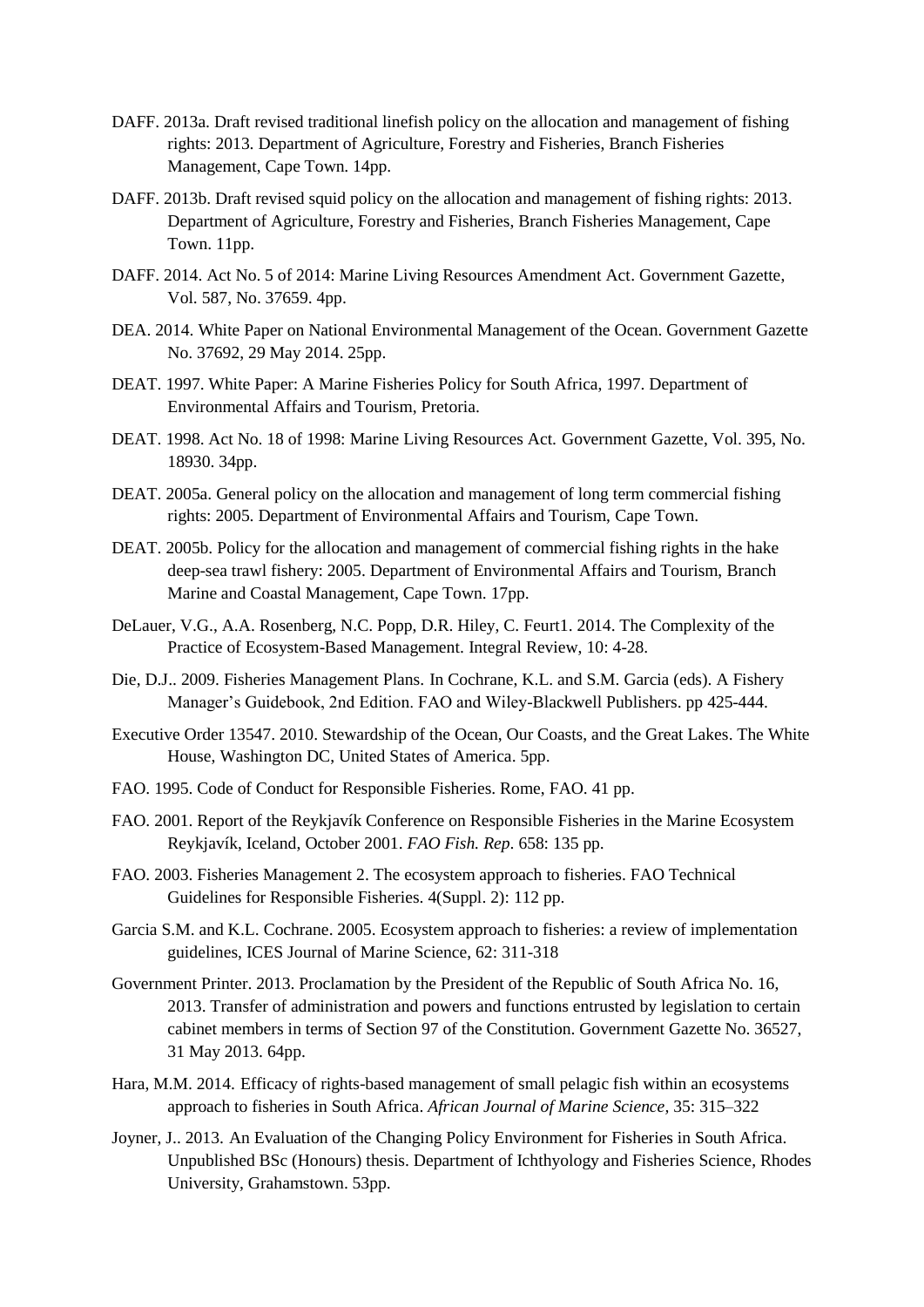- Marine Resources Act. 2000. Marine Resources Act, 2000 (Act 27 of 2000). Government Gazette of the Republic of Namibia No.2458.40pp.
- National Ocean Council. 2013. National Ocean Policy Implementation Plan. Washington DC, United States of America. 36pp.
- NOAA. 2007. Magnuson-Stevens Fishery Conservation and Management Act. U.S. Department of Commerce, National Oceanic and Atmospheric Administration, National Marine Fisheries Service, United States of America. 178pp.
- Office of Parliamentary Counsel, 2014. Fisheries Management Act 1991. No. 162, 1991 as amended. Office of Parliamentary Counsel, Canberra, Australia. 448pp.
- Pitcher, T.J. 1999. Rapfish, a rapid appraisal technique for fisheries, and its application to the Code of Conduct for Responsible Fisheries. *FAO Fisheries Circular.* No. 947. Rome, FAO. 1999. 47p.
- Pitcher TJ and Preikshot D. 2001. RAPFISH: a rapid appraisal technique to evaluate the sustainability status of fisheries. *Fisheries Research* 49: 255-270.
- Plagányi, É. E., Rademeyer, R. A., Butterworth, D. S., Cunningham, C. L., and Johnston, S. J. 2007. Making management procedures operational — innovations implemented in South Africa. *ICES Journal of Marine Science*, 64: 626–632.
- South African Constitution. 1996. The Constitution of the Republic of South Africa, 1996. As adopted on 8 May 1996 and amended on 11 October 1996 by the Constitutional Assembly. Chapter 2: Bill of Rights.<http://www.justice.gov.za/legislation/constitution/bill-of-rights.html> accessed on 26 September 2014.
- UNCED. 1992. Protection of the oceans, all kinds of seas, including enclosed and semi-enclosed seas, and coastal areas and the protection, rational use and development of their living resources. Chapter 17. *Report of the United Nations Conference on Environment and Development* (Rio de Janeiro, 3–14 June 1992) [http://www.un.org/depts/los/consultative\\_process/documents/A21-Ch17.htm](http://www.un.org/depts/los/consultative_process/documents/A21-Ch17.htm) accessed on 24 October 2014.
- Witbooi, E. 2006. Law and fisheries reform: Legislative and policy developments in South African fisheries over the decade 1994–2004. Marine Policy 30: 30–42.

World Future Council. 2012. The 2012 Future Policy Award. World Future Council, Hamburg. 13pp.

WSSD. 2002. Report of the World Summit on Sustainable Development Johannesburg, South Africa, 26 August- 4 September 2002. [http://www.un.org/jsummit/html/documents/summit\\_docs/131302\\_wssd\\_report\\_reissued.pdf](http://www.un.org/jsummit/html/documents/summit_docs/131302_wssd_report_reissued.pdf) accessed on 26 September 2014.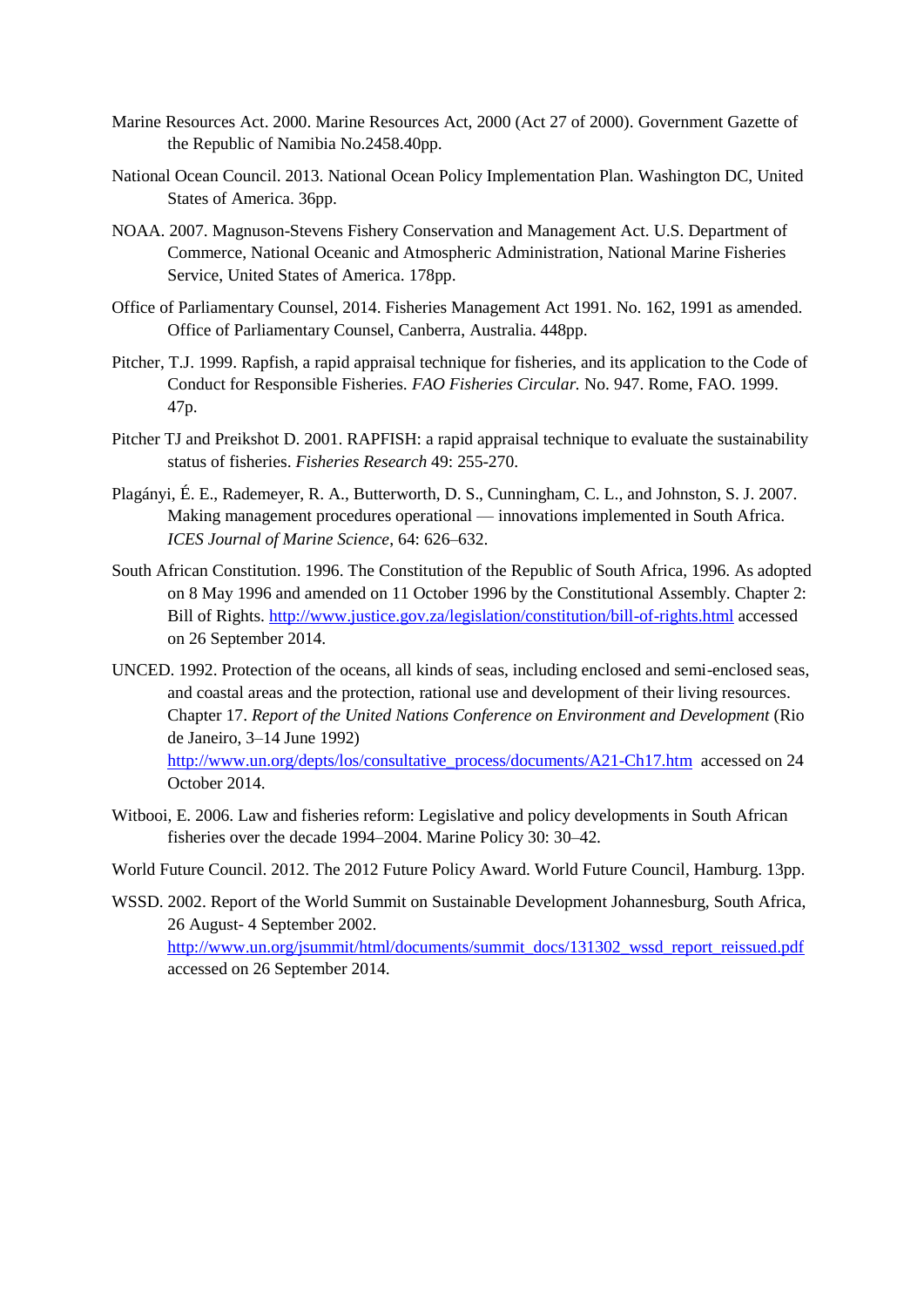## <span id="page-34-0"></span>Appendix 1: Criteria for assessing coverage of an ecosystem approach.

The criteria, or attributes that should be expected to be covered in a fisheries policy that is consistent with and promoting an ecosystem approach to fisheries as developed by i) an international fisheries lawyer and ii) a small group of fisheries scientists. The criteria are shown in the order presented in the original analyses and cannot be compared across rows. For the science perspective, criteria marked with an \* are based on the South African constitution and the National Development Plan rather than on a generic understanding of the requirements of EAF.

| <b>Legal Perspective</b>                          | <b>Science Perspective</b>                                                                |
|---------------------------------------------------|-------------------------------------------------------------------------------------------|
| Definitions                                       | The Act emphasises the role of scientific                                                 |
|                                                   | evidence in the development of the management                                             |
|                                                   | measures and practices.                                                                   |
| Jurisdiction                                      | The Act aims not only to regulate total effort but                                        |
|                                                   | also to control overall fleet capacity.                                                   |
| Management objectives and principles              | Small scale fishers are adequately considered in                                          |
|                                                   | the Act.                                                                                  |
| Application of the law to specified areas         | The Act benefits all races and genders equally.                                           |
| Stakeholder consultations/body                    | The needs of the local fishing communities are<br>met by the Act.                         |
| Fisheries management plans                        | The Act adequately addresses the impacts of                                               |
|                                                   | multiple fisheries on biodiversity.                                                       |
| Pollution of the fishery waters                   | The Act aims to minimise human impacts such as                                            |
|                                                   | pollution and waste.                                                                      |
| Fisheries impact assessments on the ecosystem     | The role of the ecosystem approach is sufficiently                                        |
|                                                   | emphasised in the Act.                                                                    |
| A range of data and information requirements,     | The influences of environmental factors on                                                |
| including monitoring and exchange                 | fisheries are identified and addressed.                                                   |
| Research priorities                               | All sources of fishing mortality on a stock                                               |
|                                                   | throughout its area of distribution and over the                                          |
|                                                   | whole life cycle of the stock are accounted for in                                        |
|                                                   | the Act.                                                                                  |
| Fisheries conservation and management measures    | The objectives mentioned in the Act define the                                            |
|                                                   | long term objectives clearly.                                                             |
| Precautionary approach                            | The interests of all the key stakeholders (Large-                                         |
|                                                   | scale industry, small scale fishers, local<br>communities, conservationists, recreational |
|                                                   | groups and public groups) are addressed in the                                            |
|                                                   | Act.                                                                                      |
| Effort and catch                                  | The Act ensures that all aspects of management                                            |
|                                                   | and governance are open and transparent.                                                  |
| Spatial and temporal controls                     | The Act is monitored and amended regularly and                                            |
|                                                   | adequately.                                                                               |
| Fishing gear and methods, including stowage of    | The Act addresses the need to take the                                                    |
| gear and use of fish aggregating devices          | precautionary approach.                                                                   |
| Bycatch and discards                              | The Act highlights any contingency plans for                                              |
|                                                   | uncertainty or lack of information.                                                       |
| Genetic resources                                 | There are sufficient contingency plans to restrict                                        |
|                                                   | fishing in the event of an environmental                                                  |
|                                                   | emergency or an unforeseen emergency caused                                               |
|                                                   | by excess fishing.                                                                        |
| Introduction of alien species/import or export of | The Act ensures that suitable reference points                                            |
| live fish                                         | (e.g. target and limit points) are used to monitor                                        |
|                                                   | the objectives.                                                                           |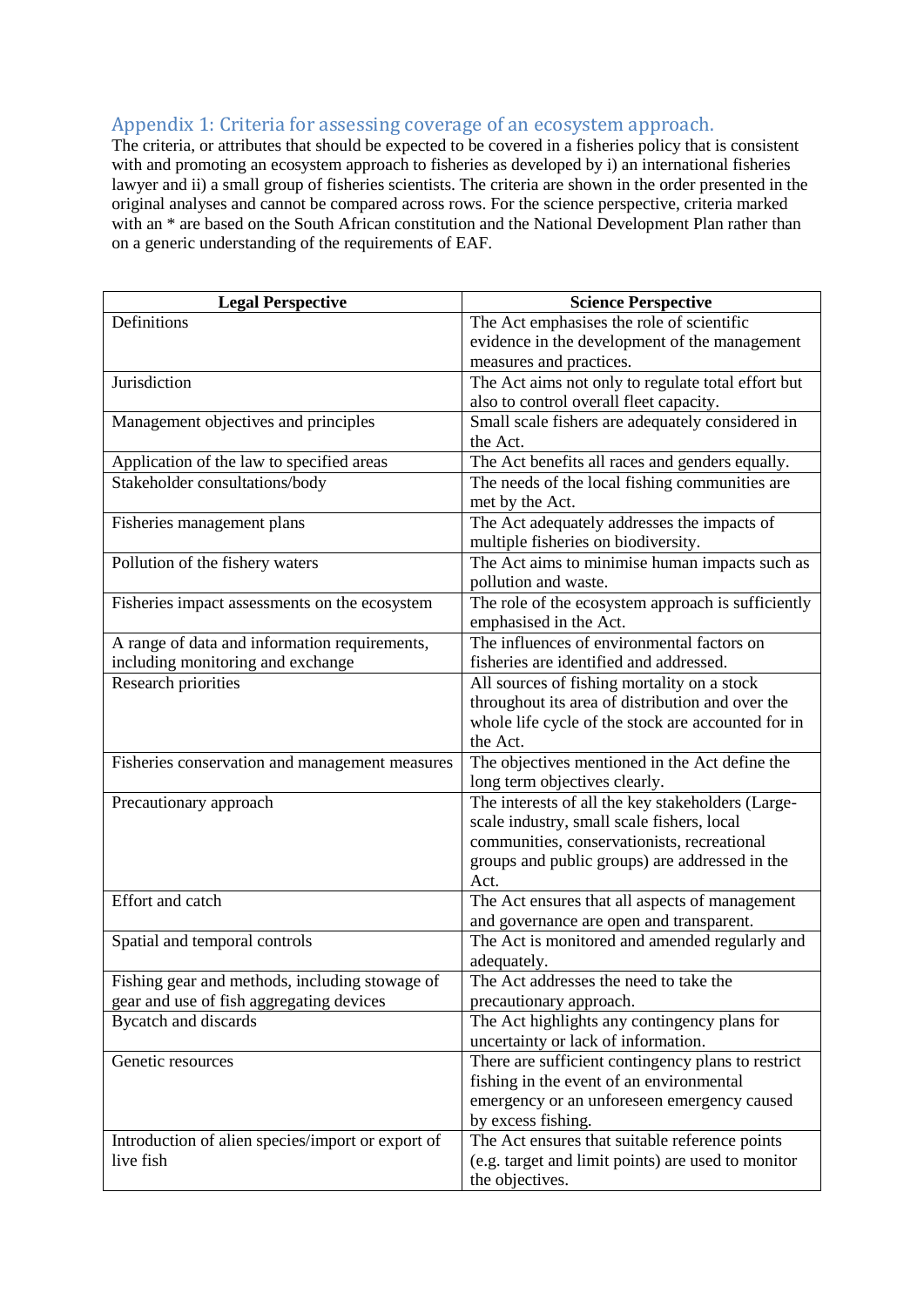| Abandoning objects in the fishery waters           | The Act ensures that fishing methods and fishing<br>mortality on target and bycatch-species and<br>impacts on habitat are maintained at sustainable<br>levels. |
|----------------------------------------------------|----------------------------------------------------------------------------------------------------------------------------------------------------------------|
| Maintain ecological relationship between           | The Act plans are all accompanied by realistic                                                                                                                 |
| harvested, dependent and associated species        | implementation plans.                                                                                                                                          |
| Compatible measures across the entire              | The Act ensures that depleted stocks are rebuilt.                                                                                                              |
| distribution of the resource (across jurisdictions |                                                                                                                                                                |
| and management plans)                              |                                                                                                                                                                |
| Declaration of protected areas or reserves         | The Act ensures effective monitoring, control and<br>surveillance.                                                                                             |
| Relevant licensing requirements                    | Illegal, unregulated and unreported fishing is                                                                                                                 |
|                                                    | controlled by the Act.                                                                                                                                         |
| Mechanisms or coordination, cooperation and        | The Act aims to increase employment.*                                                                                                                          |
| integration with other sectors and countries, and  |                                                                                                                                                                |
| within the region and international community      |                                                                                                                                                                |
| Conflict resolution and prevention                 | The Act aims at broadening the ownership of                                                                                                                    |
|                                                    | assets of historically disadvantaged groups.*                                                                                                                  |
| MCS, including in areas beyond national            | The Act plans for improved disaster preparedness                                                                                                               |
| jurisdiction                                       | for extreme climate events.*                                                                                                                                   |
| Implementation of international conservation and   | The Act provides for secure ecologically                                                                                                                       |
| management measures                                | sustainable development and use of natural                                                                                                                     |
|                                                    | resources while promoting justifiable economic                                                                                                                 |
|                                                    | and social development.*                                                                                                                                       |
| Governance should ensure human and ecosystem       |                                                                                                                                                                |
| well-being and equity                              |                                                                                                                                                                |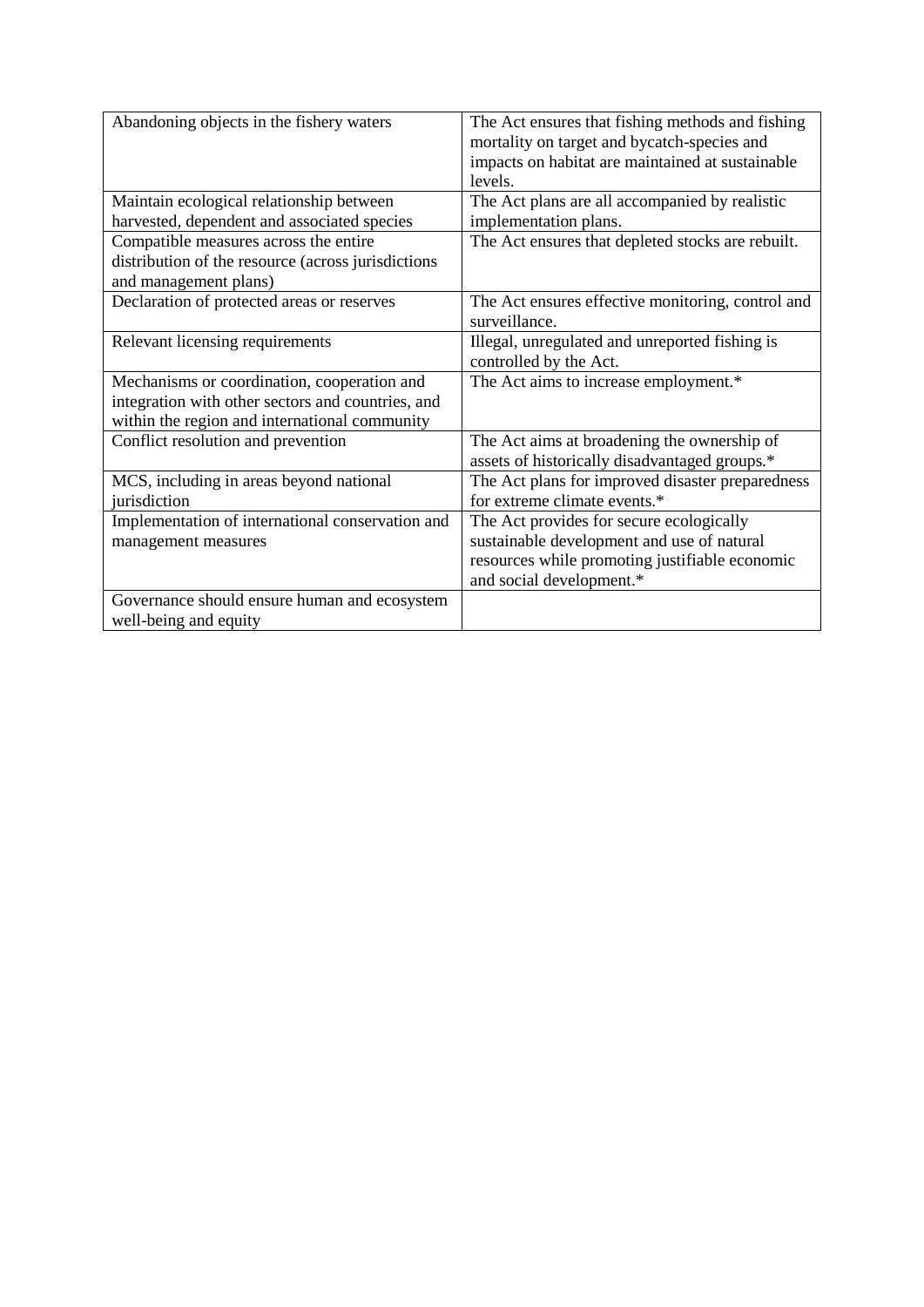## Appendix 2: Justifications of the scores awarded against the different criteria.

The justifications for the scores provided in the assessments of the MLRA done from the Legal and Scientific Perspectives.

<span id="page-36-0"></span>

|                                                    |                | <b>Legal Perspective Assessment</b>                                                                                                                                                                                                                                                                                        | <b>Scientific Perspective Assessment</b> |                |                                                                                                                                                                                                                                                             |
|----------------------------------------------------|----------------|----------------------------------------------------------------------------------------------------------------------------------------------------------------------------------------------------------------------------------------------------------------------------------------------------------------------------|------------------------------------------|----------------|-------------------------------------------------------------------------------------------------------------------------------------------------------------------------------------------------------------------------------------------------------------|
| <b>Indicative Provision</b>                        | <b>Score</b>   | <b>Justification</b>                                                                                                                                                                                                                                                                                                       |                                          | <b>Score</b>   | <b>Justification</b>                                                                                                                                                                                                                                        |
| <b>General</b>                                     |                |                                                                                                                                                                                                                                                                                                                            |                                          |                |                                                                                                                                                                                                                                                             |
| Definitions                                        | $\overline{2}$ | S1. Following need review:<br>person, right of access, South<br>African waters, small-scale<br>fisheries                                                                                                                                                                                                                   |                                          |                | Not addressed                                                                                                                                                                                                                                               |
| Jurisdiction<br>2.                                 | $\mathbf{1}$   | - Definition of South African<br>waters needs review, does not<br>refer to Marine Zones Act.                                                                                                                                                                                                                               |                                          |                | Not addressed                                                                                                                                                                                                                                               |
| Management objectives and<br>3.<br>principles      | $\overline{2}$ | S.2. Recognizes "need to<br>protect the ecosystem as a<br>whole", as an objective. It is<br>badly stated, because an<br>objective should be<br>"Protection of the ecosystem<br>as a whole", a "need" is not<br>an objective or a principle.<br>Three new principles added<br>by 2014 Amendment are<br>compatible with EAF. |                                          | $\overline{2}$ | 2. The objectives of the Act are provided<br>in Section 2 but are broad and potentially<br>conflicting so of limited direct application<br>to management. There is no requirement in<br>the Act for setting fisheries specific<br>objectives or principles. |
| Application of the law to<br>4.<br>specified areas | $\overline{2}$ | S.2. Major loophole, as the<br>Act applies only to SA<br>waters, and not to any land-<br>based activities.                                                                                                                                                                                                                 |                                          |                | Not addressed                                                                                                                                                                                                                                               |
| Stakeholder consultations/body<br>5.               | $\overline{2}$ | Apart from the 5-person<br><b>Consultative Advisory Forum</b><br>(CAF) for Marine Living<br>Resources, with a limited                                                                                                                                                                                                      |                                          |                | Section 2 refers to the need for 'broad and<br>accountable participation in the decision-<br>making processes'. There are some<br>references to the need for the Minister to                                                                                |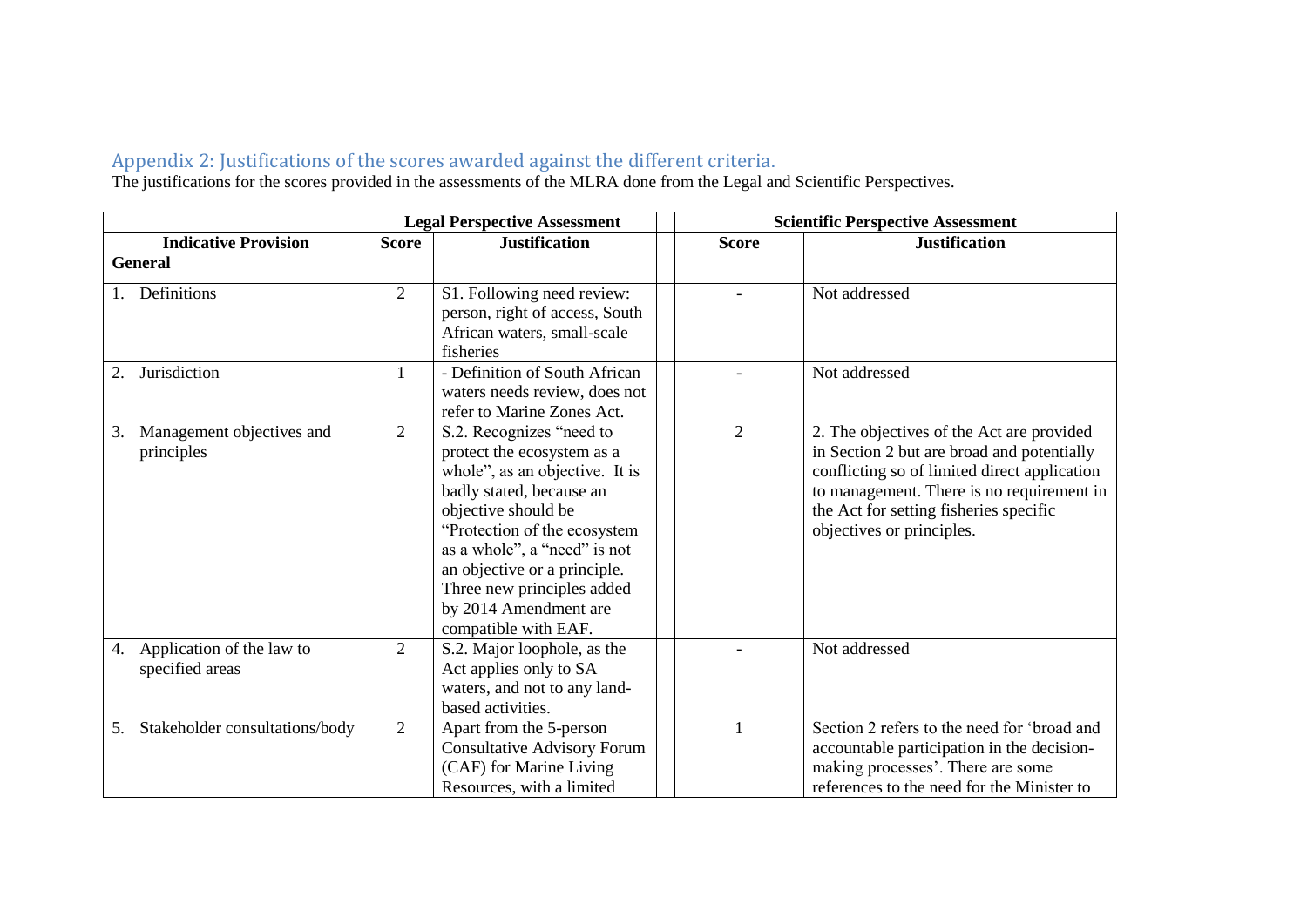|                                                                                                                             |                | <b>Legal Perspective Assessment</b>                                                                                                                                                                                                                                                                                                                                                                              |                | <b>Scientific Perspective Assessment</b>                                                                                                                                                                                                                                                                                                                                                                                                                                                                                  |
|-----------------------------------------------------------------------------------------------------------------------------|----------------|------------------------------------------------------------------------------------------------------------------------------------------------------------------------------------------------------------------------------------------------------------------------------------------------------------------------------------------------------------------------------------------------------------------|----------------|---------------------------------------------------------------------------------------------------------------------------------------------------------------------------------------------------------------------------------------------------------------------------------------------------------------------------------------------------------------------------------------------------------------------------------------------------------------------------------------------------------------------------|
|                                                                                                                             |                | mandate as described<br>elsewhere, there is no<br>mention of stakeholder<br>consultations/body                                                                                                                                                                                                                                                                                                                   |                | consult with the CAF (e.g. $19(1)$ , 43(3)<br>but these irrelevant given the dormant state<br>of the Forum.                                                                                                                                                                                                                                                                                                                                                                                                               |
| The Act ensures that all aspects<br>6.<br>of management and governance<br>are open and transparent.                         |                |                                                                                                                                                                                                                                                                                                                                                                                                                  |                | Section 15 $(1)$ specifies the need to inform<br>the public by notice in the Gazette of any<br>declaration of fisheries management areas.<br>There are no other requirements for<br>openness or transparency.                                                                                                                                                                                                                                                                                                             |
| The Act emphasises the role of<br>scientific evidence in the<br>development of the<br>management measures and<br>practices. | $\overline{a}$ | The "best scientific evidence"<br>should be used as a basis for<br>fisheries management – but it<br>should be balanced with<br>social, economic, cultural,<br>environmental and other<br>factors.                                                                                                                                                                                                                | $\overline{2}$ | $1$ (xvi), $1$ (xli). Although the definitions<br>refer to scientific evidence, there is very<br>limited and inadequate reference to a role<br>for scientific advice and research (Sections<br>$6$ (iv); 50 (4); and 83).                                                                                                                                                                                                                                                                                                 |
| <b>Fisheries Management,</b><br><b>Conservation and Development</b>                                                         |                |                                                                                                                                                                                                                                                                                                                                                                                                                  |                |                                                                                                                                                                                                                                                                                                                                                                                                                                                                                                                           |
| Management plans and<br>a)<br>measures                                                                                      |                |                                                                                                                                                                                                                                                                                                                                                                                                                  |                |                                                                                                                                                                                                                                                                                                                                                                                                                                                                                                                           |
| 8. Fisheries management plans                                                                                               | 1              | The Act refers to "Fisheries"<br>Planning" (Chapter 3, Part 1)<br>but there is no reference in<br>this Part to fisheries<br>management plans, or any<br>process or legal authority.<br>Planning is unduly limited by<br>reference to two management<br>tools only: total allowable<br>catch or effort, or a<br>combination. Stakeholder<br>consultations are not<br>mentioned, nor are<br>monitoring/evaluation. |                | Part 1 of Chapter 3 is titled 'Fisheries<br>Planning' but does not address or require<br>the formulation of management plans. 15<br>(1) allows the Minister to approve a plan<br>for fisheries in a fisheries management<br>area. 38 (1) prohibits international<br>agreements for access to fish in South<br>African waters from exceeding an<br>applicable management plan. However,<br>there are no stipulations that a plan is<br>required for managing a fishery in these<br>paragraphs or anywhere else in the Act. |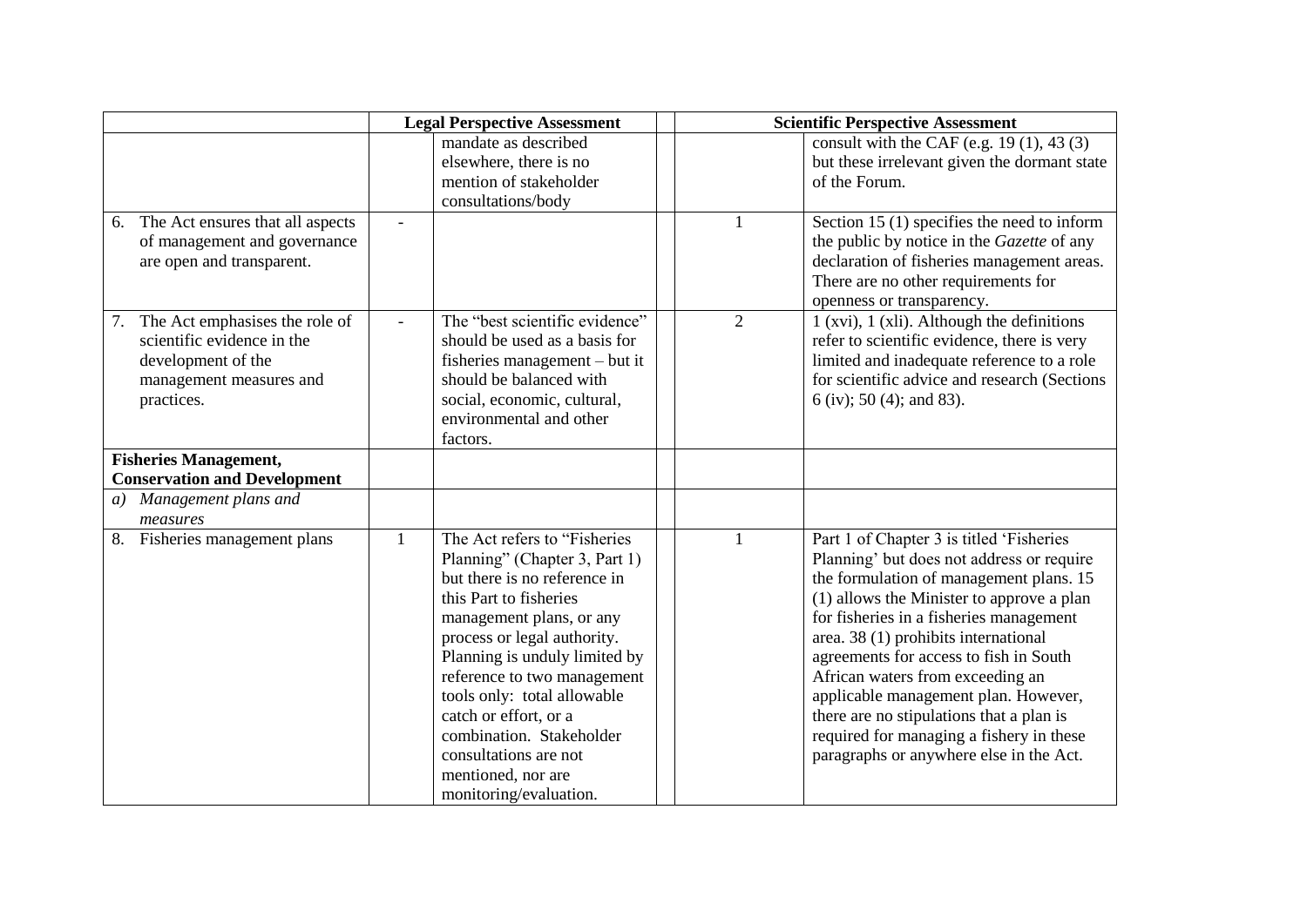|                                                        | <b>Legal Perspective Assessment</b>                                                                                                                                                                                                                                                                                                                                                                                                                                                                                                                                                                                                                                         | <b>Scientific Perspective Assessment</b>                                                                                                                                                                                                                                                                          |
|--------------------------------------------------------|-----------------------------------------------------------------------------------------------------------------------------------------------------------------------------------------------------------------------------------------------------------------------------------------------------------------------------------------------------------------------------------------------------------------------------------------------------------------------------------------------------------------------------------------------------------------------------------------------------------------------------------------------------------------------------|-------------------------------------------------------------------------------------------------------------------------------------------------------------------------------------------------------------------------------------------------------------------------------------------------------------------|
| 9.<br>Fisheries impact assessments on<br>the ecosystem | The Minister may require an<br>environmental impact<br>assessment together with an<br>application for a right to<br>undertake commercial or<br>subsistence fishing,<br>mariculture or fish<br>processing.<br>However, the legislation does<br>not provide for:<br>standards/criteria for such<br>assessment;<br>fisheries impact<br>$\bullet$<br>assessments as such;<br>payment for assessment<br>$\bullet$<br>and other responsibilities<br>of applicant;<br>denial of a right based on<br>an unsatisfactory<br>assessment;<br>denial of a right where<br>the assessment is not<br>done in accordance with<br>standards/criteria or<br>within a stated period of<br>time; | $\overline{2}$<br>Paragraph 18 (3) stipulates that the<br>Minister 'may' require an environmental<br>impact assessment before granting a right<br>to engage in fishing, mariculture or fish<br>processing.                                                                                                        |
| 10. Fisheries conservation and<br>management measures  | $\overline{2}$<br>S.14, 18. The implementation<br>of RBM is provided for, but<br>not the EAF.<br>There is only reference to<br>total allowable catch (TAC)<br>and total allowable effort                                                                                                                                                                                                                                                                                                                                                                                                                                                                                    | $\overline{2}$<br>Sections 14 and 21 (3) address total<br>allowable catches and total allowable<br>effort, which are the only measures<br>seriously addressed in the Act. Section 77<br>$(2)$ (e) lists a range of management<br>measures that can be prescribed by the<br>Minister. 18 (7) refers to sustainable |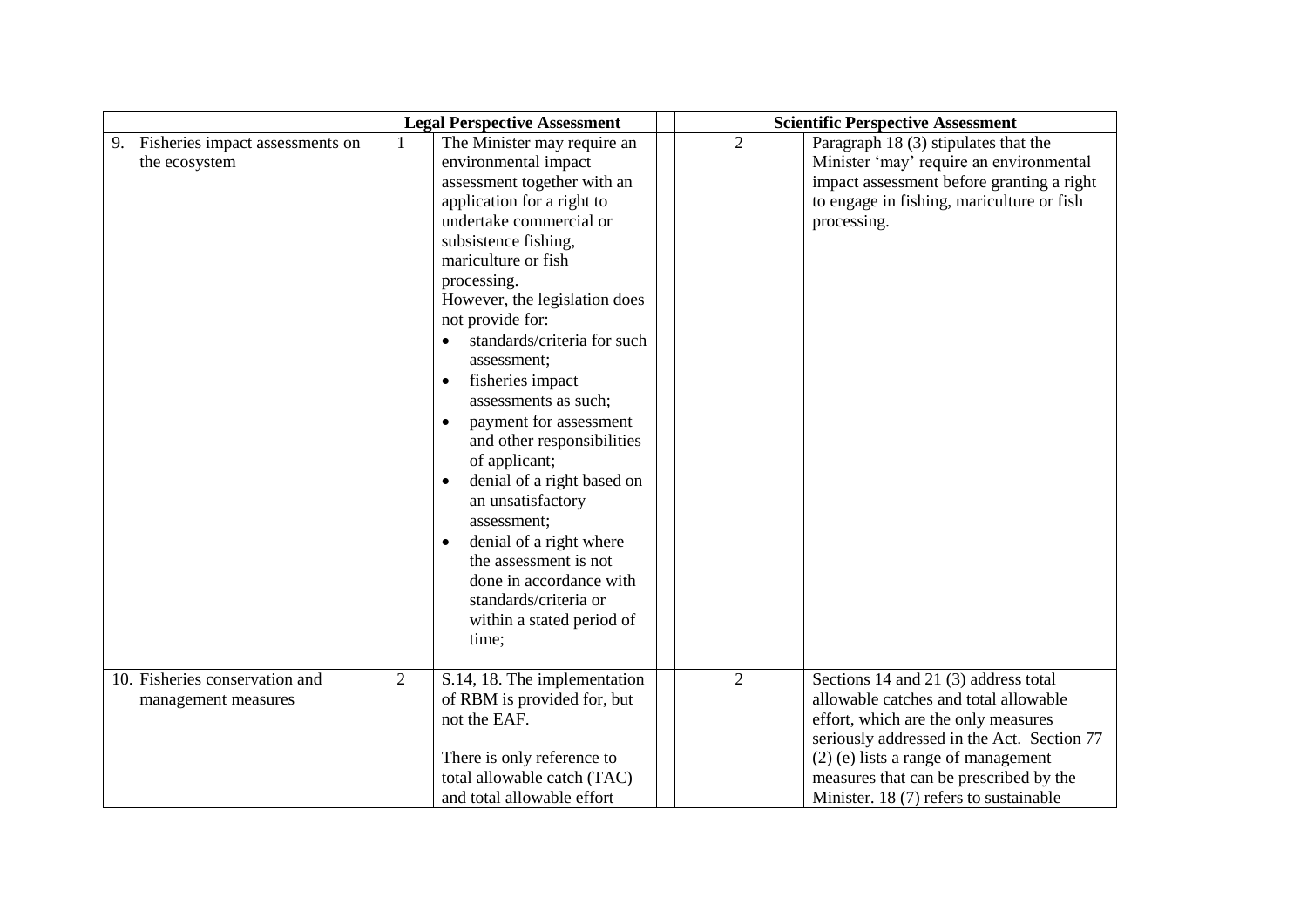|                                                                                                      | <b>Legal Perspective Assessment</b> |                                                                                                                                                                                                                                                                                                                            | <b>Scientific Perspective Assessment</b> |                                                                                                                                                                                                                                                                                                                                  |  |
|------------------------------------------------------------------------------------------------------|-------------------------------------|----------------------------------------------------------------------------------------------------------------------------------------------------------------------------------------------------------------------------------------------------------------------------------------------------------------------------|------------------------------------------|----------------------------------------------------------------------------------------------------------------------------------------------------------------------------------------------------------------------------------------------------------------------------------------------------------------------------------|--|
|                                                                                                      |                                     | (TAE) or a combination of<br>both in the text of the Act, but<br>not to other management<br>tools although some are<br>referenced in the Regulations.                                                                                                                                                                      |                                          | conservation measures, specifically<br>reference to vessel and gear types and<br>fishing areas. Section 44 lists a number of<br>prohibited fishing methods. Section 21 (3)<br>(e) refers to by-catch, although only in<br>relation to bycatch rights.                                                                            |  |
| 11. Precautionary approach                                                                           | $\overline{2}$                      | There is a "need" to apply the<br>precautionary approach, but<br>no obligation; it is only a<br>principle. To have teeth, the<br>Act should state that<br>management measures "shall<br>be based" on the<br>precautionary approach, or<br>alternatively on principles<br>that are stated as principles<br>and not "needs". | $\overline{2}$                           | Section 2 (c) states the need to apply<br>precautionary approaches however, this is<br>the only place in the act which refers to the<br>approach.                                                                                                                                                                                |  |
| 12. Effort and catch                                                                                 | $\overline{3}$                      | The Act focuses on catch and<br>effort as the basis for<br>management, and as such is<br>reasonably well covered.<br>However, there is a wide<br>range of other management<br>tools that are omitted.                                                                                                                      | 3                                        | The use of catch (particularly total<br>allowable catch) and effort controls are the<br>subject of Section 14 and are also<br>addressed in Sections 21 $(3)(c)$ ; and 24.                                                                                                                                                        |  |
| 13. The Act aims not only to<br>regulate total effort but also to<br>control overall fleet capacity. |                                     |                                                                                                                                                                                                                                                                                                                            |                                          | $21$ (3) (a). The Act only mentions the<br>control of vessels and does not explicitly<br>say how; there is no mention of controlling<br>the fishing capacity. Fleet capacity refers<br>to the total ability of the vessels to catch,<br>whilst effort will refer to the numbers of<br>vessels, time spent fishing and mesh size. |  |
| 14. There are sufficient<br>contingency plans to restrict<br>fishing in the event of an              |                                     | There are no plans in the Act                                                                                                                                                                                                                                                                                              | 1                                        | Section 16 gives the Minister certain<br>powers if an emergency occurs that<br>endangers or could endanger fish or                                                                                                                                                                                                               |  |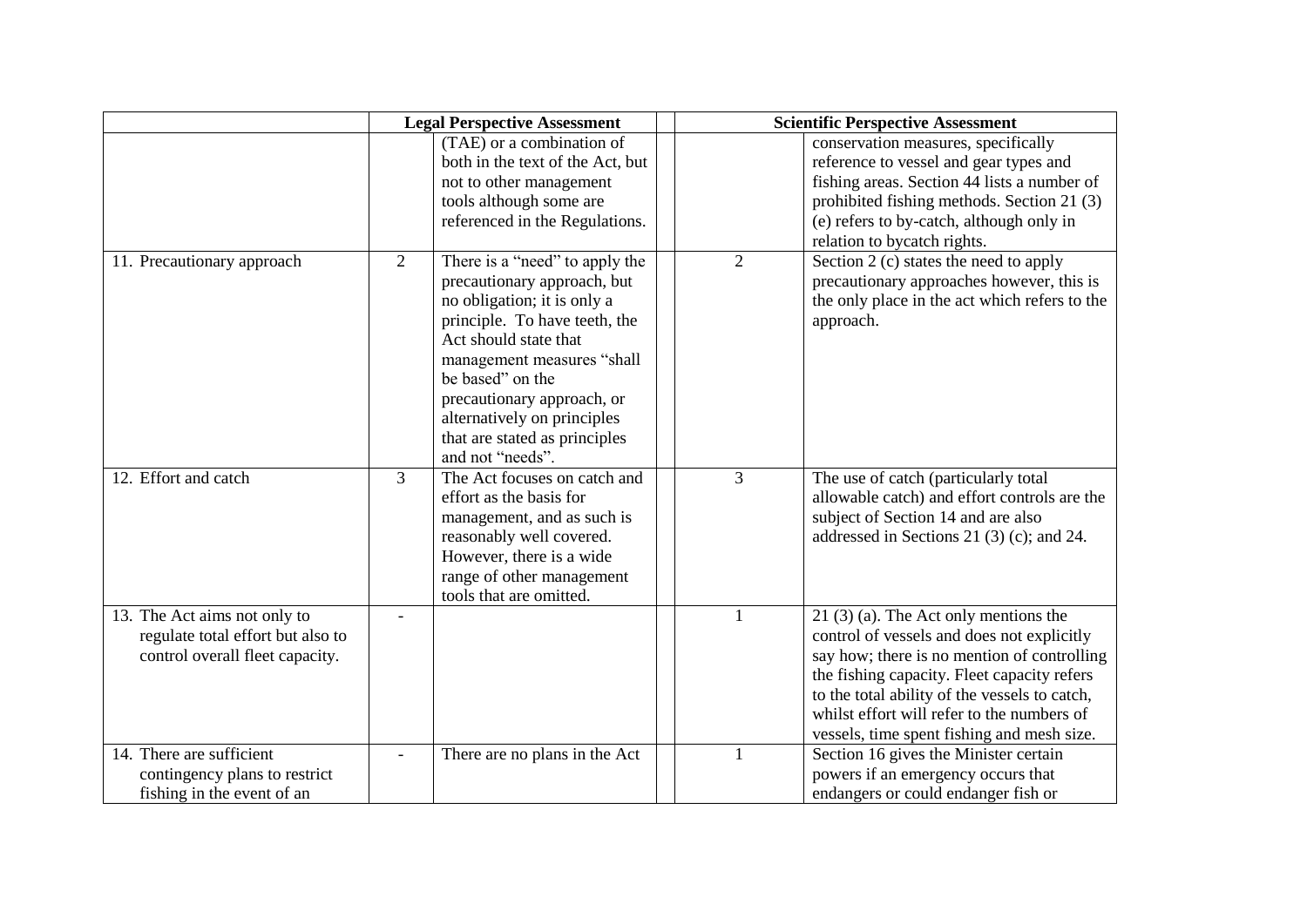|                                                                                                   |                | <b>Legal Perspective Assessment</b>                                                                                                                                                                                                                                                                                          |                | <b>Scientific Perspective Assessment</b>                                                                                                                                                                                                                                                                                                                        |
|---------------------------------------------------------------------------------------------------|----------------|------------------------------------------------------------------------------------------------------------------------------------------------------------------------------------------------------------------------------------------------------------------------------------------------------------------------------|----------------|-----------------------------------------------------------------------------------------------------------------------------------------------------------------------------------------------------------------------------------------------------------------------------------------------------------------------------------------------------------------|
| environmental emergency or an<br>unforeseen emergency caused<br>by excess fishing.                |                |                                                                                                                                                                                                                                                                                                                              |                | aquatic life. It does not cater for disaster<br>prevention or mitigation. It only gives the<br>Minister authority to suspend or restrict<br>fishing and does not deal with the wider<br>implications of ecosystem management of<br>fisheries.is in place to counteract any<br>unforeseen emergency                                                              |
| 15. Spatial and temporal controls                                                                 | 2              | Although the Act provides for<br>the establishment of Marine<br>Protected Areas, it does not<br>require criteria for a<br>framework for such<br>establishment, e.g. objective,<br>components, mandate,<br>management measures,<br>monitoring, conflict<br>resolution.                                                        | $\overline{2}$ | Chapter 4, Section 43 provides for the<br>establishment of marine protected areas,<br>the reasons for establishing a protected<br>area and actions that can be prohibited in<br>them. Section $77(2)$ (e) lists management<br>measures that can be prescribed by the<br>Minister. These include closed seasons and<br>closed areas.                             |
| 16. Fishing gear and methods,<br>including stowage of gear and<br>use of fish aggregating devices | $\overline{2}$ | S.49. There are loopholes<br>because the section requires<br>gear to be stowed "in the<br>prescribed manner", meaning<br>a regulation must be adopted.<br>It would be more direct to<br>require that it not be readily<br>available for use.<br>The MLRA applies this to<br>foreign vessels only, and not<br>to all vessels. | $\overline{2}$ | Section 18 addresses granting of rights,<br>within which paragraph (7) allows the<br>Minister to determine conservation and<br>management measures, including<br>particular vessels and gears. Chapter 5<br>(Sections 44 to 49) cover prohibited<br>activities and stowage of gear. Section 48<br>requires a permit for the use of fish<br>aggregating devices. |
| 17. Declaration of protected areas<br>or reserves                                                 | $\overline{2}$ | S.15, 43. Fisheries<br>management areas and<br>marine protected areas are<br>provided respectively.                                                                                                                                                                                                                          | $\overline{2}$ | Section 43 addresses marine protected<br>areas. It provides the reasons for which a<br>marine protected area may be established,<br>which includes to facilitate fisheries<br>management $(43 (1) (b))$ . Administration                                                                                                                                        |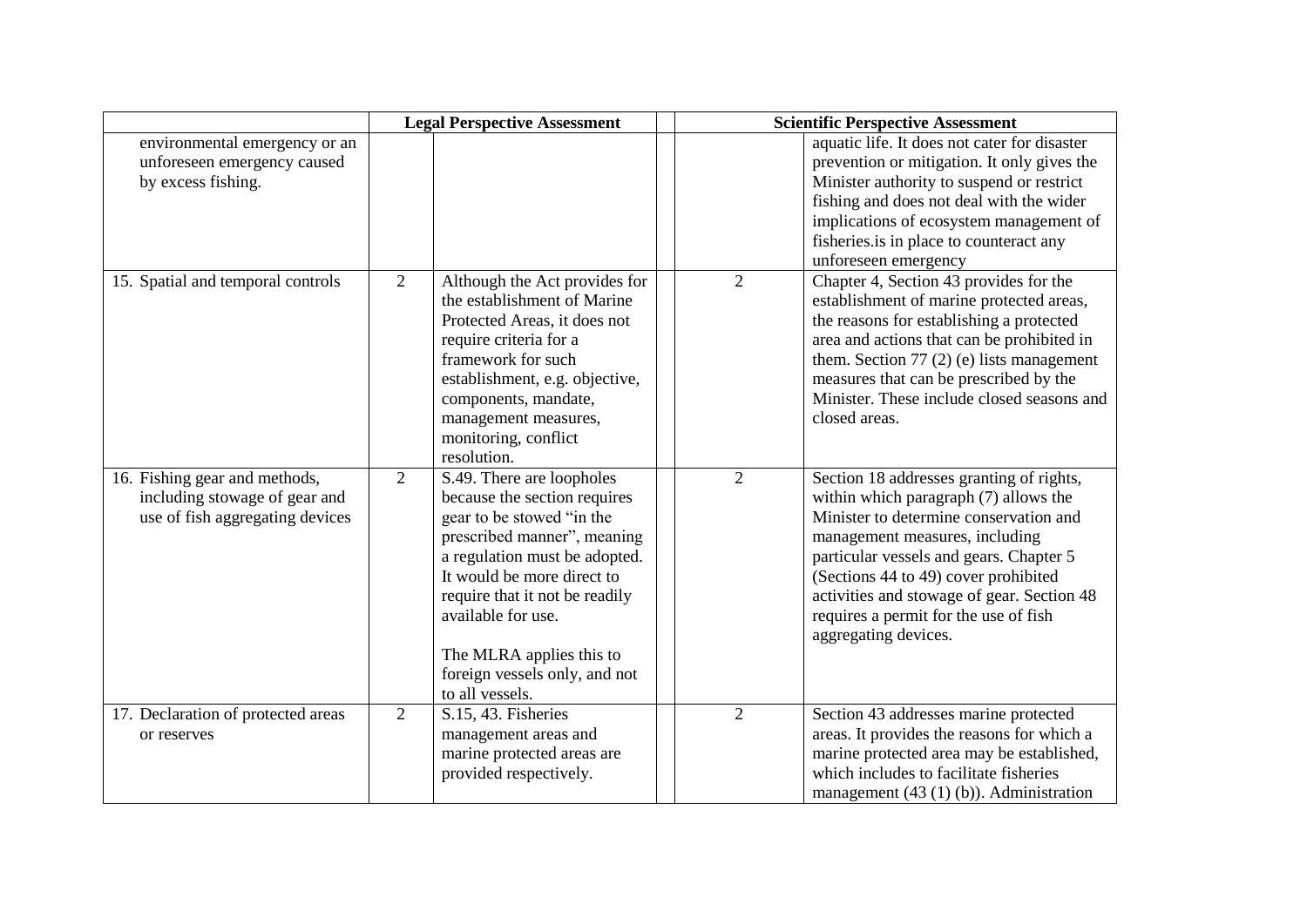|                                                                                                 | <b>Legal Perspective Assessment</b> |                                                                                                                                                                                                                                                                 | <b>Scientific Perspective Assessment</b> |                                                                                                                                                                                                                                                                                                                                                                                                                                                                        |  |
|-------------------------------------------------------------------------------------------------|-------------------------------------|-----------------------------------------------------------------------------------------------------------------------------------------------------------------------------------------------------------------------------------------------------------------|------------------------------------------|------------------------------------------------------------------------------------------------------------------------------------------------------------------------------------------------------------------------------------------------------------------------------------------------------------------------------------------------------------------------------------------------------------------------------------------------------------------------|--|
|                                                                                                 |                                     | No framework is provided for<br>their establishment.                                                                                                                                                                                                            |                                          | of and powers for Section 43 were<br>transferred from DAFF to the, then,<br>Minister of Water and Environmental<br>Affairs through Proclamation No. 16, 31<br>May 2013                                                                                                                                                                                                                                                                                                 |  |
| Issues to be considered<br>b)                                                                   |                                     |                                                                                                                                                                                                                                                                 |                                          |                                                                                                                                                                                                                                                                                                                                                                                                                                                                        |  |
| 18. The Act ensures that depleted<br>stocks are rebuilt.                                        |                                     |                                                                                                                                                                                                                                                                 | $\overline{2}$                           | 43 (1) (a) allows Marine Protected Areas<br>to be declared on the basis of allowing<br>stock recovery. There are no other explicit<br>measures aimed at recovery of depleted<br>stocks.                                                                                                                                                                                                                                                                                |  |
| 19. Bycatch and discards                                                                        | 2                                   | The Act does not specifically<br>refer to controlling bycatch<br>and discards as a<br>management tool. FAO has<br>adopted International<br>Guidelines on bycatch and<br>discards, and the essence of<br>the instrument should be<br>included in fisheries laws. |                                          | The Section 2 objectives and principles,<br>refers to (e) the need to protect species that<br>are not<br>targeted and (f) the need to preserve<br>marine biodiversity, but does not refer<br>specifically to managing bycatch; Section<br>44 mentions prohibited fishing methods<br>but does not mention minimising bycatch<br>species. Section 21 $(3)$ $(e)$ is the only<br>section that refers to by-catch, although<br>this is only in relation to bycatch rights. |  |
| 20. Genetic resources                                                                           | 1                                   | There is no reference in the<br>Act to the management of<br>fish genetic resources, inter<br><i>alia</i> by requiring a permit for<br>the introduction of<br>genetically modified fish into<br>the fishery waters.                                              |                                          | There is no reference in the Act to genetic<br>resources, or implications that they need to<br>be managed or conserved.                                                                                                                                                                                                                                                                                                                                                |  |
| 21. The influences of<br>environmental factors on<br>fisheries are identified and<br>addressed. | $\equiv$                            | There are no mechanisms for<br>coordination with other<br>sectors of government (e.g.<br>environment, agriculture) to<br>promote a healthy                                                                                                                      | 1                                        | All the sections referring to environment<br>are talking about the effect the fishery has<br>on the environment and not the other way<br>around. The Act does not give serious<br>attention to the broad basis on which                                                                                                                                                                                                                                                |  |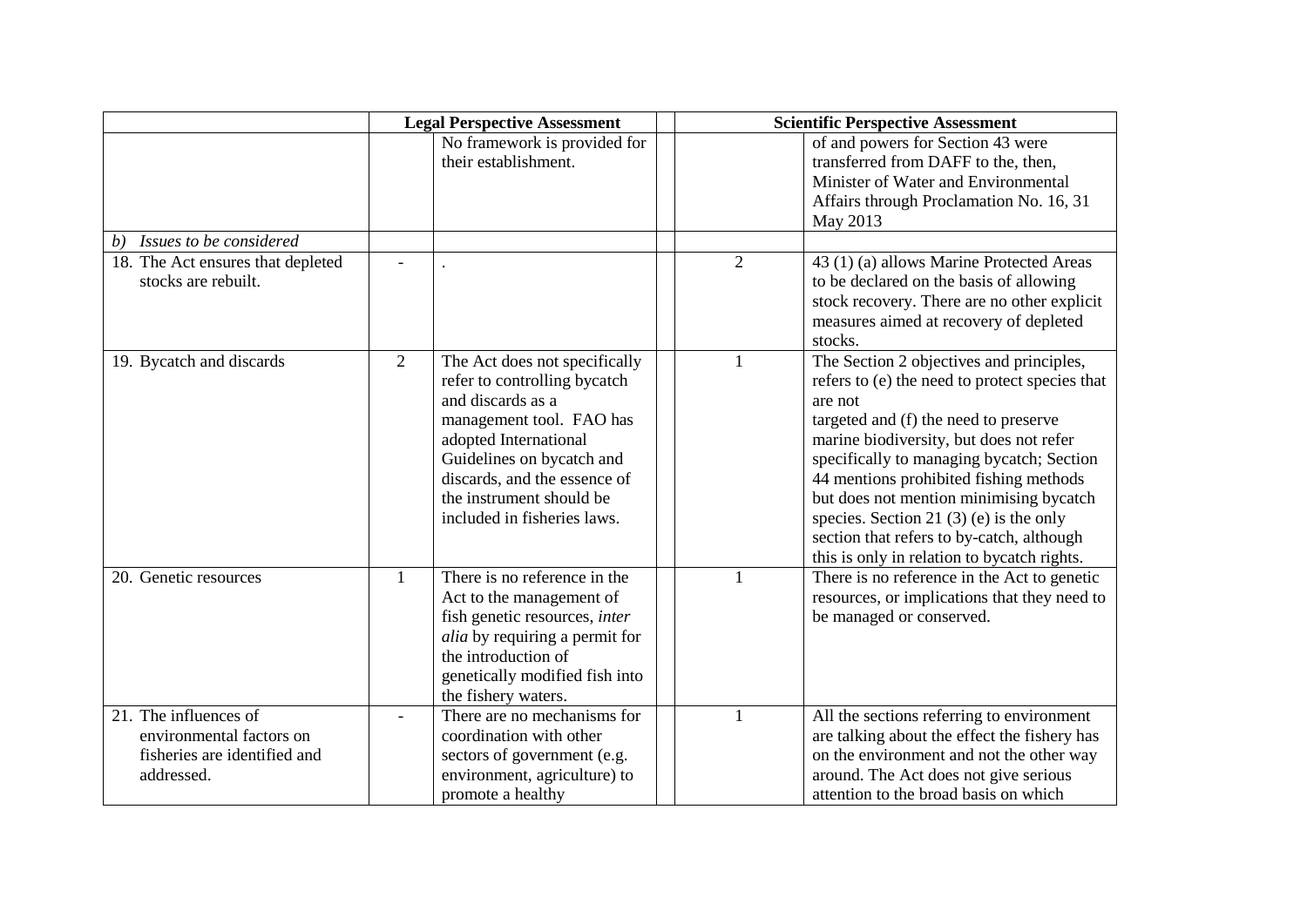|                                                 | <b>Legal Perspective Assessment</b> |                                         |  | <b>Scientific Perspective Assessment</b> |                                                   |  |
|-------------------------------------------------|-------------------------------------|-----------------------------------------|--|------------------------------------------|---------------------------------------------------|--|
|                                                 |                                     | environment for the fisheries           |  |                                          | management decisions should be made.              |  |
|                                                 |                                     | resource.                               |  |                                          |                                                   |  |
| 22. Pollution of the fishery waters             | $\overline{2}$                      | S. 2, 77(w). Minimisation of            |  | $\overline{2}$                           | The objectives $(2 (g))$ highlight the need to    |  |
|                                                 |                                     | pollution is an objective of            |  |                                          | minimise pollution. $77 \text{ (w)}$ empowers the |  |
|                                                 |                                     | the Act, and regulations may            |  |                                          | Minister to make regulations to prevent           |  |
|                                                 |                                     | be made to prevent marine               |  |                                          | marine pollution and 39 (3) refers to             |  |
|                                                 |                                     | pollution. Otherwise there is           |  |                                          | insurance related to pollution for foreign        |  |
|                                                 |                                     | no substantive provision                |  |                                          | vessels, but there are no detailed                |  |
|                                                 |                                     | prohibiting pollution.                  |  |                                          | requirements or regulations on the subject.       |  |
| 23. Introduction of alien                       | $\mathbf{1}$                        | No provisions to control the            |  |                                          | There are no references to or provisions          |  |
| species/import or export of live                |                                     | introduction of alien species           |  |                                          | for controls on introduction of alien             |  |
| fish                                            |                                     | or assess their impact on the           |  |                                          | species.                                          |  |
|                                                 |                                     | ecosystem where they may                |  |                                          |                                                   |  |
|                                                 |                                     | have been introduced (legally           |  |                                          |                                                   |  |
|                                                 |                                     | or illegally).<br>No prohibition on the |  | 1                                        | There are no references to or provisions          |  |
| 24. Abandoning objects in the<br>fishery waters | 1                                   | dumping of gear, moorings               |  |                                          | related to lost or abandoned objects.             |  |
|                                                 |                                     | and other objects into the              |  |                                          |                                                   |  |
|                                                 |                                     | fishery waters or abandoning            |  |                                          |                                                   |  |
|                                                 |                                     | them if they may adversely              |  |                                          |                                                   |  |
|                                                 |                                     | affect fish or related                  |  |                                          |                                                   |  |
|                                                 |                                     | notification requirements.              |  |                                          |                                                   |  |
| 25. Maintain ecological                         | 1                                   | No reference to ecological              |  | 1                                        | There are no references to or provisions          |  |
| relationship between harvested,                 |                                     | relationship between                    |  |                                          | related to the maintenance of ecological          |  |
| dependent and associated                        |                                     | harvested, dependent and                |  |                                          | relationships in South Africa's marine            |  |
| species                                         |                                     | associated species, which               |  |                                          | ecosystems.                                       |  |
|                                                 |                                     | forms part of management in             |  |                                          |                                                   |  |
|                                                 |                                     | regional fisheries                      |  |                                          |                                                   |  |
|                                                 |                                     | organizations such as the               |  |                                          |                                                   |  |
|                                                 |                                     | IOTC and in international               |  |                                          |                                                   |  |
|                                                 |                                     | instruments such as the UN              |  |                                          |                                                   |  |
|                                                 |                                     | Fish Stocks Agreement.                  |  |                                          |                                                   |  |
| 26. Compatible measures across the              | $\overline{2}$                      | The Act does not implement              |  | $\mathbf{1}$                             | It may be implicit in Section 2, but there        |  |
| entire distribution of the                      |                                     | requirements of international           |  |                                          | are no explicit requirements that measures        |  |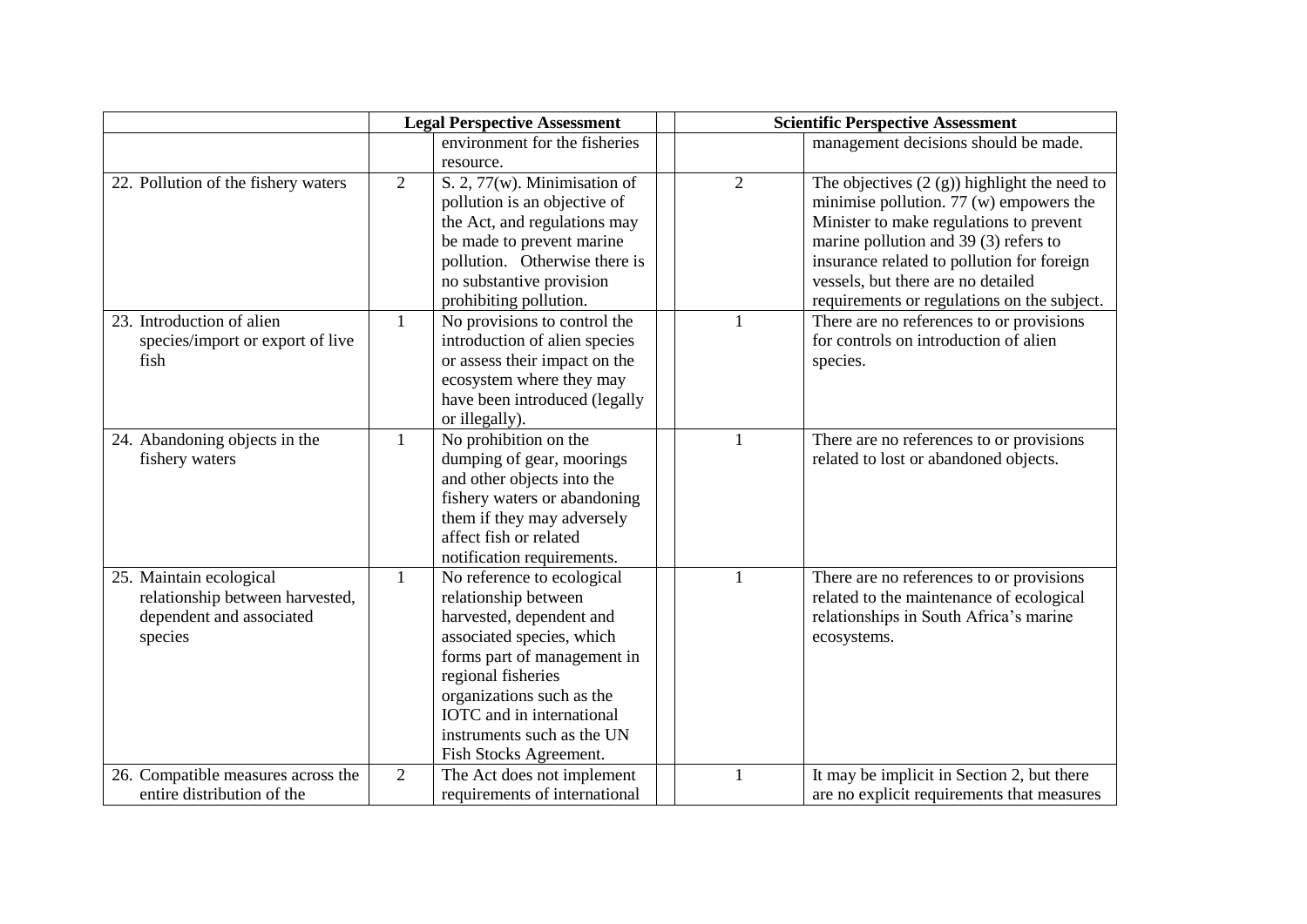|                                     |              | <b>Legal Perspective Assessment</b> |              | <b>Scientific Perspective Assessment</b>     |
|-------------------------------------|--------------|-------------------------------------|--------------|----------------------------------------------|
| resource (across jurisdictions      |              | fisheries instruments and           |              | should be compatible across the entire area  |
| and management plans)               |              | regional organizations (see         |              | of distribution of a stock. Such a           |
|                                     |              | note in previous cell) to take      |              | requirement could have been expected in      |
|                                     |              | compatible measures for             |              | Part 1 Determination of allowable catches    |
|                                     |              | stocks across their range,          |              | and applied effort, Sections $14 - 17$ , but |
|                                     |              |                                     |              | there are no implied or explicit references  |
|                                     |              | This would include, for             |              | there to this matter.                        |
|                                     |              | example, authorizing South          |              |                                              |
|                                     |              | African flagged vessels to          |              |                                              |
|                                     |              | comply with IOTC measures           |              |                                              |
|                                     |              | on the high seas.                   |              |                                              |
| Data, information and research      |              |                                     |              |                                              |
| 27. A range of data and information | $\mathbf{1}$ | There is only one substantive       | $\mathbf{1}$ | The only reference to data and information   |
| requirements, including             |              | provision on information:           |              | requirements is found in Section 50 (3) on   |
| monitoring and exchange             |              | Section 12 requires the             |              | Observers, where it is stated an observer    |
|                                     |              | Director-General to keep a          |              | shall exercise scientific, compliance,       |
|                                     |              | register of all rights of access,   |              | monitoring and other functions.              |
|                                     |              | other rights, permits and           |              |                                              |
|                                     |              | licences granted or issued in       |              |                                              |
|                                     |              | terms of this Act, which shall      |              |                                              |
|                                     |              | be available for inspection by      |              |                                              |
|                                     |              | the public at prescribed            |              |                                              |
|                                     |              | places and times.                   |              |                                              |
|                                     |              |                                     |              |                                              |
|                                     |              | Where the holder of a right or      |              |                                              |
|                                     |              | license has given information       |              |                                              |
|                                     |              | which is not true, it may be        |              |                                              |
|                                     |              | cancelled.                          |              |                                              |
|                                     |              | Otherwise, the Act has no           |              |                                              |
|                                     |              | dedicated provisions relating       |              |                                              |
|                                     |              | to data and information, a          |              |                                              |
|                                     |              | serious omission. For               |              |                                              |
|                                     |              |                                     |              |                                              |
|                                     |              | example, there is no                |              |                                              |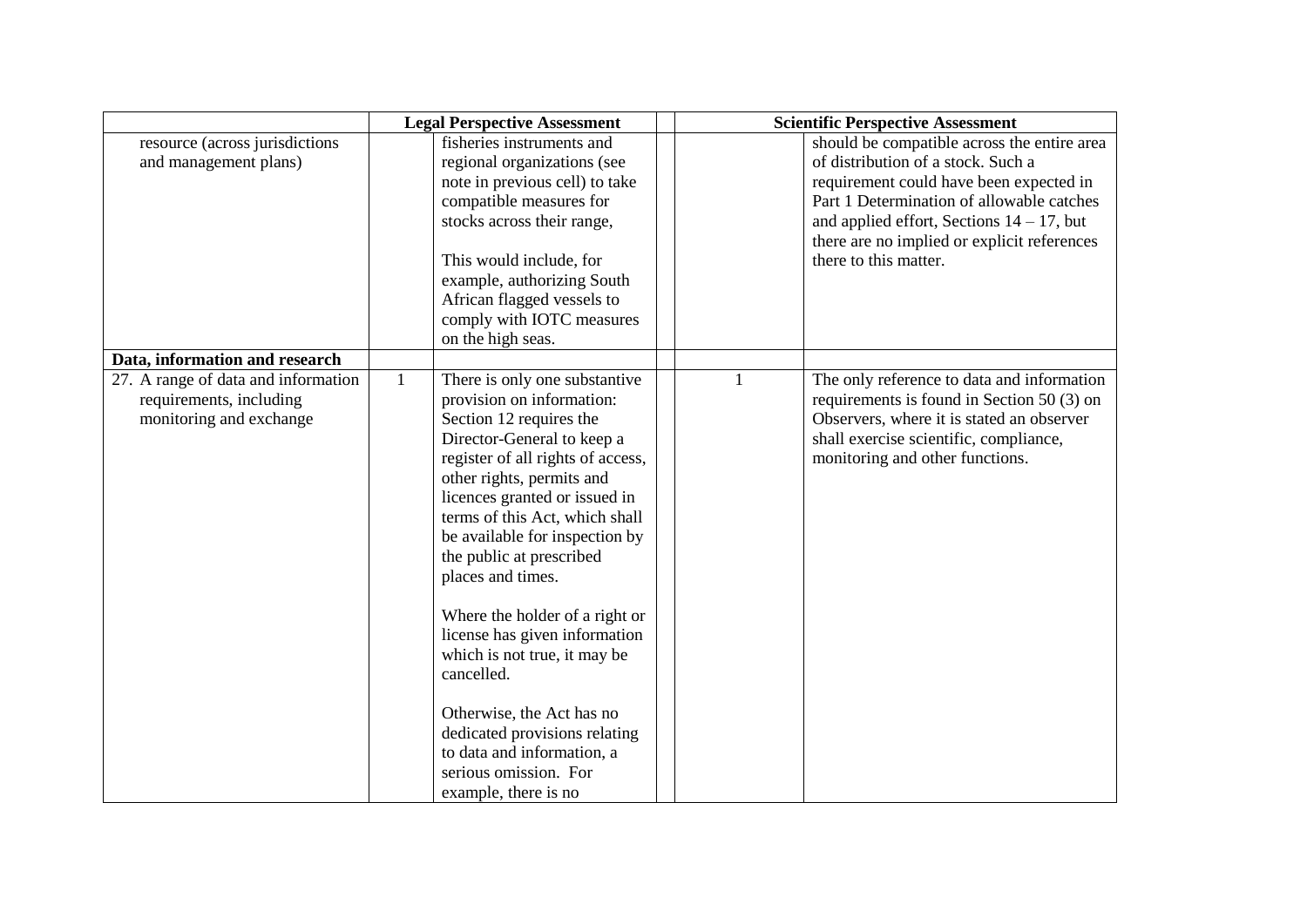|                         |              | <b>Legal Perspective Assessment</b>                                                                                                                                                                                                                                                                                                                                                                                                                                                                                                                                                                                                                  |              | <b>Scientific Perspective Assessment</b>                                                                                                                                                                                                                                                                                                                                                                                                                                            |
|-------------------------|--------------|------------------------------------------------------------------------------------------------------------------------------------------------------------------------------------------------------------------------------------------------------------------------------------------------------------------------------------------------------------------------------------------------------------------------------------------------------------------------------------------------------------------------------------------------------------------------------------------------------------------------------------------------------|--------------|-------------------------------------------------------------------------------------------------------------------------------------------------------------------------------------------------------------------------------------------------------------------------------------------------------------------------------------------------------------------------------------------------------------------------------------------------------------------------------------|
|                         |              | requirement for information<br>required to be given under the<br>Act to be true, complete and<br>correct, and nothing about<br>confidential information.<br>Section $77(2)(u)$ allows for<br>regulations to be made<br>requiring the provision of<br>statistical and other<br>information related to<br>fisheries, including fishing<br>log books, and the format in<br>which the information shall<br>be recorded. However this<br>does not require persons to<br>provide statistical and other<br>information relating to<br>fisheries management where<br>required, for example, by the<br>Director-General under a<br>fisheries management plan. |              |                                                                                                                                                                                                                                                                                                                                                                                                                                                                                     |
| 28. Research priorities | $\mathbf{1}$ | The 5-person Consultative<br><b>Advisory Forum for Marine</b><br>Living Resources is<br>empowered to make<br>recommendations and<br>directives on areas of<br>research, including multi-<br>disciplinary research, but<br>there is no responsibility on<br>the administration.                                                                                                                                                                                                                                                                                                                                                                       | $\mathbf{1}$ | Section 6 prescribes advice on areas of<br>research, including multi-disciplinary<br>research to the Consultative Advisory<br>Forum, but this body has not been<br>operative for many years. Section 50 (3)<br>refers to observers exercising scientific<br>functions and Section 83, under General<br>Provisions, enables the Minister to permit<br>scientific research or experiments. There is<br>therefore no guidance or provisions to<br>ensure supply and application of the |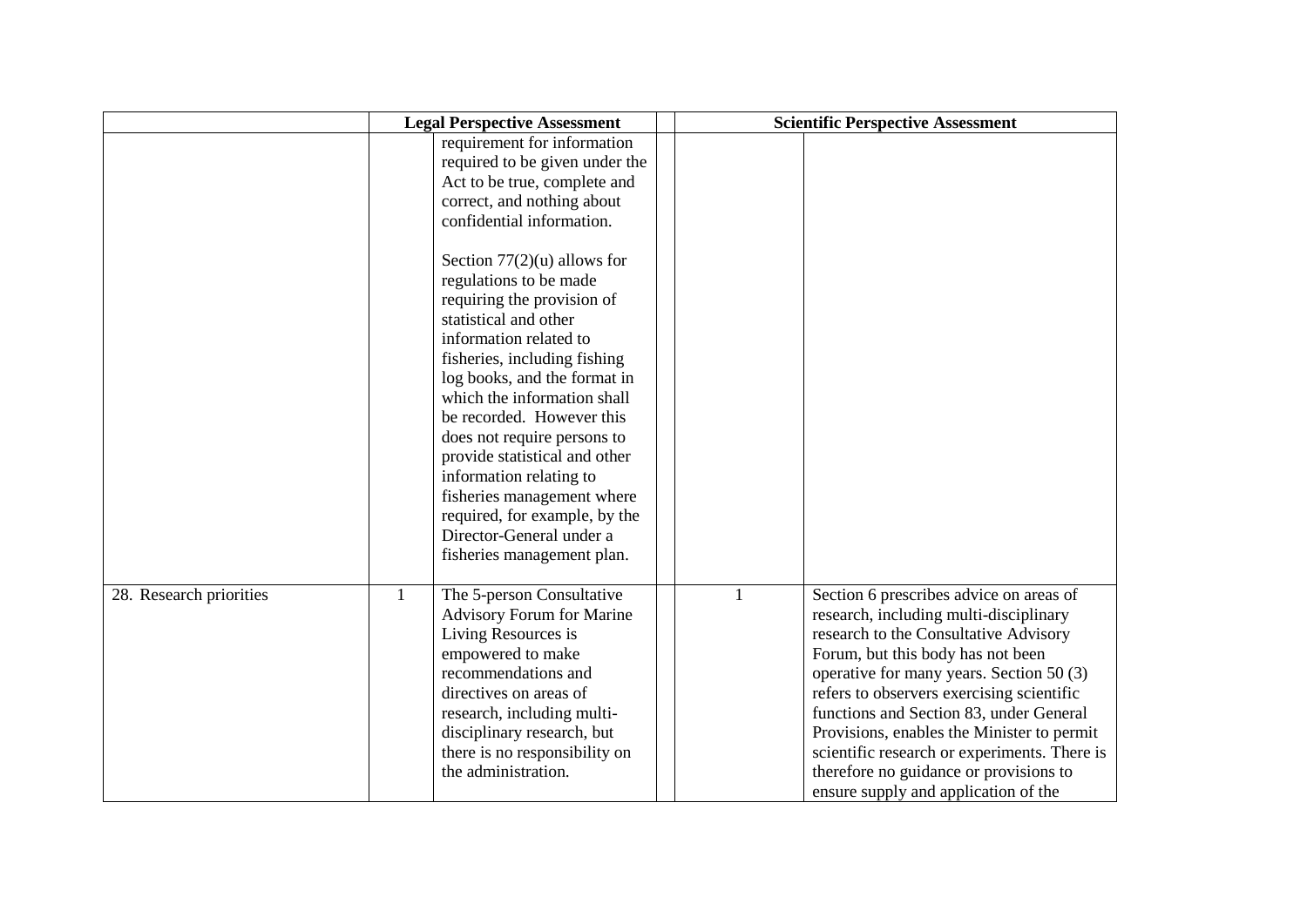|                                     |                | <b>Legal Perspective Assessment</b>                                                                                                                                                                                                                                                                                                                                                                                                                                                                                                                                                                                                                                                                                                                           | <b>Scientific Perspective Assessment</b> |                                                                                                                                                                                                                                                                                                                                |  |
|-------------------------------------|----------------|---------------------------------------------------------------------------------------------------------------------------------------------------------------------------------------------------------------------------------------------------------------------------------------------------------------------------------------------------------------------------------------------------------------------------------------------------------------------------------------------------------------------------------------------------------------------------------------------------------------------------------------------------------------------------------------------------------------------------------------------------------------|------------------------------------------|--------------------------------------------------------------------------------------------------------------------------------------------------------------------------------------------------------------------------------------------------------------------------------------------------------------------------------|--|
|                                     |                |                                                                                                                                                                                                                                                                                                                                                                                                                                                                                                                                                                                                                                                                                                                                                               |                                          | research and scientific advice necessary                                                                                                                                                                                                                                                                                       |  |
|                                     |                |                                                                                                                                                                                                                                                                                                                                                                                                                                                                                                                                                                                                                                                                                                                                                               |                                          | for effective management.                                                                                                                                                                                                                                                                                                      |  |
| Access, licensing, control          |                |                                                                                                                                                                                                                                                                                                                                                                                                                                                                                                                                                                                                                                                                                                                                                               |                                          |                                                                                                                                                                                                                                                                                                                                |  |
| 29. Relevant licensing requirements | $\overline{2}$ | The licensing requirements<br>are not very extensive.<br>Although the Act provides for<br>specific cases of licensing<br>(e.g. of vessels, leasing of<br>rights etc.) it does not<br>provide, in accordance with<br>best legal practices:<br>transparent and<br>accountable procedure<br>established for<br>application,<br>consideration, denial,<br>appeal etc. (E.g. a<br>licensing committee, its<br>membership and criteria<br>for licence issuance, as<br>well as requirements for<br>licence denial).<br>a clear statement of the<br>licenses that are required<br>under the Act (e.g. no<br>person may undertake the<br>following activities<br>without a license or<br>right)<br>Scope to issue different<br>categories of licence in<br>the future. | $\overline{2}$                           | Licensing requirements are generally well<br>covered in the Act, including Section 13<br>on Permits, Sections 18, 19 and 20 (as<br>amended by Act No. 5 of 2014: Marine<br>Living Resources Amendment Act, 2014)<br>on Granting of rights and Section 28 on<br>Cancellation and suspension of rights,<br>licences and permits. |  |
| 30. Mechanisms or coordination,     | $\mathbf{1}$   | Provisions for cooperation                                                                                                                                                                                                                                                                                                                                                                                                                                                                                                                                                                                                                                                                                                                                    | $\mathbf{1}$                             | Very little provision is made for                                                                                                                                                                                                                                                                                              |  |
| cooperation and integration         |                | and coordination with other                                                                                                                                                                                                                                                                                                                                                                                                                                                                                                                                                                                                                                                                                                                                   |                                          | international cooperation and is limited to                                                                                                                                                                                                                                                                                    |  |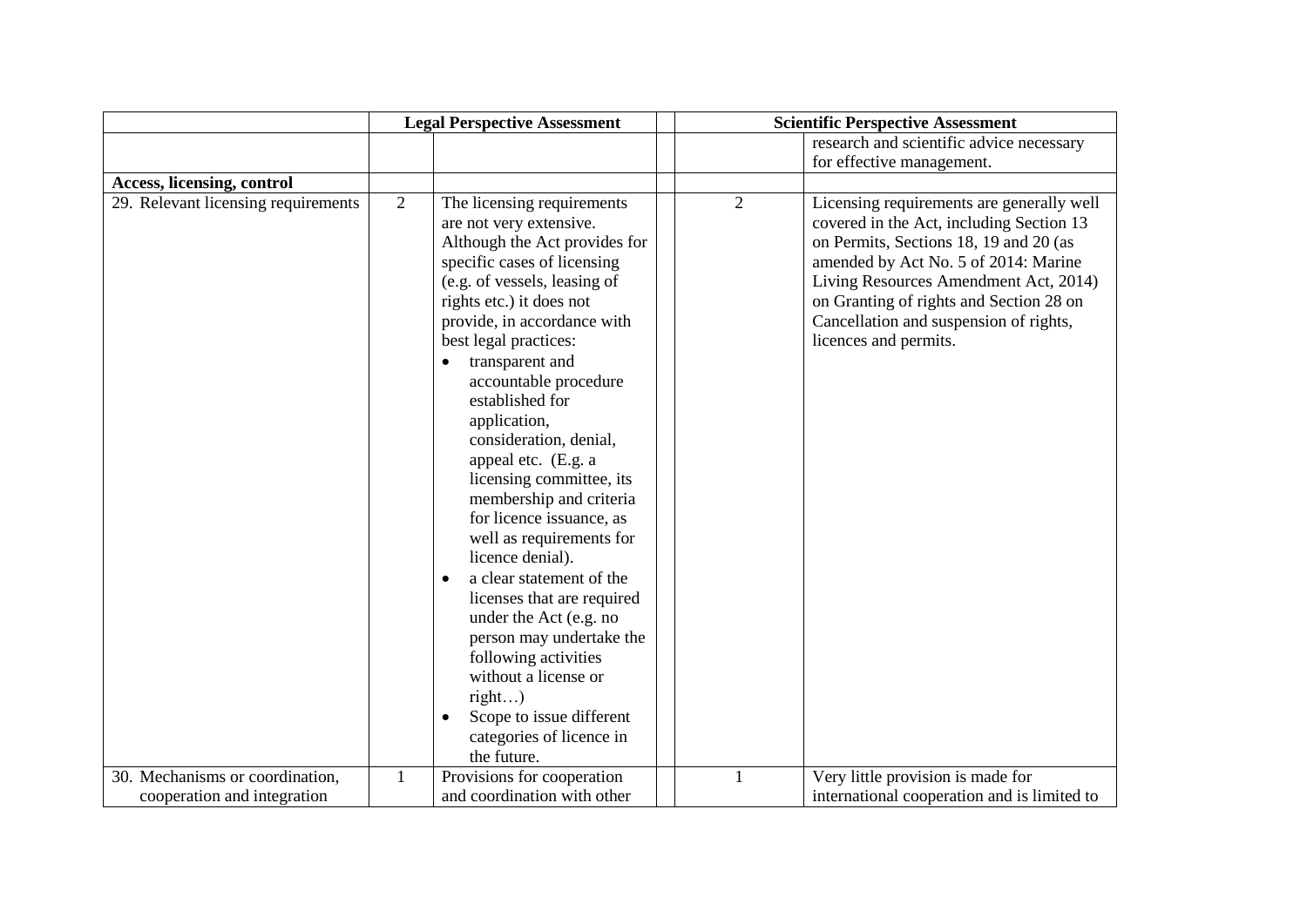|                                     |                | <b>Legal Perspective Assessment</b> |                | <b>Scientific Perspective Assessment</b>       |
|-------------------------------------|----------------|-------------------------------------|----------------|------------------------------------------------|
| with other sectors and              |                | sectors/agencies could take         |                | Section 42 on implementation of                |
| countries, and within the region    |                | several forms, such as:             |                | international conservation and                 |
| and international community         |                | requirements for                    |                | management measures, which addresses           |
|                                     |                | consultations at stated levels      |                | only exchange of information and actions       |
|                                     |                | (e.g. The Minister/Permanent        |                | to be taken if a foreign vessel is suspected   |
|                                     |                | Secretary may, in                   |                | of contravening such measures.                 |
|                                     |                | consultation with XXX,              |                |                                                |
|                                     |                | declare/regulate XXX) noted         |                |                                                |
|                                     |                | below; establishment of an          |                |                                                |
|                                     |                | interagency advisory body;          |                |                                                |
|                                     |                | and as appropriate,                 |                |                                                |
|                                     |                | designation of areas where          |                |                                                |
|                                     |                | the Fisheries authority has         |                |                                                |
|                                     |                | primary responsibility to           |                |                                                |
|                                     |                | avoid future turf battles.          |                |                                                |
| 31. Conflict resolution and         | 1              | -This is generally not              | $\mathbf{1}$   | The only place in which conflict resolution    |
| prevention                          |                | included, best legal practices      |                | is addressed is in Section 43 $(1)$ (c), which |
|                                     |                | may provide for a designated        |                | makes allowance for the declaration of         |
|                                     |                | process, official, body or          |                | marine protected areas in order to reduce      |
|                                     |                | panel to prevent or resolve         |                | conflicts between competing users.             |
|                                     |                | disputes.                           |                |                                                |
| 32. MCS, including in areas beyond  | $\overline{2}$ | There is no provision for           | $\overline{2}$ | Chapters 5 (Prohibited Activities), 6          |
| national jurisdiction               |                | control over South African          |                | (Law Enforcement) and 7 (Judicial              |
|                                     |                | nationals and vessels in areas      |                | Matters) provide reasonably                    |
|                                     |                | beyond national jurisdiction,       |                | comprehensive coverage on MCS.                 |
|                                     |                | including the high seas and         |                | However, the Act is weak on what MCS           |
|                                     |                | waters of other countries.          |                | entails within an EAF.                         |
|                                     |                | This is inconsistent with           |                |                                                |
|                                     |                | responsibilities under              |                |                                                |
|                                     |                | international fisheries             |                |                                                |
|                                     |                | instruments (e.g. UN Fish           |                |                                                |
|                                     |                | Stocks Agreement) and               |                |                                                |
|                                     |                | regional fishery bodies.            |                |                                                |
| 33. Implementation of international | $\overline{2}$ | S.42. This is an exceptionally      | $\overline{2}$ | Limited to Section 42 on implementation        |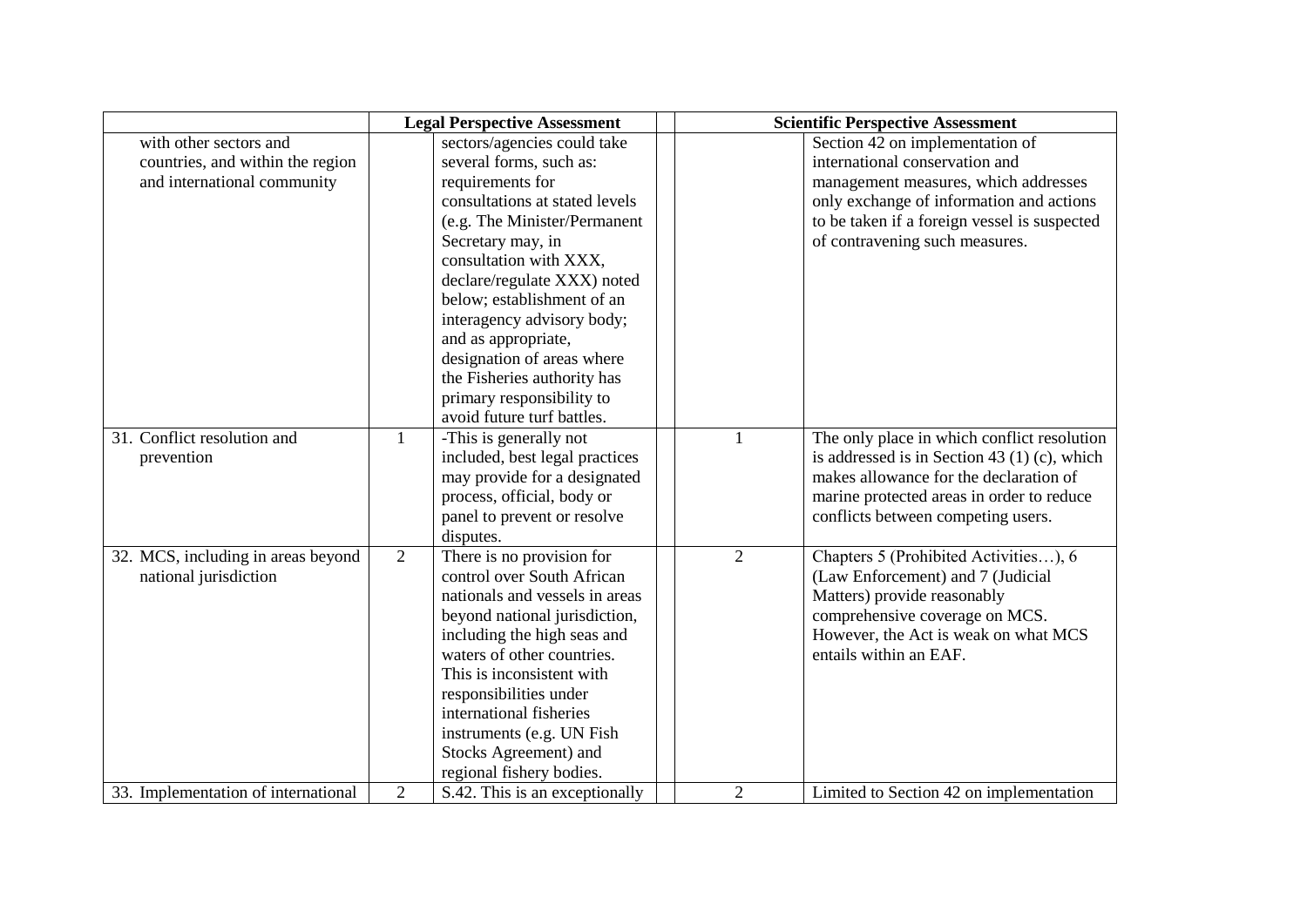|                             | <b>Legal Perspective Assessment</b> | <b>Scientific Perspective Assessment</b>      |
|-----------------------------|-------------------------------------|-----------------------------------------------|
| conservation and management | weak provision and a serious        | of international conservation and             |
| measures                    | loophole. It is restricted to       | management measures, which addresses          |
|                             | the discretionary provision         | only exchange of information and actions      |
|                             | and exchange of information         | to be taken if a foreign vessels is suspected |
|                             | and notification of evidence        | of contravening such measures.                |
|                             | to the flag State where a           |                                               |
|                             | foreign fishing vessel was          |                                               |
|                             | involved in contravention of        |                                               |
|                             | measures.                           |                                               |
|                             |                                     |                                               |
|                             | Although the Minister and           |                                               |
|                             | others must have regard to          |                                               |
|                             | "any relevant obligation of         |                                               |
|                             | the national government or          |                                               |
|                             | the Republic in terms of any        |                                               |
|                             | international agreement or          |                                               |
|                             | applicable rule of                  |                                               |
|                             | international law " as a            |                                               |
|                             | general principle of the Act,       |                                               |
|                             | this section does not provide,      |                                               |
|                             | in accordance with                  |                                               |
|                             | international law:                  |                                               |
|                             | that the measures are               |                                               |
|                             | the legally binding there is a      |                                               |
|                             | clear duty and obligation to        |                                               |
|                             | implement them, as opposed          |                                               |
|                             | to a discretionary authority        |                                               |
|                             | relating only to the exchange       |                                               |
|                             | of information and                  |                                               |
|                             | notification of evidence to a       |                                               |
|                             | flag State;                         |                                               |
|                             | South African                       |                                               |
|                             | sovereignty or sovereign            |                                               |
|                             | rights over its maritime areas,     |                                               |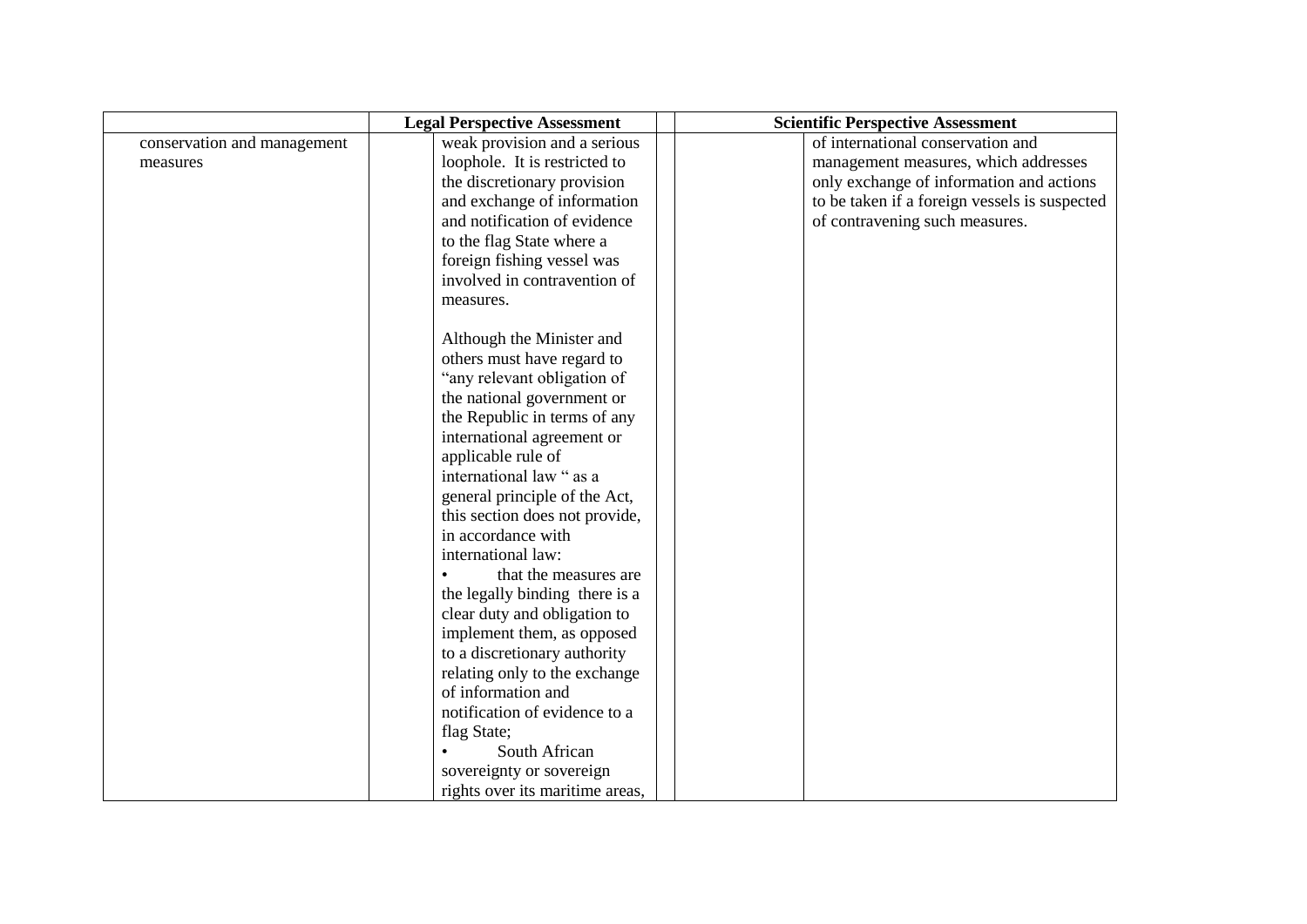|                                                                                                                                                                                                                   | <b>Legal Perspective Assessment</b> |                                                                                                                                                                                                                                                                                                                                                                                                  |  | <b>Scientific Perspective Assessment</b> |                                                                                                                                                                                                                                                                                                                                                 |  |
|-------------------------------------------------------------------------------------------------------------------------------------------------------------------------------------------------------------------|-------------------------------------|--------------------------------------------------------------------------------------------------------------------------------------------------------------------------------------------------------------------------------------------------------------------------------------------------------------------------------------------------------------------------------------------------|--|------------------------------------------|-------------------------------------------------------------------------------------------------------------------------------------------------------------------------------------------------------------------------------------------------------------------------------------------------------------------------------------------------|--|
|                                                                                                                                                                                                                   |                                     | and right to take action where<br>it has implemented a measure<br>that was violated by a foreign<br>vessel.                                                                                                                                                                                                                                                                                      |  |                                          |                                                                                                                                                                                                                                                                                                                                                 |  |
| 34. Human well-being and equity                                                                                                                                                                                   | 2                                   | There is no specific part,<br>outside general Objectives<br>and Principles, giving teeth to<br>the responsibilities of<br>Ministers, Director-General<br>or other type of governance<br>that ensure human (and<br>ecosystem) well-being and<br>equity. Some Councils and<br>other bodies are established,<br>but do not appear – on paper<br>- to have the necessary<br>authority and processes. |  |                                          |                                                                                                                                                                                                                                                                                                                                                 |  |
| 35. The interests of all the key<br>stakeholders (Large-scale<br>industry, small scale fishers,<br>local communities,<br>conservationists, recreational<br>groups and public groups) are<br>addressed in the Act. |                                     |                                                                                                                                                                                                                                                                                                                                                                                                  |  | $\overline{2}$                           | Section 14 (2) of the Act (as amended in<br>May 2014) requires the Minister to<br>determine allocations of total allowable<br>catch, effort or both between small-scale,<br>recreational, local commercial and foreign<br>fishing, respectively. No mention is made<br>about the interests of other stakeholders<br>such as the public or NGOs. |  |
| 36. Small scale fishers are<br>adequately considered in the<br>Act.                                                                                                                                               |                                     |                                                                                                                                                                                                                                                                                                                                                                                                  |  | 3                                        | While neglected in the original Act of<br>1998, the amendments introduced in May<br>2014 and their links to the 2012 Policy for<br>the Small Scale Fisheries Sector in South<br>Africa provide good consideration of<br>small-scale fishers, notwithstanding<br>uncertainties in how the 2012 policy will<br>be implemented                     |  |
| 37. The Act benefits all races and                                                                                                                                                                                |                                     |                                                                                                                                                                                                                                                                                                                                                                                                  |  | $\overline{2}$                           | Section 2 (j) includes within the objectives                                                                                                                                                                                                                                                                                                    |  |